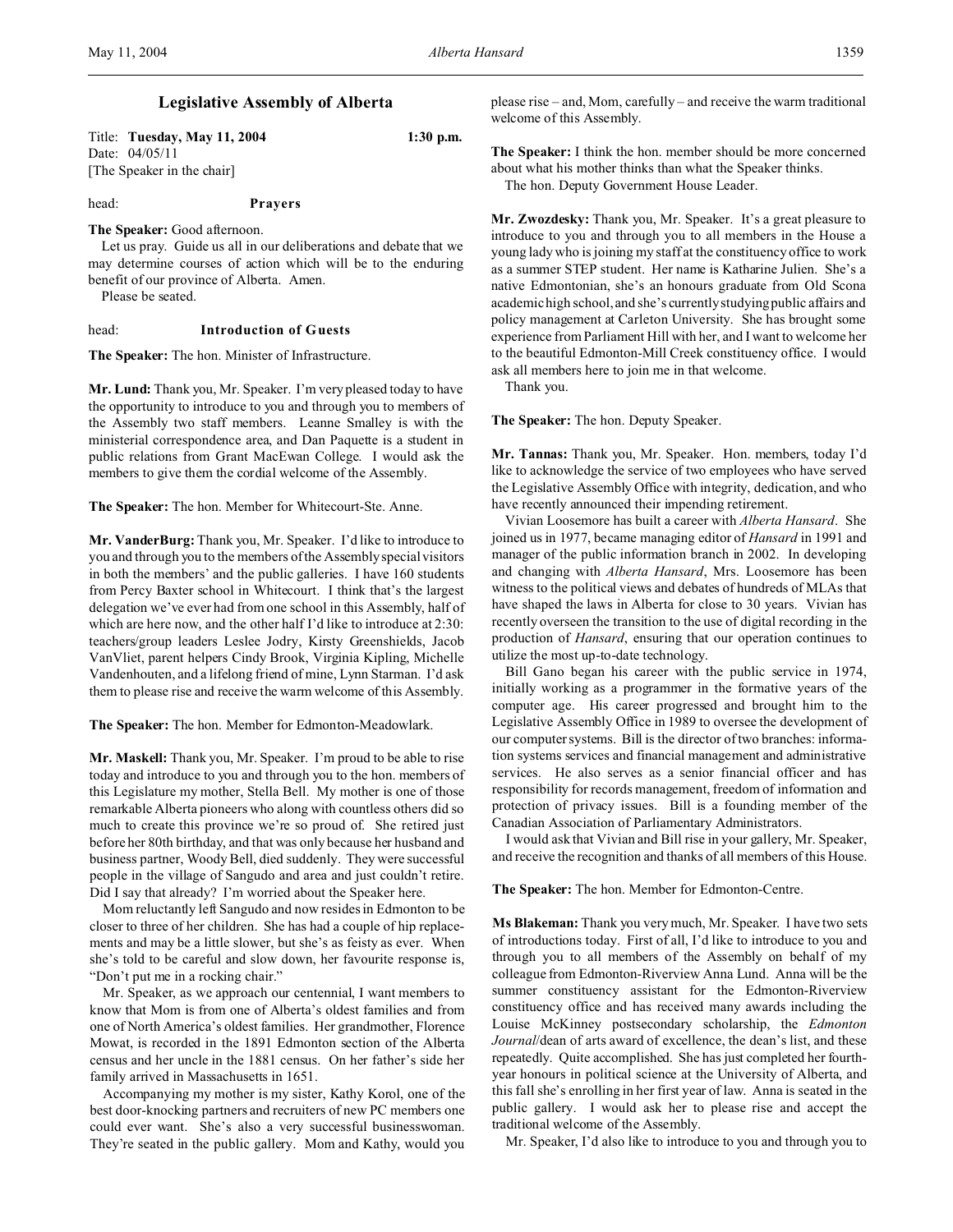all members of the Assembly the staff that support me in the Edmonton-Centre constituency office. We have Penny Craig. Penny, if you'd rise. She is the constituency manager. For those of you that have phoned and heard her voice, you would recognize her as an on-air radio personality from a few years back with Edmonton radio stations. Jim Draginda is our outreach worker. He originally started with the *Edmonton Journal* and then changed careers into arts administration and marketing. Lisa Claire Lakaparampil is our summer student this year. Lisa, please rise. Lisa has also worked with me on getting out the youth vote, and she's involved with the women's vote as well.

So I would ask them all to please rise again and accept the warm welcome of the Assembly. Thank you.

#### **The Speaker:** The hon. Member for Edmonton-Glengarry.

**Mr. Bonner:** Thank you. It gives me a great deal of pleasure today to introduce to you and through you to all members of the Assembly Mrs. K. Hryciw, who travelled here today from Thorhild, Alberta. She is the grandmother of our page Andrea Balon and is an avid watcher of the proceedings of the House. Mrs. Hryciw is accompanied by her granddaughter Kristin Balon, Andrea's sister. Kristin is currently entering her third year of nursing at the University of Alberta and resides in the constituency of Edmonton-Glengarry. With your permission, Mr. Speaker, I'd ask both Mrs. Hryciw and Kristin to please rise – they are seated in the members' gallery – and receive the traditional warm welcome of the House.

Thank you.

*1:40*

**The Speaker:** The hon. Member for Edmonton-Mill Woods.

**Dr. Massey:**Thank you, Mr. Speaker. It's my pleasure to introduce to you and through you to all members of the Assembly two guests this afternoon. The first is a good friend and supporter, Judith Axelson. Judith is a distinguished educator who now has a position at the University of Alberta, but she is also the president of the Edmonton-Mill Woods constituency association and has been since 1993, where she's gearing up for another successful election when it's called provincially.

The second guest, sitting with Judith, is Weslyn Mather. The Mather name is well known and very prominent in Edmonton-Mill Woods, Mr. Speaker. Weslyn is the assistant principal at J. Percy Page high school, where she's been very instrumental in developing the telelearning centre. She's also the nominated Liberal candidate in Edmonton-Mill Woods, where we are working very hard to ensure that she succeeds me in the Legislature. I'd ask Weslyn to wave and I'd ask Judith to stand and receive the traditional warm welcome of the Assembly.

#### **The Speaker:** The hon. Member for Airdrie-Rocky View.

**Ms Haley:** Thank you, Mr. Speaker. It's my pleasure today to rise and introduce to you and through to members of the Assembly two very special guests visiting the Legislature today. They are from Singleton, Australia. Steve Hamson has come to Edmonton as the new head coach of the Edmonton Gold rugby team. Steve's advanced international coaching experience should prove beneficial for this team, which will be vying for the Canadian Super League national rugby championship this summer. Simon Lewis is accompanying Steve and hopes to play at an elite level of rugby here in Canada. This being his first trip to Canada and especially to Alberta, I'm sure he will never want to go back to Australia, unless it starts to snow again later today.

I'd like to wish both Steve and Simon and the rest of the Edmonton Gold rugby team, where my legislative assistant, Gerald Proctor, also plays, the best of luck this season as they compete with Calgary in yet another battle of Alberta. That's not quite what Gerald had written in here, but I'm not going to say that I'm hoping Edmonton beats Calgary.

They are seated in the members' gallery, and I would ask them to please rise and receive the traditional warm welcome of this Assembly.

**The Speaker:** The hon. Minister of Innovation and Science.

**Mr. Doerksen:** Thank you, Mr. Speaker. It is my pleasure today to introduce to you five employees of Alberta Innovation and Science. Among the duties that these individuals do very well in their areas of responsibility is the development of the highly acclaimed Innovation and Science web site. I'd like to introduce to you Lisa Tsen, Cory Payne, Kim Sawada, Zoran Mijajlovic, and Anita Moorey. If they'd please rise and receive the traditional warm greetings of the Assembly.

**The Speaker:** The hon. Member for Edmonton-Strathcona.

**Dr. Pannu:** Thank you very much, Mr. Speaker. I'm pleased to rise and introduce to you and to all members of this House two very hard-working young men who have joined us today to observe the proceedings of this House. They're seated in the public gallery. One of them is my constituency assistant, who keeps my office in Edmonton-Strathcona running smoothly. His name is Doug Bailie. Assisting him this summer with the operations of the office thanks to the summer temporary employment program is Roland Schmidt. Mr. Schmidt is in his fourth-year bachelor of arts with a double major in history and philosophy at the University of Alberta. I would like to ask both of them to rise and receive my warm thanks for providing excellent assistance to me and also great services to the constituents of Edmonton-Strathcona. Now I'll ask that my colleagues join with me in welcoming them to the Assembly.

Mr. Speaker, I would also like to introduce to you with a great deal of pleasure some members of the Edmonton committee on the National Day of Healing and Reconciliation. They are Shirley Armstrong, Maggie Hodgson, Yi Yi Datar and her daughter Nisha Datar, Maggie Mercredi, Iris Wara, and Geraldine Wardman. They're seated in the public gallery, and I would like to ask them to rise and receive the warm welcome of this Assembly.

#### **The Speaker:** The hon. Member for Edmonton-Highlands.

**Mr. Mason:** Thank you very much, Mr. Speaker. I'm pleased to rise and introduce to you and through you to this Assembly two very hard-working young women who have joined us today. One is my constituency assistant, who helps keep everything on an even keel in Edmonton-Highlands, Ms Mary MacKinnon. Assisting her this summer with the operations of the office thanks to the STEP program is Suzanne MacLeod. Miss MacLeod is going into her final year at the University of Alberta. She's on the dean's list and is completing her bachelor of arts degree with a major in anthropology. She is also an accomplished flutist, performing with the Edmonton Youth Orchestra for the past seven years. I would ask them both to rise and receive the warm welcome of this Assembly. Thank you.

My second introduction of the day, Mr. Speaker, is Mr. Mike Fekete and his grade 5 class. It gives me great pleasure to rise and introduce to you and through you this grade 5 class from Rundle school in my constituency of Edmonton-Highlands. They are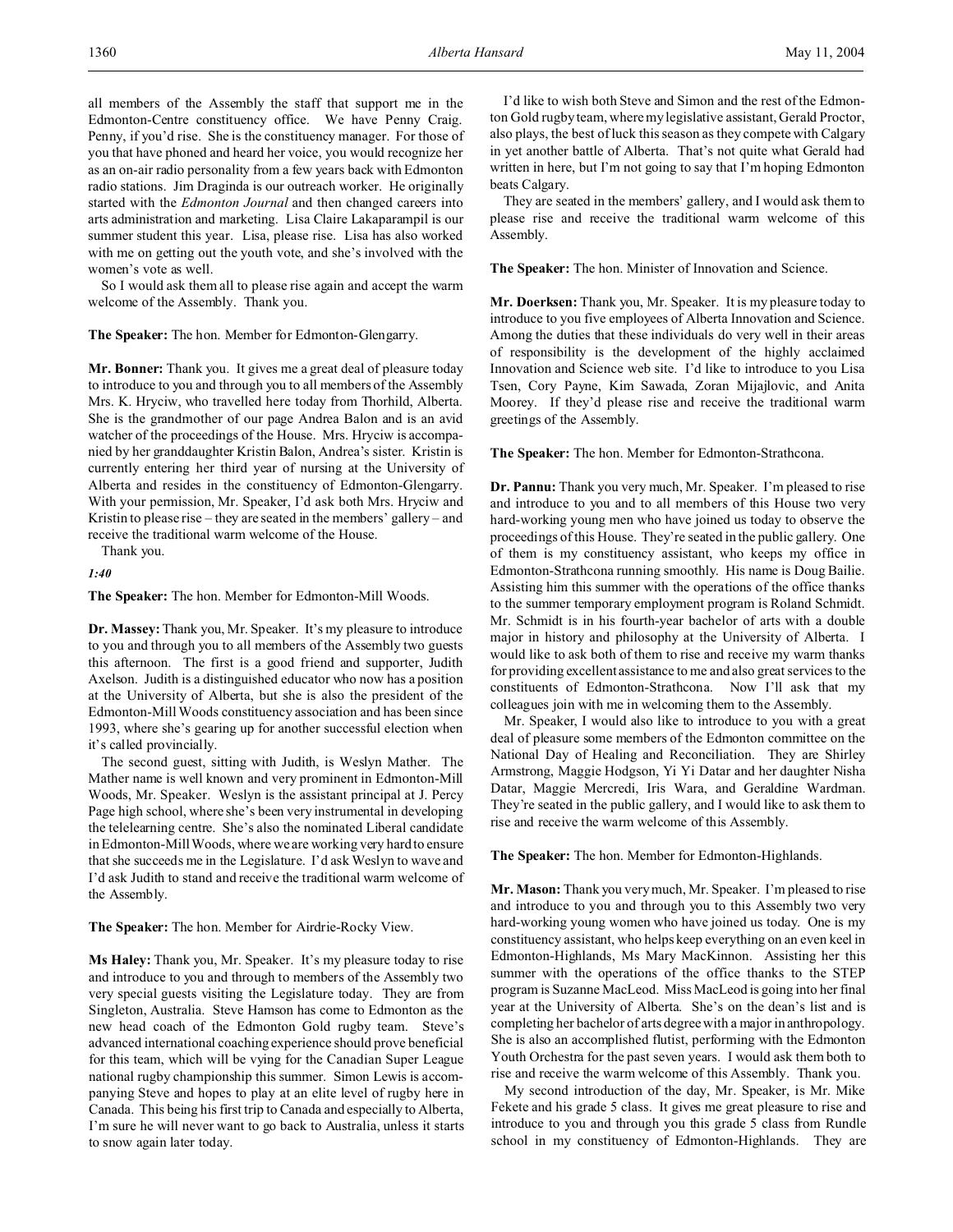accompanied by their teacher, Mr. Mike Fekete, and a parent volunteer.

Mr. Fekete's class is currently learning about the democratic system first-hand, Mr. Speaker. They're launching a campaign to push for mandatory seat belts in school buses. They have developed a petition that they will be taking through the community, and they've written letters to me outlining the reasons why they would like to see seat belts in school buses. I will be tabling these letters later today in the Legislature.

As they move up to grade 6 in the fall, Mr. Fekete will be moving up with them, and they will continue their campaign, their goal being the presentation of a private member's bill in the Legislature, and I have indicated that I am prepared to co-operate with them on that. I'm very proud of their involvement in the democratic process and very pleased to have them rise today and receive the warm welcome of this Assembly.

head: **Oral Question Period**

**The Speaker:** First Official Opposition main question. The hon. Member for Edmonton-Centre.

# **Appointment of Returning Officers**

**Ms Blakeman:** Thank you, Mr. Speaker. It is the government's democratic duty to appoint returning officers who will oversee provincial elections in a fair, impartial way to ensure a credible result. Unfortunately, this government has chosen to appoint returning officers with political party connections, throwing the integrity of the next election into doubt, especially in constituencies such as the new Edmonton-Decore, formerly Edmonton-Glengarry, where a recount was required in 2001. My questions are to the Attorney General. Why is this government jeopardizing the integrity of the next election by appointing the former Tory constituency president of Edmonton-Glengarry to be the returning officer for the same constituency, now called Edmonton-Decore?

**Mr. Hancock:** Well, Mr. Speaker, I wouldn't suggest for a moment that it imperils the democratic process. Returning officers are people who have experience in the democratic process, understand the democratic process, and understand what it takes to deal with an election.

**Ms Blakeman:** To the Attorney General: will this government investigate whether it violated its own code of ethics for public service employees by appointing returning officers who have a conflict of interest?

**Mr. Hancock:** Well, Mr. Speaker, first of all, returning officers are not public employees. They are employees of the Chief Electoral Officer and by definition employees of the Legislature because the Chief Electoral Officer is an officer of this Legislature, not an employee of the government. So a returning officer is not a public employee in that sense and isn't a part of that code.

Secondly, a person taking an oath of office as a returning officer takes an oath of office of neutrality and drops any political involvement that they have at that stage. There are examples across this country of people who've been appointed returning officers. In most cases I would suggest that they've had involvement on one side or the other of the political spectrum. There would be, I would hazard a guess, a number of Liberals who've been appointed as returning officers in this province, perhaps federally, perhaps provincially. I don't know. I don't ask people's political affiliation before I bring forward an order in council appointing someone as a returning officer. I never have, never will. What's important is that they understand the process, that they're prepared to be neutral in the process, and that they're prepared to take direction from the Chief Electoral Officer, not from the government or anyone else.

#### *1:50*

**Ms Blakeman:** They're actually covered under section 5 of the Election Act.

My third question to the Attorney General: will the minister review the appointments of all the returning officers in light of their Tory party connections?

**Mr. Hancock:** Mr. Speaker, by definition, when somebody is appointed a returning officer, they do not have Tory party connections. If they have been involved with political parties, they at that point drop their involvement with the political parties. They work with the Chief Electoral Officer, and they are neutral and cannot have political party involvement. So by definition they are not in conflict of interest or in any other way partisan.

**The Speaker:** Second Official Opposition main question. The hon. Member for Edmonton-Gold Bar.

#### **Automobile Insurance Reform**

**Mr. MacDonald:** Thank you, Mr. Speaker. From the beginning auto insurance reform has been one closed-door meeting after another, with the public, those paying the highest insurance rates in the west, being shut out of the debate. Yesterday, after rifts amongst the government's own members became too apparent to ignore, the Premier mused about consulting with his colleagues on the finance standing policy committee to see about making an important May 27 meeting on auto insurance reforms open to the public. My first question is to the Minister of Finance. Is it a policy of this government to hide from public scrutiny when debating contentious issues such as auto insurance reform?

**Mrs. Nelson:** Mr. Speaker, we've gone through a very lengthy process on this change and reform of insurance within the province of Alberta, and we've had lengthy consultations with stakeholder groups over the last year. We have shared that information I think quite well with the people in this Assembly and with the public. We're in a process right now, since we have passed the legislative framework to put the new structure in place, of pulling together the regulations that back up that legislative package. It's a lengthy process, and we have had a number of very well-attended standing policy committee meetings where our caucus members have been debating the regulations and the recommendations of these regulations, and they've had excellent input.

I can tell you that the process that we follow through our standing policy committees has been very, very successful. Our members have the ability to have that open debate and dialogue back and forth and bring the views of the people that they represent to the table and put them on the table. So the process is governed through our standing policy chairs and our whip's office, and we will continue on with the process that we've used to date. It's been most successful.

**The Speaker:** The hon. member.

**Mr. MacDonald:** Thank you, Mr. Speaker. Again to the same minister: how many times have insurance company representatives attended finance standing policy committees compared to representatives of consumers' groups?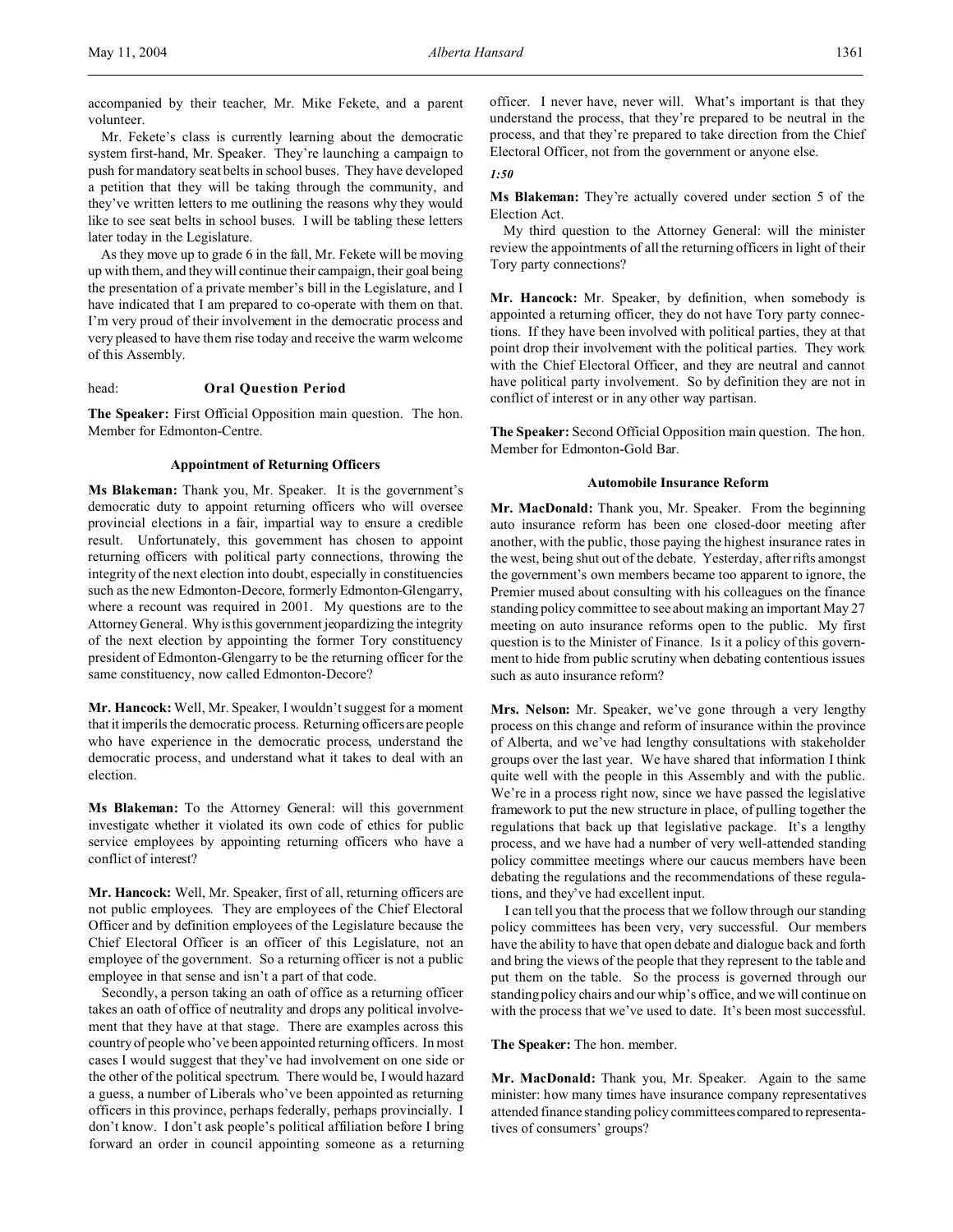**Mrs. Nelson:** Well, there again, Mr. Speaker, the member obviously hasn't heard or followed the process for our standing policy committees. We have a number of groups for all of the standing policy committees that approach the chairs and ask to make representations to those committees. Quite often those are made in the open. Members of the opposition have even attended those meetings; at least your researchers have. So there have been a number of times when a number of groups have made representation and have been given the opportunity to appear before the standing policy committees. The insurance industry is just one of those many, many hundreds of groups.

# **The Speaker:** The hon. member.

**Mr. MacDonald:** Thank you. Again to the same minister: given that public scrutiny of the government auto insurance reform policy to date is sadly lacking, will this minister now commit to making the May 27 meeting public, not only for members on this side of the House but for members at large?

**Mrs. Nelson:** Mr. Speaker, we have a process that we follow, but let me make one thing clear. We are a work-in-progress right now. We have not finalized the regulations for this new structure. We have not done a final approval on this new structure. So until such time as our caucus, through our standing policy process, reaches a conclusion that is a recommendation to go to the cabinet and to the caucus, we will not be going out into the public and debating this out there, because we haven't come to a conclusion in our own caucus. So when that happens, we will be delighted to talk to people.

In fact, up to now I've had thousands of letters and phone calls that we have responded to with information, as people have asked us questions on the process of the renewal of the insurance industry within the province and the renewal of the new structure. So we have been responding up to now, Mr. Speaker, and we will continue with that. But  $no - no - decisions$  have been made or finalized.

### **Hamelin Creek Culvert Project**

**Mr. Bonner:** Mr. Speaker, when referring to the Hamelin Creek culvert project, there are a number of inconsistencies between the information found in the print version of the *Alberta Gazette* versus the on-line version of the *Alberta Gazette*. The print version documents a cost overrun of 60.45 per cent, whereas the on-line version documents a cost overrun of 60.61 per cent, a difference of almost \$53,000. The date of approval for this cost overrun is also inconsistent, listed as September 30, 2003, in print versus December 8, 2003, on-line, a difference of over two months. My questions are to the Minister of Transportation. Why are there inconsistencies in cost overrun amounts for the Hamelin Creek culvert project?

**Mr. Stelmach:** Mr. Speaker, the hon. gentleman obviously pays a lot of attention to all of the information that we put out, and I will take his question under advisement and get back to him tomorrow with the answer in terms of the difference between the two information pieces.

**Mr. Bonner:** Then at the same time could the minister also find out why there are inconsistencies in the date of the approval for the cost overruns for this project?

**Mr. Stelmach:** I will undertake to do so.

**Mr. Bonner:** Also to the same minister, Mr. Speaker: given that

there were ongoing problems with the Hamelin Creek culvert, why did preliminary engineering reports fail to identify the factors that have led to the current cost overruns?

**Mr. Stelmach:** Mr. Speaker, I can't answer that question at this particular time, but I do know that there are other parties involved. Whenever there is a creek crossing, we have to involve the federal Department of Fisheries and Oceans, and also the coastguard gets involved under the navigable waters act. So there are a number of parties we have to consult with before the final decision is made.

**The Speaker:** The hon. Member for Edmonton-Highlands, followed by the hon. Member for Highwood.

#### **BSE Compensation Payments**

**Mr. Mason:** Thank you very much, Mr. Speaker. The Minister of Agriculture, Food and Rural Development promised over two months ago to provide a detailed accounting of who got what in the \$400 million in provincial BSE compensation payments, yet here we are a day or two away from the end of the spring sitting and the minister has still not kept her promise. The government seems to share the same interest as the big U.S. meat-packing companies in hiding the facts from Albertans. My question is to the Minister of Agriculture, Food and Rural Development. If the BSE payouts were already 97 per cent complete two months ago, why is the government deliberately delaying the release of the detailed accounting of BSE monies until after the adjournment of the spring sitting of this Legislature?

**Mrs. McClellan:** Well, Mr. Speaker, the timing of the spring session has absolutely nothing to do with the timing of the release, and obviously this member has some information on the ending date of this Legislature that I don't have. I assume that the House will conclude when the House business is finished.

However, Mr. Speaker, it's a timely question. I asked my department yesterday when we would be ready to release this information. We are on target. We had thought it would take us till late May, early June to conclude it. We still have perhaps a half a dozen accounts that have some work left to be done on them.

I have made one thing clear, and I will stand by that. These accounts will be released when they are complete. I have said that consistently. I was not putting out a partial list. I do not think that that is appropriate, Mr. Speaker.

I will remind the hon. member that on the one program I did bring an update that some 1,564 claims had been settled. I would remind the hon. member, also, that we had five programs that dealt with BSE recovery. It is my intention to release all of them with the exception of the market cow/bull program, which will not conclude until later this year.

# *2:00*

**The Speaker:** The hon. member.

**Mr. Mason:** Thank you very much, Mr. Speaker. Well, given that the minister promised two months ago that these would be released soon, and I quote, why should anyone accept that she's doing anything other than stalling until the Legislature is finished?

**Mrs. McClellan:** Mr. Speaker, I am certainly not stalling. I have said consistently that we will provide those documents when they're complete, and we will. We have absolutely nothing to hide. Every cheque was made out and is being made out to the owner of the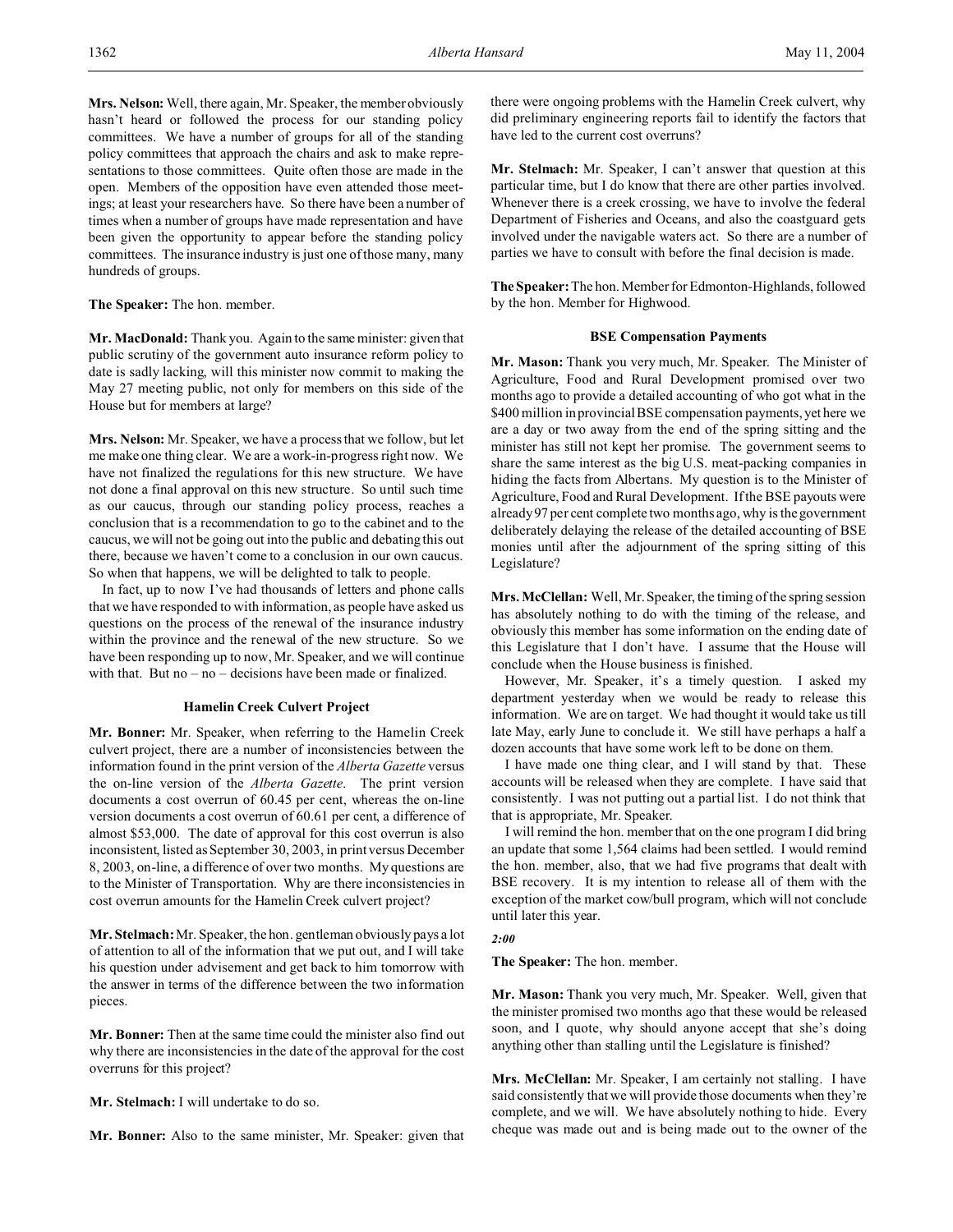cattle. Every cheque is going to a person who qualifies under the program guidelines. I will remind the hon. member that we have moved 1.2 million head of fat cattle through the system with those programs.

I will remind the hon. member, with much regret as I do, that we are approaching the anniversary of one of the most devastating – devastating – incidents that has ever occurred in the agricultural community in Canada, and our industry today remains hurting but in business. That was the objective of these programs, Mr. Speaker, and I am proud of the fact that the industry in this province played a leadership role in the design and implementation of these programs.

**The Speaker:** The hon. member.

**Mr. Mason:** Thank you very much, Mr. Speaker. Can the minister, then, tell the House how many cheques remain to go out and for how much money?

**Mrs. McClellan:** I think I explained to the hon. member in my last answer that we had I believe about half a dozen accounts that were not completed. Mr. Speaker, we have done a random audit throughout this process. That took a little bit longer, but I think it was necessary. I can't give him the exact number of dollars that remain, because of course with each account it varies. They could be large; they could be minimal.

What I can tell him, again, is that I am proud of the beef industry in this province, who designed the programs to assist the industry. I will remind the hon. member that the people who designed all programs were some 65 individuals from small and large packers, from small and large feedlots, from the five organizations that represent the total beef industry in this province, including the retail industry and, at times, the people who convey these animals. Mr. Speaker, this was truly an industry/government partnership, and it was successful.

**The Speaker:** The hon. Member for Highwood, followed by the hon. Member for Edmonton-Glengarry.

#### **Sports and Fitness Strategy**

**Mr. Tannas:** Thank you, Mr. Speaker. With the excitement of the current NHL hockey playoffs, Canada's gold medal victory at world hockey, the 2004 Olympics in Athens, and numerous local sporting initiatives, we're reminded of the important role played in our everyday lives and the personal benefits that accrue from active participation in sports and fitness activities. My questions today are to the Minister of Community Development. What positive outcomes can we expect for Alberta arising out of the recent meeting of federal, provincial, and territorial ministers who are responsible for sport?

**Mr. Zwozdesky:** Thank you very much for the question. Mr. Speaker, I was privileged to attend on behalf of the province of Alberta the recent federal/provincial/territorial ministers of sport meeting in Quebec. At that meeting we made some very significant progress.

The first thing we did was endorsed a new Canadian policy against doping in sports, which affects all of our young athletes.

Secondly, we developed a strategy to increase sport, fitness, and activity levels among all Canadians. Having increased that by about 10 per cent last time, we set a similar target for this year.

Thirdly, we discussed and developed a framework that would

advance the cause of new infrastructure that is needed both indoors and outdoors.

Fourthly, we also talked about a new strategic framework, which we're just finishing off now, regarding our Canadian and in turn our provincial international sports hosting policy so that all bids going forward for these larger events have a fair chance in that they'll be regionally balanced without penalizing provinces, such as Alberta, who have a great reputation for doing the same.

So those are just some of the highlights, Mr. Speaker.

#### **The Speaker:** The hon. member.

**Mr. Tannas:** Thank you. My supplemental is to the same minister. What policies and plans do you and your department have to encourage more young Albertans to become more involved in sports and fitness activities?

**Mr. Zwozdesky:** Well, Mr. Speaker, we're very engaged as a department and a ministry with the promotion of programs such as SummerActive, which is going on right now, launched in Calgary by myself just last week.

We also provide about \$5.8 million through our Alberta Sport, Recreation, Parks & Wildlife Foundation specifically towards 77 of our provincial umbrella organizations in sport, most of whom are very much targeted at youth.

Thirdly, I just recently signed a bilateral agreement with the government of Canada that will see \$1.2 million flowing out to some of the underrepresented groups, which include young girls and youth in general. Aboriginals, of course, are included.

Finally, Mr. Speaker, we are investing a great deal in projects such as our Alberta Summer Games, which this year will be occurring in High River and Okotoks and the MD of Foothills in July. I believe it's July 22 to July 25. Those Summer Games provide a tremendous showcase for our youth. They function as stepping stones, and we're very proud to sponsor them. I look forward to being down there to unveil them later this summer.

Thank you.

#### **Twinning of Highway 4**

**Mr. Bonner:** Mr. Speaker, the change from the eastern route to the western route on the twinning of highway 4 as it goes through Milk River is a bad decision both monetarily and for children's safety. The new western route will close farms, move businesses, and move a portion of the CPR right-of-way. The eastern route does not have nearly the same problems. To the Minister of Transportation: why did the government choose to change the route from the east side of town to the west side when the cost of this change could be up to \$10 million more?

**The Speaker:** The hon. minister.

**Mr. Stelmach:** Thank you, Mr. Speaker. The issue that the hon. member is referring to was one of the first decisions that as a minister I had to make with respect to routing of the north/south trade corridor. There were tons of information that went into making the final decision. There was a second engineering review by a third party to give us additional information, and we made the decision based on the best evidence available at that particular time.

Just further with respect to the proposed additional cost, Mr. Speaker, I'm not aware of the additional cost running into the \$10 million. They looked at the topography of the land. They looked at issues cited around Milk River with their sewage lagoon. There is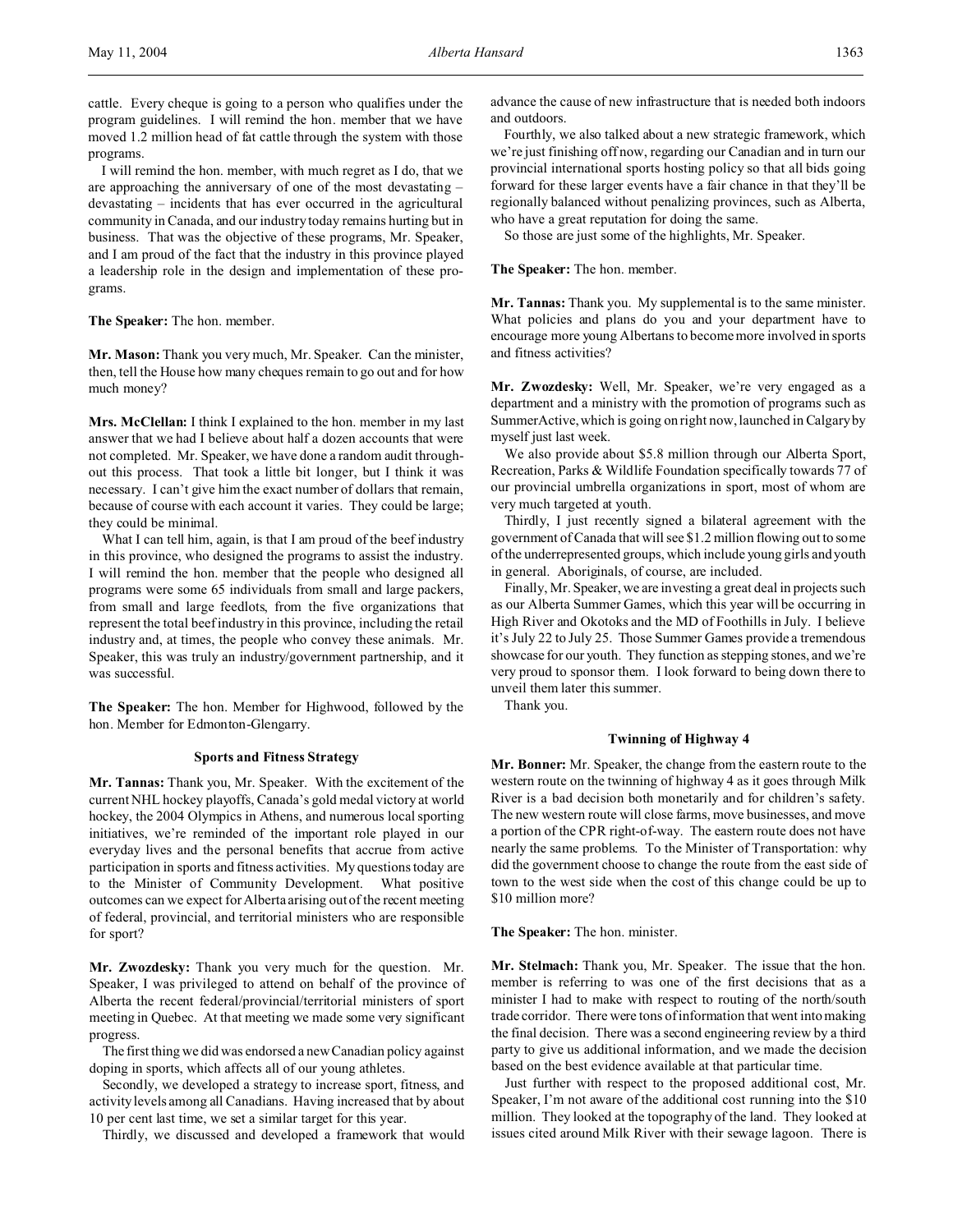also an intersection crossing on a secondary road. All of that information was put together, and that decision was made many years ago.

**Mr. Bonner:** To the same minister, Mr. Speaker: given that the western route will force highway 501 to go through town, what will be the cost to protect the children from the newly planned route of highway 501, that will go right past their school?

**Mr. Stelmach:** All of the safety evaluations were made by a number of consultants on that particular project. The information coming back is that the road is safe and that it's going to protect the integrity of the north/south trade corridor, the purpose of which, of course, is to move goods and services as efficiently and as safely as possible.

**Mr. Bonner:** To the same minister, Mr. Speaker: given that in a private survey done by the residents of Milk River 63 per cent of the residents wanted the east route and only 29 per cent wanted the west route, why is this government choosing to ignore the town's citizens and develop the costly western route?

**Mr. Stelmach:** Mr. Speaker, I personally attended a public meeting. That was probably four years ago, maybe more, when we had made that particular decision. Like I mentioned before, it was one of the first decisions made as I was appointed Minister of Infrastructure, and it was a difficult decision. But, again, it was based on the best information and evidence delivered by professionals in the field that they professed to be professional in.

Thank you.

**The Speaker:** The hon. Member for Calgary-Shaw, followed by the hon. Member for Edmonton-Centre.

# *2:10* **Calgary Ring Road**

**Mrs. Ady:** Thank you, Mr. Speaker. A few weeks ago there was a historical announcement in the city of Calgary.

**Mr. Norris:** The Flames made the playoffs.

## **Mrs. Ady:** Beyond the playoffs, Mr. Speaker.

The Premier, the Minister of Transportation, and the chief of the Tsuu T'ina nation signed an agreement that begins negotiations for a major piece of the ring road around the southeast side of the city of Calgary. Some say that this particular negotiation began some 50 years ago, and for many years this was just a dotted line on the map and called the missing link. While my constituents recognize that this is just the beginning of the process, they have some questions. My questions are for the Minister of Transportation. Can the minister let my constituents know what this request for proposal means? Will we be leasing the land, purchasing the land? Who will have control of this roadway?

**Mr. Stelmach:** Mr. Speaker, the agreement in principle signed by the Premier and the chief of the Tsuu T'ina nation . . . [Several members hummed *Happy Birthday*] It's a good thing we're not going to have 53 questions today.

But getting back to the question, the agreement in principle was reached after considerable negotiation, really, amongst three parties: the city of Calgary, which of course brings its own needs to the table; the First Nations, the Tsuu T'ina nation; and of course the province of Alberta.

What Calgarians and Albertans have told us is that they want total

access and control of the right-of-way. Whenever the road is built, at the end of the day we want total control and access to the road, and this first agreement has given us that. The next step, of course, is to go through the engineering design and to proceed with further negotiations.

**The Speaker:** For all hon. members, those watching, those listening, and those in the gallery, something happened two seconds ago that perhaps needs an explanation. On this day at a date in the early part of the 20th century the hon. Minister of Transportation was born.

**Mrs. Ady:** I'd also like to offer the hon. minister a happy birthday. For my final supplemental. There has been some question about whether this road will be tolled or not. Can the minister let me know whether this is being considered?

**Mr. Stelmach:** Mr. Speaker, till today I still feel sorry for my mom.

The question about tolls has come up a number of times. This came up as a result of questions posed by the media in the signing ceremony. All the Premier had mentioned at that time – and we support this – is that we're open to all options. It could be a public/private partnership. It could be funded directly by the province. It could be even a capital bond.

One of the issues tied to a toll, of course, would be the existence of an alternative route available to Calgarians to use. They would make the decision whether they want to pay a toll on a new road or use an existing route. The question is: is there a suitable existing route?

That is a question, perhaps, that we'll leave to later in terms of how we fund. There are months and months of negotiations. We anticipate that the detailed engineering study will take about 18 months because, again, we have three balls to balance here. Those are the city, the province, and the First Nations, and the First Nations have certain needs as well. So we'll wait until such time as the preliminary design is done. We'll have a better appreciation of the cost and then proceed from there.

**The Speaker:** The hon. Member for Edmonton-Centre, followed by the hon. Member for Wainwright.

# **Alberta SuperNet**

**Ms Blakeman:** Thank you, Mr. Speaker. The Minister of Innovation and Science likes to refer to the SuperNet as a highway, but actually the highway that Albertans paid for is more like a P3 toll road. Albertans don't own all of the SuperNet and can't use it without continually paying the companies that are building and servicing it. It's a true government P3: a poorly planned project. My questions are to the Minister of Innovation and Science. Given that the minister has signed a 10-year deal with Axia for all the departments in the government but can't tell us when it begins, can he provide the total on the amount that will be paid to Axia to service the SuperNet for the entire government of Alberta?

**Mr. Doerksen:** Mr. Speaker, it's always good to get up and talk about the positive benefits that the Alberta SuperNet is going to bring to every region of Alberta.

There are really two elements to the SuperNet project. One, of course, we've talked about at length, and that is the construction of the infrastructure, which would be similar to when you pick up the telephone to talk to somebody. Your voice has to travel over infrastructure. When you log a computer onto the Internet, your data has to travel over an infrastructure, Mr. Speaker. So the Alberta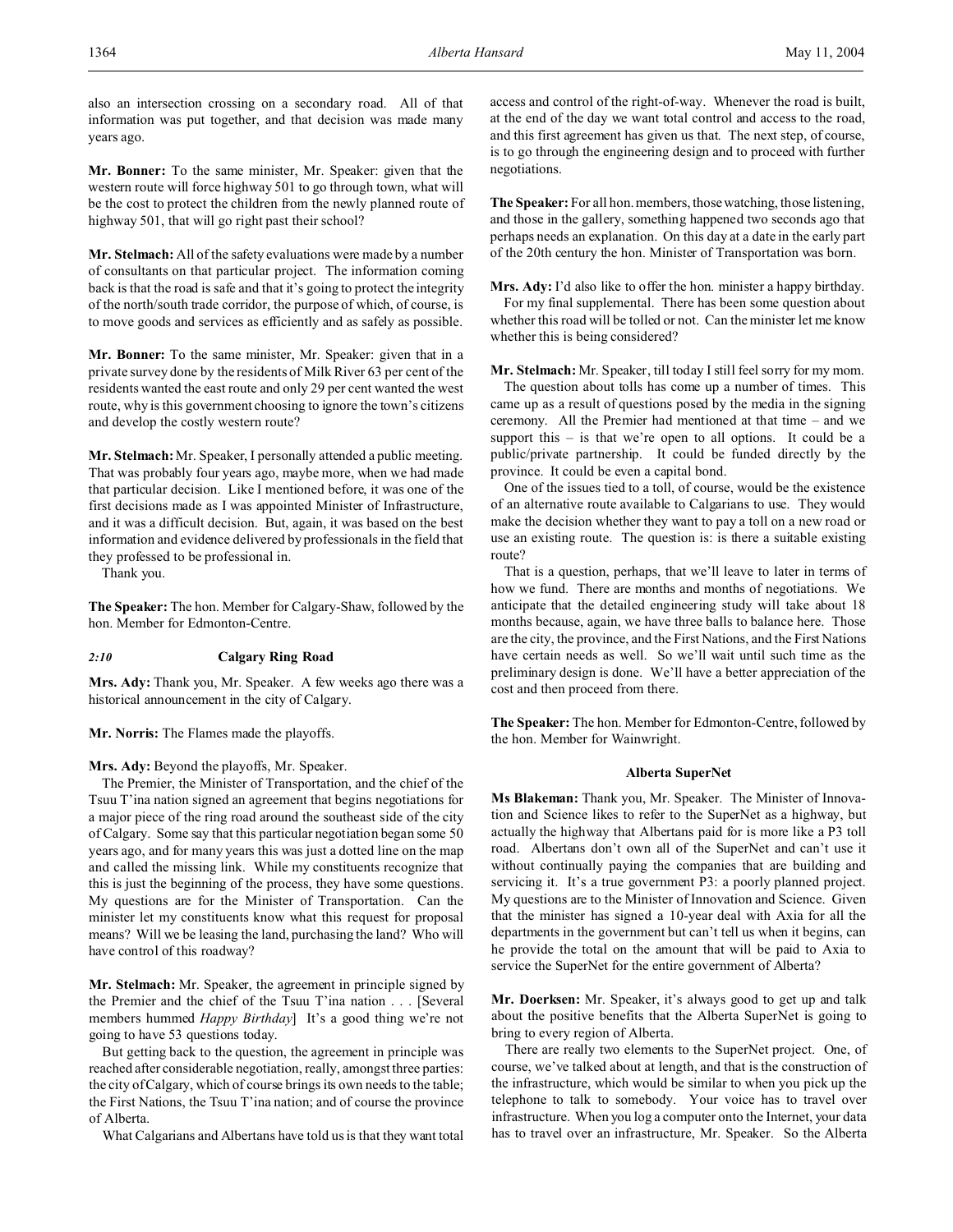SuperNet infrastructure is being built across this entire province to provide that infrastructure to every Albertan.

The second element relates to the operation of the network. Mr. Speaker, with that, the government of Alberta has granted a licence to Axia SuperNet Ltd. to operate and maintain the Alberta SuperNet. The term of the agreement – and I couldn't provide this specific information on Thursday when she asked this question last, so I'm glad that she gave me the opportunity today. The contract is effective July 2001, but the 10-year term actually doesn't begin until 33 per cent of the network is finalized and signed over to Axia. That is when the 10-year term begins and goes forward from there.

**The Speaker:** The hon. member.

**Ms Blakeman:** Thank you. To the same minister: given that the government owns the extended network, not the core or the edge devices that are required for this network to work, what contingency plan does your ministry have if one of these contracted companies goes under?

**Mr. Doerksen:** Mr. Speaker, the entire network is under an operating agreement with Axia SuperNet Ltd. It's their responsibility to manage the network. As part of that contract, particularly in the early years as the revenues from the network may not be sufficient to cover the operating cost, Bell West is in fact obligated to provide the operating cost to make sure that we get through the interim period.

So, Mr. Speaker, we have done a very thorough job in signing this contract to make sure that we have all of the possibilities, whatever events might happen – and that's pure speculation – covered. I do commend our department for doing a thorough job on the contract.

**The Speaker:** The hon. member.

**Ms Blakeman:** Thank you. To the same minister: given that your ministry will have to continue to pay Axia millions of dollars each year to run the SuperNet, will the minister now admit that the \$192 million paid for the initial set-up of the SuperNet is in no way a reflection of its total cost to the taxpayer?

**Mr. Doerksen:** Mr. Speaker, as we've mentioned many times, the infrastructure cost of the contract is \$193 million, and we've explained that before. For illustration on the operating side, currently in our budget estimates we've talked about the \$14 million that the government currently spends on access to data networks. As we move from the AGNpac over to SuperNet, at the same price we'll have more connections, greater bandwidth, and better service.

**The Speaker:** The hon. Member for Wainwright, followed by the hon. Member for Edmonton-Riverview.

# **Reliable Water Supplies for Rural Alberta**

**Mr. Griffiths:** Thank you, Mr. Speaker. Many of my constituents are worried that this is going to be a very dry summer and that they may not have enough water. In recent consultations on rural development my colleague from Innisfail-Sylvan Lake and I heard that reliable water supplies for agricultural, industrial, and household use are vital to sustain rural development. My questions are for the Minister of Environment. What is Alberta Environment doing to ensure that reliable water supplies exist in rural Alberta and that our rivers and economies of our smaller communities don't dry up?

**Dr. Taylor:** Well, Mr. Speaker, he raises a very interesting question.

**The Speaker:** Which one could spend four days on, but to the point, please.

#### *2:20*

**Dr. Taylor:**I was going to ask you how much time you would allow me, but obviously not four days.

We do have, as you are aware, Mr. Speaker, a very unpredictable water supply in Alberta. It has to do with the nature of our runoff in the spring. Early in the spring we get the supplies rushing down the rivers, and we have an agreement with Saskatchewan that commands us to pass on 50 per cent of the natural flow. Most years we would pass on probably 80 per cent, in the 70 to 90 per cent range. We have to conserve water both on the demand side and the supply side. On the supply side conserving water means building storage so that we can in the spring collect some of that runoff that is legitimately ours. So we need to build more storage. What form that will take, we don't know. But to answer some of the member's questions, we need to build more storage.

**The Speaker:** The hon. member.

**Mr. Griffiths:** Thank you. Given that the Battle River is facing increased demands and lower supplies of water, how will the minister ensure that the many groups competing for water supply from this river will have their voices heard?

**Dr. Taylor:** Well, Mr. Speaker, what we're doing in our water for life strategy is recommending a watershed policy, watershed committees. So on each basin we will establish and we will help fund a watershed committee. On those watershed committees all members of the community will be involved. You'll have industry involved. You'll have the public involved. You'll have the aquatic groups that are interested in aquatic health involved.

A good example of what is done, Mr. Speaker, is the Bow River Basin Council, and that council is made up of a broad spectrum of groups: municipalities, industry, rural municipalities, First Nations. Everybody that has an interest in the Bow River is on that council. Because of that, because of the job that council has done, the Bow River is now one of the healthiest rivers in the world. That's how we see these watershed councils operating: everybody contributing, everybody making decisions, and those decisions coming forward to the government.

**The Speaker:** The hon. member.

**Mr. Griffiths:** Thank you, Mr. Speaker. Will the minister consider piping water from the underutilized North Saskatchewan basin to the Battle River basin for the benefit of the people and the economy in that area? [interjections]

**Dr. Taylor:** Well, the members opposite are just saying no. Mr. Speaker, I will very clearly not just say no. Right now we have the first phase of the Battle River management plan just starting. We expect that it will probably take a year or 18 months to look at a plan, a watershed management plan around the Battle River. To do that, we need to understand the current needs of the Battle River and the aquatic needs and the economic needs of the Battle River. We also need to understand the future aquatic needs and the future needs for economic growth in that Battle River area. Once we understand that, we will look at all options, including piping water from the North Saskatchewan.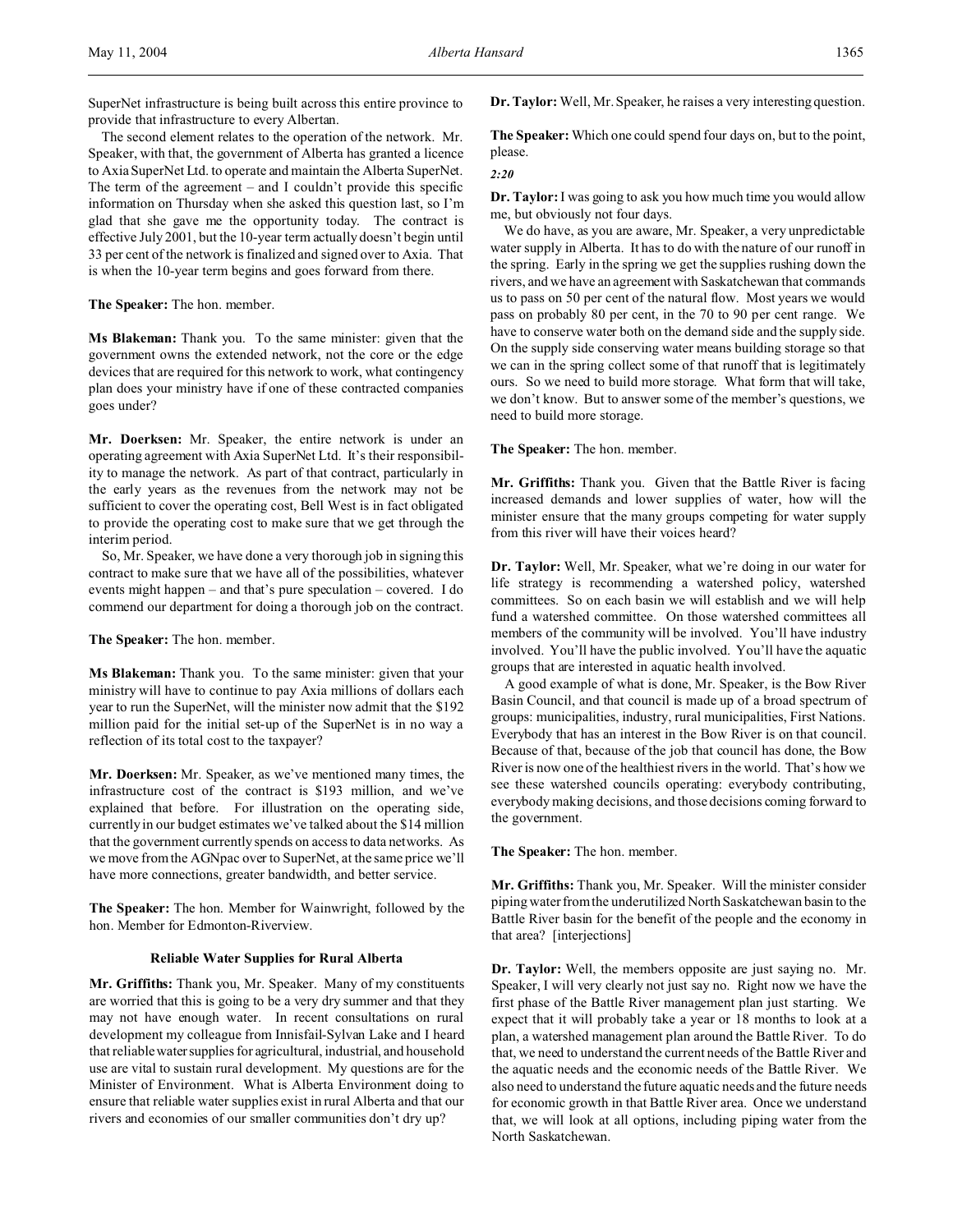**The Speaker:** The hon. Leader of the Official Opposition, followed by the hon. leader of the third party.

# **Access to Rituximab**

**Dr. Taft:** Thank you, Mr. Speaker. Government efforts to end age discrimination in auto insurance are out of step with its current policy of age discrimination with regard to funding the cancer drug rituximab. My questions are to the Minister of Health and Wellness. Why is the Human Rights Commission and not the Department of Health and Wellness or the Alberta Cancer Board ending up charged with determining whether or not cancer patients regardless of age be funded for treatment associated with the drug rituximab?

**Mr. Mar:** Mr. Speaker, it's the Alberta Cancer Board that is charged with such a responsibility. The Cancer Board is made up of a number of people whose expertise we rely upon to determine what drugs make the most sense for particular age categories of individuals. There may be drugs that are effective for people that are older, and there may be drugs or different therapies that may be available for people who are younger, even though they might suffer from the same kind of diagnosis of a particular type of cancer.

The Alberta Cancer Board tomorrow is going to be dealing with the issue of its current policy of providing rituximab for those over the age of 60, and they are giving consideration to whether or not it should be provided to people under the age of 60. I can assure the hon. member that it is not the government that decides the original policy that rituximab be given to those only over the age of 60. It is based on the best clinical evidence that the Alberta Cancer Board has available to it.

**The Speaker:** The hon. member.

**Dr. Taft:** Thank you, Mr. Speaker. Well, given that rituximab has been proven to increase life expectancy in virtually all patients and has been prescribed to patients under 60, what action will this government take to ensure that Albertans have universal access to this life-saving treatment?

**Mr. Mar:** Mr. Speaker, I just want to remind members of the Assembly that the Leader of the Opposition's doctorate is not in the matter of medicine. I just want to point that out.

We do rely upon the Alberta Cancer Board to provide their best advice on what drugs should be covered and in what circumstances. For the hon. member to leave the impression here that all of the evidence suggests that rituximab is universally the best thing for all people with cancer I think is not entirely supportable. I again say that we do rely on the expertise of the Alberta Cancer Board to make such decisions.

**The Speaker:** The hon. member.

**Dr. Taft:** Thank you, Mr. Speaker. Let me rephrase that question then. What action will this government be taking to ensure that Albertans have access to this drug when it is prescribed regardless of their age?

**Mr. Mar:** Mr. Speaker, again the issue is not one's age. The question is: what therapies are best for individuals regardless of their age and regardless of their sex? The fact is that there's no discrimination with respect to this. We rely, again, on the best clinical evidence that's available to the Alberta Cancer Board.

**The Speaker:** The hon. leader of the third party, followed by the hon. Member for Olds-Didsbury-Three Hills.

### **Automobile Insurance Reform** *(continued)*

**Dr. Pannu:** Thank you, Mr. Speaker. After almost a year of trying, the government caucus remains hopelessly divided on its so-called auto insurance reforms. Even government MLAs are admitting now what Albertans have long suspected, that the government will break its promise to deliver premiums for all Alberta drivers on a par with those in provinces with public auto insurance. My question is to the Minister of Finance. Given that successive small "c" conservative governments in other western provinces promised to dismantle public auto only to reverse themselves when confronted by the resulting high premiums, why does this Conservative government stubbornly cling to a private insurance model that will not deliver lower premiums for most drivers?

**Mrs. Nelson:** Well, Mr. Speaker, when we had the debate on the options a year ago as a caucus and we assessed where we were going, we made the determination that we felt that we wanted the private sector to continue to offer automobile insurance within the province, and we're confident that they can do that job quite effectively.

Now, has it been an easy road? No. Are we completed? No. We're still a work in process, but we are on target for the timetable that we set as a caucus for implementation of a new insurance program within this province. It has been a difficult road. It would be more helpful if the leader of the third party would read the information that we have given through numerous dialogues back and forth and through letters back and forth and help with this process instead of always being on the negative, because it is a process that I believe will be successful, that will meet the goals of having affordable, accessible, available, and comparably priced insurance in the province of Alberta for the consumers.

**Dr. Pannu:** To the same minister, Mr. Speaker: what will it take for the government to admit that its so-called auto insurance reforms will inevitably fail to deliver on the government's promise and instead adopt a public insurance model that has delivered lower and more stable premium rates for all drivers in other western provinces?

**Mrs. Nelson:** Well, Mr. Speaker, when we have come to the completion of our deliberations and we present the package to the people of Alberta, I'm sure that they will agree with our caucus that we have delivered on our promises and we've delivered a package that, again, meets the overall objectives that we've laid out: to have an affordable, accessible, comparably priced insurance package available to all Albertans. That has been our focus.

**Dr. Pannu:** My final supplementary to the same minister, Mr. Speaker: why is the government waiting till after the adjournment of the spring sitting before making public so-called auto insurance reforms that will not provide rate relief for 80 per cent of Alberta drivers?

**Mrs. Nelson:** Mr. Speaker, I've made it abundantly clear that we were going to need about 90 days to debate the regulations attached to the legislation that we have passed, and we are on target in that debate. It's a work in progress. We didn't gear it towards when the session may or may not be in. We geared it to the reality of bringing forward a reform package that we could implement by this summer,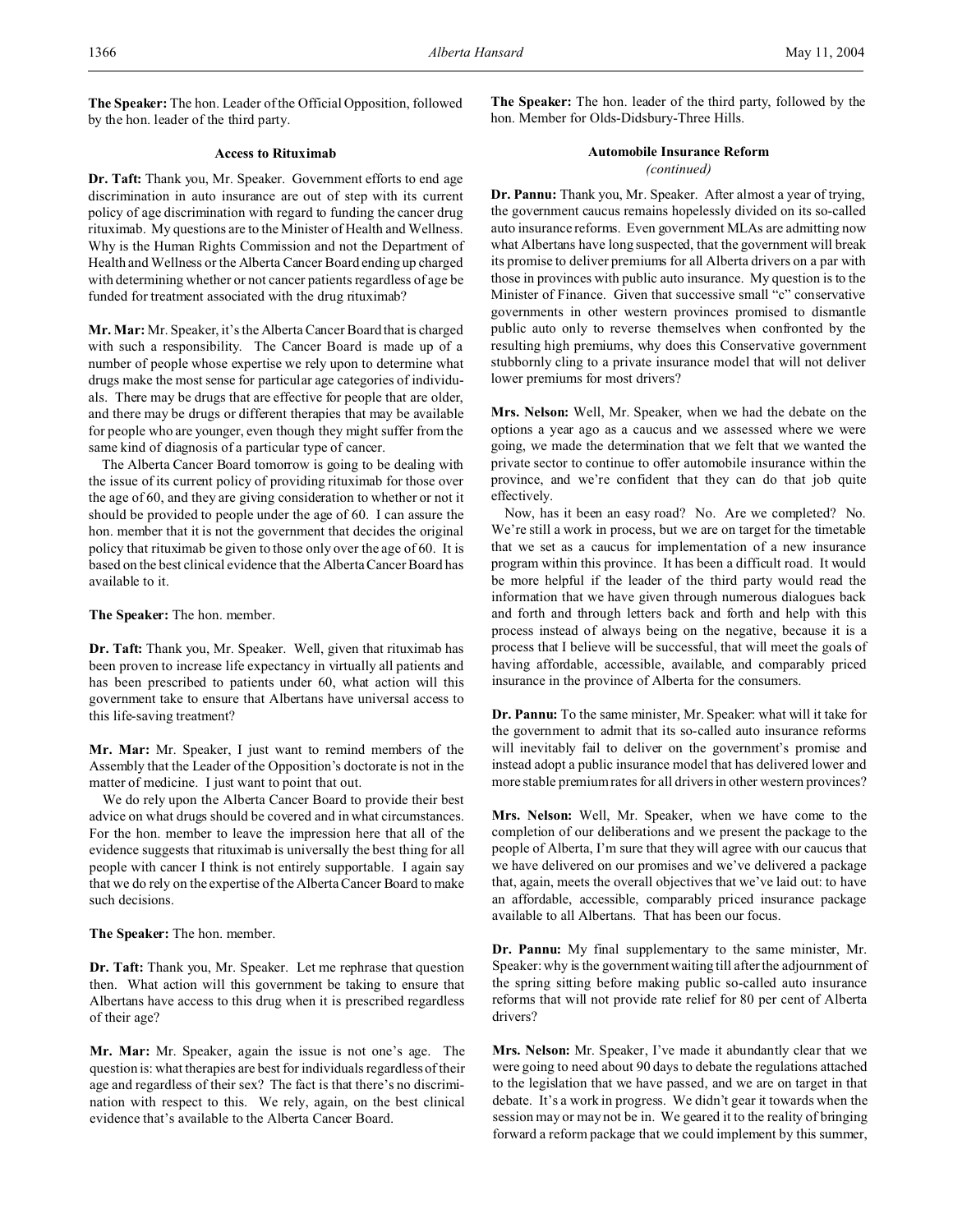and we are on target for doing that. If it's not convenient for the leader of the third party, that's unfortunate.

We have worked very hard on this program, and we will not be rushed into completing it to meet his agenda. We are going to do it right, so we're going to take the time and make sure that we have the right regulations to back up the legislation that we've put in place. If that takes 90 days, it takes 90 days. I'm not going to hurry it up to satisfy that hon. member's agenda.

**The Speaker:** The hon. Member for Olds-Didsbury-Three Hills.

# *2:30* **Farm Assessment and Taxation Report**

**Mr. Marz:** Thank you, Mr. Speaker. At a recent annual meeting that was well attended by hundreds of Albertans many of the delegates asked about the status of the farm assessment and taxation report recommendations. More recently the mayor of Calgary was questioning the inequity of the current system and how it deals with urban versus rural farmlands. To the Minister of Municipal Affairs: could the minister tell me if and when the recommendations of the farm assessment and taxation report will be implemented?

**The Speaker:** The hon. minister.

**Mr. Boutilier:** Thank you very much, Mr. Speaker. I want to say clearly to the hon. Member for Olds-Didsbury-Three Hills and also to the hon. members for Little Bow and Clover Bar-Fort Saskatchewan that they played an important role in terms of collecting data from stakeholders relative to the input of this final report.

Now, it's interesting to know that we wanted to ensure that the taxation process recognized current practice in agriculture, and that's clearly what we heard from the hon. member and his committee. The final report, though, came back. What happened was that as we were ready to take it into the government process, something called BSE occurred, and as we all know, the agriculture industry over the past year has gone through a lot. So at this particular point in time, to the hon. member, Mr. Speaker, we are reviewing the status of it, but certainly we are allowing the dust to settle relative to what the agriculture industry has just gone through in this past year.

**The Speaker:** The hon. member.

**Mr. Marz:** Thank you, Mr. Speaker. To the same minister: would the minister be willing to implement the recommendations as a pilot project in two or three municipalities on a volunteer basis to evaluate the effects of it before implementing it province-wide?

**Mr. Boutilier:** Mr. Speaker, the hon. member again, with the information that he's collected, raises a very good point that, certainly, I'll give serious review on relative to the potential of a pilot example to see how this can work in a particular area. I also ask the hon. member if, in fact, he has suggestions on where stakeholders think perhaps this pilot should first start.

**The Speaker:** The hon. Leader of the Official Opposition, followed by the hon. Member for Calgary-Currie.

#### **Taxation Policy**

**Dr. Taft:** Thank you, Mr. Speaker. A recent Pricewaterhouse-Coopers study called Tax Facts and Figures shows that average income earners in Alberta pay more taxes than those in B.C. and Ontario. In fact, the only Albertans who pay the lowest taxes of the provinces are those who make more than \$80,000 a year. To the

Minister of Revenue: why does the Alberta tax advantage only exist for those who make over \$80,000 a year?

**Mr. Melchin:** Mr. Speaker, when you look at our business plan, one of the objectives is that the overall personal taxes remain the lowest in this country. It is true that when you look at all the personal tax loads, not just personal income tax itself but all of the taxes that individuals pay, we still remain the lowest among all of the provinces in this country.

**The Speaker:** The hon. member.

**Dr. Taft:** Thank you, Mr. Speaker. Will this government drop its flat tax fairy tale and admit that flat taxes unfairly discriminate against middle-income earners?

**Mr. Melchin:** Well, we're glad, Mr. Speaker, that the hon. Leader of the Official Opposition is reading his fairy tale books in the evening. This government is not going to stop with respect to having the objective of having the best environment to attract highly skilled people and individuals and all people to come to Alberta for a good place to work and find jobs. It is important that we maintain tax policies that do that. There's no reason why we should penalize those that want to work hard and be industrious and earn income, that just because they make more income, they should be penalized. That's a particular aspect of this tax structure that I'm pleased to say that we will retain.

**Dr. Taft:** Given that average earners, severely normal people in B.C. and Ontario, pay the lowest taxes because of progressive tax rates, will the Revenue minister return Alberta to a fair, progressive tax rate?

**Mr. Melchin:** Mr. Speaker, I've just said that it is fair to have a single, simple, fair, uniform tax applied to all. All Albertans should have the opportunity to contribute to the services they receive. In that respect, why should one be penalized, as viewed progressive, by paying more at a higher rate just because they make more money? The Alberta advantage is alive and it's well and it exists in this province.

Thank you, Mr. Speaker.

**The Speaker:** The hon. Member for Calgary-Currie.

### **Small Business**

**Mr. Lord:**Thank you, Mr. Speaker. Recently the province released a report called Securing Tomorrow's Prosperity, which talks about a plan to increase Alberta's GDP by upwards of a hundred billion dollars by 2010, which is clearly very exciting news. My question for the Minister of Economic Development is: given that small business is often credited with creating most new jobs and most new wealth and that almost all business is small business, will this plan create a lot more focus on small-business issues and obstacles in order to help more small businesses succeed?

**Mr. Norris:** Well, Mr. Speaker, I'd like to thank the hon. Member for Calgary-Currie, who I know is a former small businessman like myself and is vitally concerned with the success of small business. Unbeknownst to a lot of members, it might amaze you that some 95 per cent of businesses in Alberta qualify as small businesses. So it is obviously of vital concern in the value-added plan that we look at this, and we have in a number of different ways.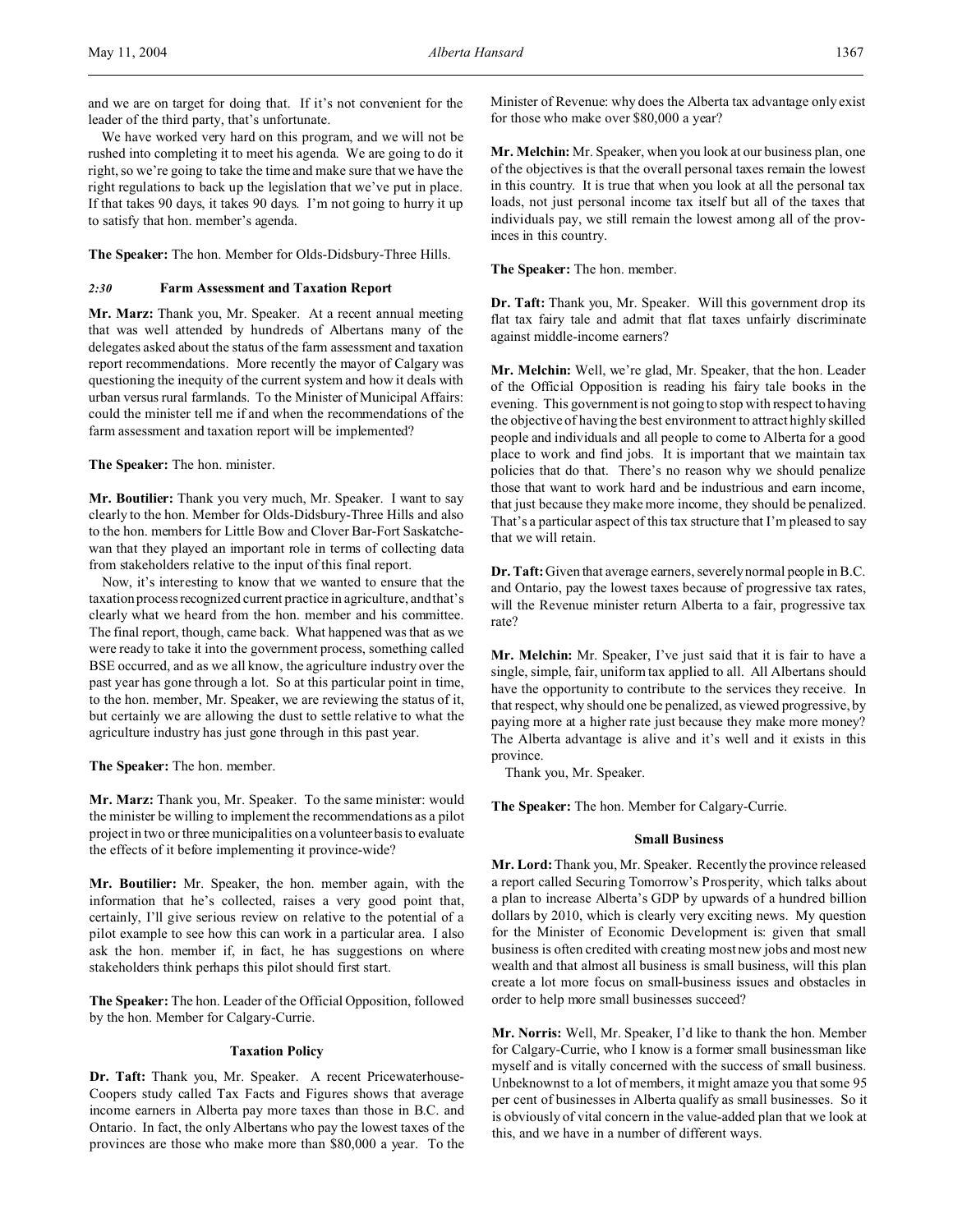Some of the things the strategy calls for, in specific answer to the member's questions, are to increase management and leadership capacity through trainingcourses, support mentoring and monitoring for small enterprises. We do that through the Business Link here in Edmonton and the Business Link in Calgary. We want to of course continue with our regional economic alliances, Mr. Speaker, which are regional economic alliances throughout the province that focus on small business. Of course, we want to continue working on access to capital, which continues to be one of the concerns brought forward by small businesses, and to that end the Minister of Science and Innovation, the Minister of Revenue, and myself are working on a report to bring back to government. All of these things meant specifically to help small businesses succeed.

**Mr. Lord:** Again for the same minister: what performance benchmarks and objective measurements such as monitoring smallbusiness success and failure rates will be put in place in coming years to ascertain whether the plan is working or not?

**Mr. Norris:** Well, let me say this about that, Mr. Speaker: I'm a big fan of benchmarks, as you can well imagine. [interjections] This is a very tough crowd. A tough crowd.

With respect to the hon. member's questions, clearly we wouldn't enter into any government program without having some kind of benchmark, and of course with this program we do, not only in relation to the growth which we've set, taking our target from \$150 billion in GDP to some \$250 billion over the next 10 years, but also in the success rates of small business.

There are a number of ways we can monitor that. Obviously, the number of business bankruptcies, which I'm very pleased to report is down this year over last and down last year over the previous year. Furthermore, the number of business start-ups is a way to monitor this.

Of course, on a microlevel we want to make sure that industryspecific sectors are being targeted and looked at. I would ask the hon. member and all members present to pick up a copy of this wonderful and very helpful government publication called Securing Tomorrow's Prosperity. On page 12 you will see outlined what our benchmarks are by industry. They're highlighted for my reference but not for yours, so page 12. If you look at that, Mr. Speaker, you will see that we have set out some very specific benchmarks, which we will endeavour to monitor in the fullness of time, the rigours of the process, and with attention to detail.

**Mr. Lord:** My final question, Mr. Speaker, is for the Minister of Innovation and Science. Given that small business is often credited with creating most new innovation, what will your department be doing differently for small business in order to secure tomorrow's prosperity?

*2:40*

**The Speaker:** The hon. minister.

**Mr. Doerksen:** Thank you, Mr. Speaker. Most of us are familiar with stories where individuals have started out in their garage and built very successful large companies. That kind of innovation we expect out of Alberta and we anticipate will continue to happen.

In Innovation and Science our basic approach is to make sure that we create the right climate for an innovation culture, and that can be around anything from in terms of finding mechanisms that encourage access to capital to helping find mechanisms for companies to commercialize their technology. Mr. Speaker, the strategic plan that the Minister of Economic Development referred to contains strategic directions that show us how we're going to get there.

**The Speaker:** Hon. members, before we go on, let me just say thank you to you, to all of you, for your co-operation both yesterday and today. Yesterday we were able to go through 13 sets of questions. Today we went through 14. That concluded my whole agenda, so that's very, very positive.

A few seconds from now we'll call upon the first of several members. Might we first, though, revert to Introduction of Guests?

[Unanimous consent granted]

head: **Introduction of Guests** *(reversion)*

**The Speaker:** The hon. Member for Red Deer-North.

**Mrs. Jablonski:** Thank you. Mr. Speaker, I'm very honoured to introduce to you and through you to members of this Assembly a group of young adults who have served as members of the Youth Advisory Panel of Alberta. These are very special young people who have dedicated many long weekends over the past few years towards helping to improve the lives of youth in Alberta. I would ask them all to stand and remain standing as I call their names: Trevor Brown, Jeeshan Chowdhury, Chris Kooistra, Daniel Lee, Victoria Molnar, Julie Spatz, Jessica Tanghe, Kimberly Wagner, Mathew Wildcat, Myron Wolf Child.

With them are members of the YAP support team: Cynthia Farmer, Harriet Switzer, Dionne Nobrega, Robin Danyluk, David French, Graeme MacDonald, and Ross Mitchell, and from the Calgary and Edmonton offices of the Children's Advocate, Sherry Wheeler and Donna Servetnyk. I ask that the members of the Assembly join me in extending the traditional warm welcome of this Legislature.

**The Speaker:** The hon. Member for Whitecourt-Ste. Anne.

**Mr. VanderBurg:** Thank you, Mr. Speaker. I'd like to introduce to you and through you to members of the Assembly special visitors in the members' and public galleries. The second half of the students from Percy Baxter school in Whitecourt have joined us, and with them are their group leaders Tammy Lee, Louise Reid, Shirley Bennett, James Muir, Donna Buchanan, Amy and Chris Spink. I'd ask them all to rise and receive the warm welcome of this Assembly.

#### head: **Members' Statements**

**The Speaker:** The hon. Member for Medicine Hat.

#### **Medicine Hat Tigers Hockey Team**

**Mr. Renner:** Well, thank you, Mr. Speaker. As you can plainly see, I rise today confident that my attire in no way contravenes any Standing Orders of the Legislative Assembly. That confidence is because unlike last year, or in the case of another hon. member earlier this year, I am not required to wear the jersey of another team because I lost a hockey bet. For you see, this year I won every bet I made thanks to the outstanding success of the Medicine Hat Tigers.

After finishing first in their division during the regular season the Tigers swept through the playoffs with a record of 16 wins and only four losses, including a final round four-game sweep of the Everett Silvertips to capture their first Western Hockey League championship since 1988.

Next week the Tigers will represent the WHL in the Memorial Cup being held this year in Kelowna. The Memorial Cup is emblematic of major junior hockey supremacy in Canada. The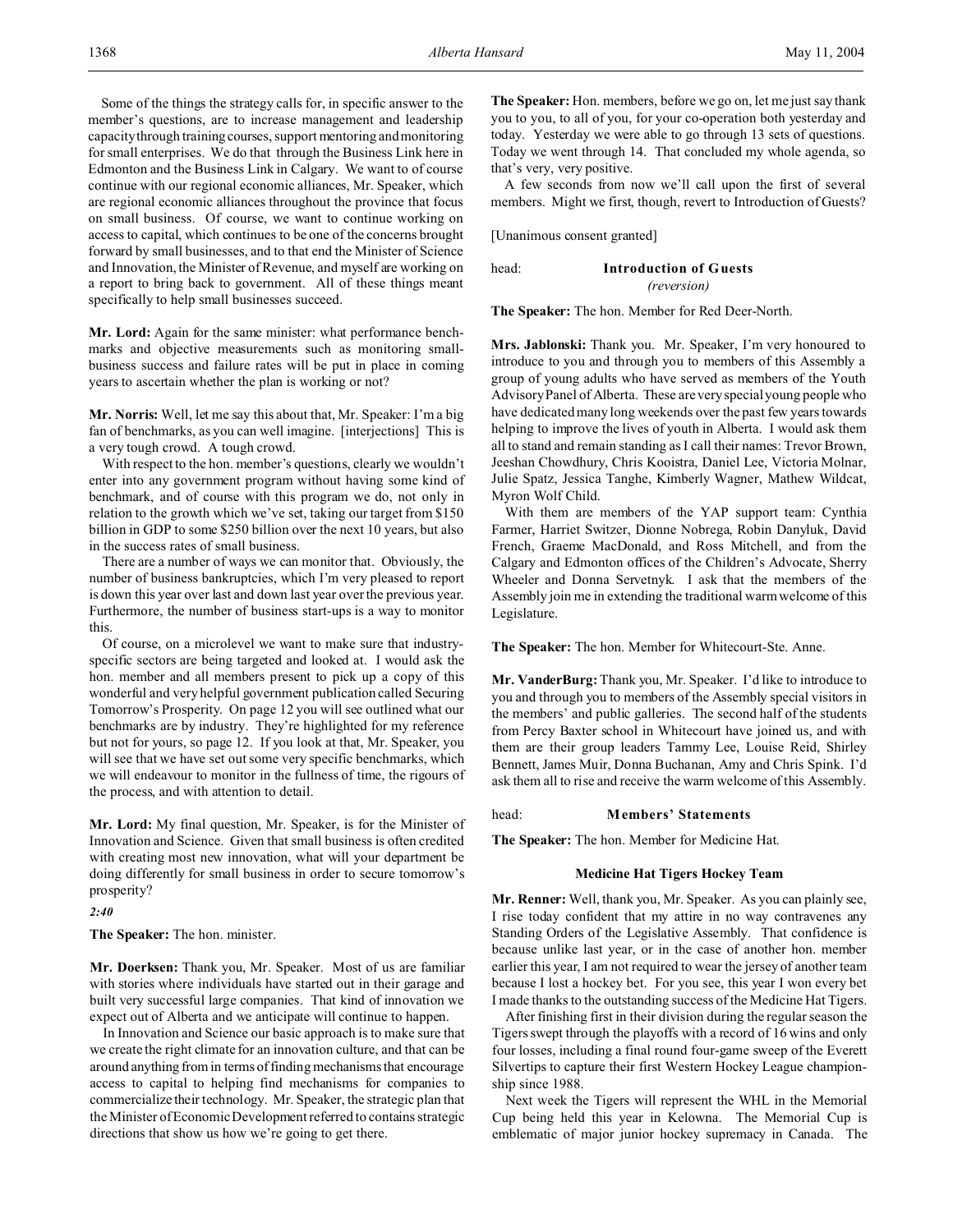I would like to extend my sincere best wishes to the players and staff as well as the owners, Darrell and Brent Maser; the general manager, Rick Carriere; and the head coach, Willie Desjardins.

What a team they are, Mr. Speaker. This is a team that led the league in scoring. They had seven 20-goal scorers as well as another with 19. All four lines are capable of scoring, and their power play is the most productive in the league. Their aggressive forechecking strikes fear in the hearts of every team they meet, but the Tigers can play defence too. In the playoffs goalie Kevin Nastiuk recorded four shutouts and a goals-against average under two.

Mr. Speaker, this team has shown the rest of the league and will soon show the rest of the country why Medicine Hat fans have supported them with nearly 60 consecutive sellouts. The Medicine Hat Arena is probably the most intimidating place to play hockey in Canada and is without a doubt the loudest barn in the dub. The people of Kelowna are about to experience what it's like to feel the noise of the orange and black.

Go, Tigers, go.

**The Speaker:** I should also remind the House before I call on the hon. Member for Red Deer-North that there was a unanimous decision of the House compelling the hon. Member for Red Deer-North to undertake a certain gifting to all members in this Assembly. To my knowledge this has not transpired yet.

The hon. Member for Red Deer-North.

**Mrs. Jablonski:** Thank you, Mr. Speaker. It's still on its way.

#### **Alberta Youth Advisory Panel**

**Mrs. Jablonski:** Today I rise to honour the work and dedication of some very special young people who have served as members of the Youth Advisory Panel, also known as YAP. YAP, formed in June 2000, is a group of youth selected from across Alberta that meets six times annually to provide feedback on proposed recommendations and findings and to suggest improvements to enhance the quality of services to youth. Its key role is to ensure a solid youth perspective on all work done by the Youth Secretariat, of which I am the chairperson.

The members of YAP have played a very important role in a number of critical issues and policy changes for the government of Alberta. They have invested their time and effort on a volunteer basis into the planning and implementation of some very important events related to youth and children for the province.

Some of the discussions and activities that YAP members have participated in over the last few years include children and youth forums and the Future Summit, review of Alberta mental health's report on services for children and youth, review of the Child Welfare Act, review of the youth in transition policy framework, alcohol and drug use among Alberta's youth, FASD, teen pregnancy, the CALM curriculum, and much more.

Today we presented these members with a coat of arms plaque and a special clock to remind them of the time that we spent working together on issues for Alberta's youth. I would like to sincerely thank the following YAP members for their dedication, their honesty, and their hard work: Trevor Brown from Lethbridge, Jeeshan Chowdhury from Edmonton, Jade Humphrey from Grande Prairie, Chris Kooistra from Calgary, Daniel Lee from Calgary, Jen McKinley also from Calgary, Victoria Molnar from Edmonton, Shauna Parks from Calgary, Julie Spatz from Innisfail, Jessica Tanghe from Slave Lake, Kimberly Wagner from Edmonton,

Mathew Wildcat from Hobbema, Myron Wolf Child from Lethbridge.

Mr. Speaker, it has been an honour and a great pleasure for me to have worked with these special YAP members. I ask the members of this Assembly to join me in thanking them for their efforts and wishing each one of them a happy, healthy, and successful future.

**The Speaker:** The hon. Member for Calgary-Fort.

#### **International Revenues**

**Mr. Cao:** Thank you, Mr. Speaker. As I have said before in the House, I have a dream or rather a vision of Alberta as an enterprise: Alberta Inc. History has proven many times over that jurisdictions, even small in population and landscape, become strong and influential when they go beyond their borders. For the benefit of Albertans Alberta needs to grow beyond its borders and go beyond its modest population.

So let's look at public revenue development, for example. Our publicly funded institutions should be allowed, encouraged to look for revenues from international sources to make profits from them in order to fund services inside Alberta.

Let's explore some options here. Let's open our services to the world. When people in the world are attracted to come here and pay for the services Alberta provides, we know that Alberta is the best. Doing so, we increase our capacity and earn good revenues for Alberta. We can also establish our Alberta services in other countries to earn revenues for Albertans. The profit from these free enterprising activities help with Alberta's public expenditures.

For this, I would like to recommend, for example, that the economic development/international trade area capitalize on Alberta's overseas connections to represent and develop more Alberta overseas trade at low cost. We need to market Alberta products and services overseas more aggressively through thisyet-tobe-tapped connection.

Thank you.

#### *2:50* **Twinning of Highway 4**

**Mr. Bonner:** Mr. Speaker, the decision to move the development of the twinned highway 4 from the east side to the west side has many consequences for the small town of Milk River. The government has provided no solid reasoning for this change, and the residents have been fighting this change since it was introduced.

Over the past five years citizens of this town have been trying to get the attention of this government to change its plans for the west side. They have met with the Minister of Transportation, commissioned the redraw of the east side option, taken a survey, and signed petitions to show that this is not what the citizens of the town want. These actions have had no effect on the decision of the government to switch to the west side, a switch that seemed to have occurred suddenly after a visit by the Premier when he met with a few lobbyists in town.

There will be drastic changes to the physical landscape of Milk River because of the highway being built on the west side. There are three farms, and other farm sites will have to be changed. The riverbank will have to be built up against erosion. The railroad lines will have to be moved at a cost of approximately \$1 million per kilometre, plus there will be the additional cost of a new railway bridge. There will have to be the development of secondary roads to replace the old routes, and a private airstrip will have to close. These are just a few examples of the problems that this new route will cause.

The cost of this upgrading will be \$10 million more than the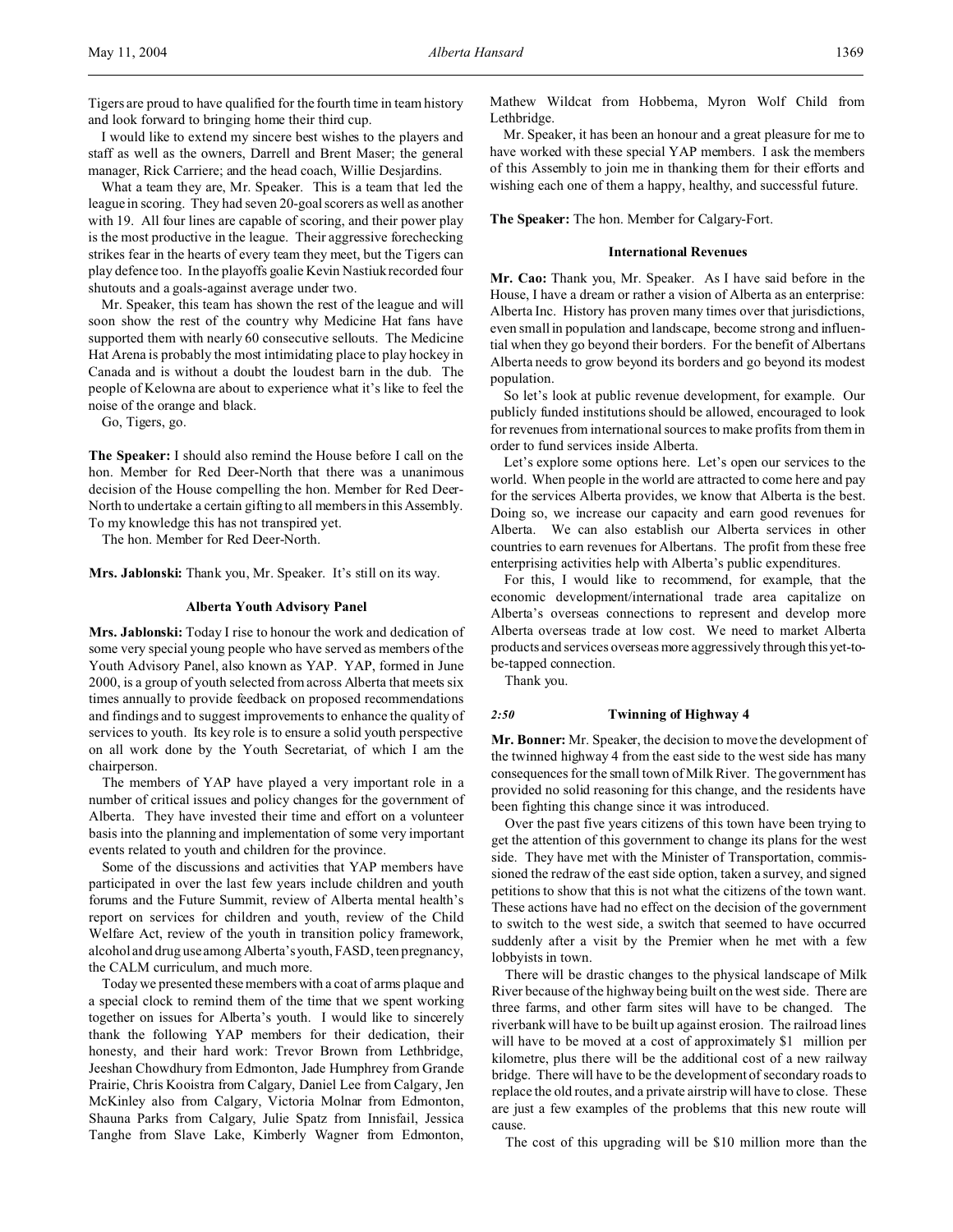design prepared by O'Brien Engineering in August of 2000. This design has far less changes to the landscape in the area. By bypassing the town to the east, there would be none of these changes that I mentioned earlier.

The west side proposal will affect the safety of the citizens in town. By moving highway 501 to travel right past the school, it is not safe for the children. This highway will have to cross a four-lane freeway, making it unsafe for drivers that frequently use it to go to town. This is at a time, Mr. Speaker, when the Department of Transportation is eliminating all such crossings that it can in the province.

Before this government finishes developing this section of the highway, it should take a second look at the extra cost it will have to pay for the development. The majority of people of Milk River don't want this development. In a 2001 survey only 29 per cent of the citizens supported this development. It's time the government listened to the citizens of Milk River and the surrounding communities and made the right cost-effective choice of the eastern development for highway 4.

Thank you.

# head: **Presenting Petitions**

**The Speaker:** The hon. Member for Edmonton-Strathcona.

**Dr. Pannu:** Thank you very much, Mr. Speaker. I've got two petitions. I table a petition signed by 689 Albertans petitioning the Legislative Assembly to urge the government of Alberta to "introduce legislation declaring a moratorium on any future expansion of Confined Feeding Operations, with a view to phasing out existing operations within the next three years."

Mr. Speaker, the second petition that I table is signed by 90 Albertans petitioning the Legislative Assembly to urge the government to "invest a portion of the multi-Billion dollar budget surplus to properly fund education, thereby avoiding layoffs of teachers and staff, ballooning class sizes, program cuts, and closure of schools."

Thank you, Mr. Speaker.

#### head: **Tabling Returns and Reports**

**The Speaker:** The hon. Minister of Children's Services.

**Ms Evans:** Thank you very much, Mr. Speaker. It's a privilege today to rise and table, first of all, the first tabling of Alberta's Promise Partners' Report, a report that summarizes the first year of activities, highlights the achievements of the partners, and profiles organizations and businesses in Alberta that are in support of our children.

Mr. Speaker, I have yet another tabling, if I may, and that is a letter to *Today's Parent*, a response to the questions that arose from other members of this House, a response, in fact, that we're forwarding to the editor of *Today's Parent* magazine pointing out some of the good things that are happening in child care in Alberta and clarifying some factors that were not taken into account.

Finally, Mr. Speaker, as a subsequent follow-up to the Committee of Supply, April 20, 2004, and the debate on Children's Services estimates I am providing for the benefit of the members the suitable number of copies of answers to questions raised in the House.

**The Speaker:** The hon. Minister of International and Intergovernmental Relations.

**Mr. Jonson:** Thank you, Mr. Speaker. Following a commitment the Premier made last week before the Public Accounts Committee, I would like to table on his behalf the summary of expenses for the Premier's mission to India and Hong Kong in January of 2004. I'm providing the requisite five copies of this report.

**The Speaker:** The hon. Minister of Seniors.

**Mr. Woloshyn:** Thank you, Mr. Speaker. I'd like to table five copies of a letter addressed to the hon. Member for Edmonton-Centre which is in response to Motion for a Return 80 as amended.

**The Speaker:** The hon. Member for Red Deer-North.

**Mrs. Jablonski:** Thank you, Mr. Speaker. I rise in the House today to table the appropriate number of copies of 250 letters written by seniors in Red Deer asking that the government of Alberta restore the seniors' exemption from paying Alberta health care premiums, restore the seniors' exemption from paying education tax, restore reasonable costs for long-term care facilities, and restore medical and dental benefits.

**The Speaker:** The hon. Member for Calgary-Currie.

**Mr. Lord:** Thank you, Mr. Speaker. I rise to table the requisite number of copies of four brief tablings. The first is called The Influence of the Social Pricing of Insurance on Road Safety in British Columbia. It's extensively indexed in terms of references from numerous studies and provides evidence to the effect that government insurance in B.C. has led to 15,000 more injuries statistically than what might have been expected otherwise.

The second tabling is a document outlining the 10 most common myths as to the so-called benefits of government insurance.

The third tabling is a communication regarding yet another study indicating the much higher vehicle collision rates in provinces that have government insurance versus those that don't; for example, 18 per cent more deaths per capita and 59 per cent more hospital admissions by young males in provinces that have government insurance.

The final tabling is an article by Lawrence Solomon discussing the international experiences of countries that have government insurance versus those that don't.

Suffice to say that based on these reports it seems to me that a vote for government insurance is a vote to see many more of our citizens killed and maimed on our highways.

Thank you, Mr. Speaker.

**The Speaker:** The hon. Member for Edmonton-Glengarry.

**Mr. Bonner:** Thank you, Mr. Speaker. I have two tablings today. With your permission I would like to table the appropriate number of copies of a report entitled Milk River Hwy 4 Alternate Route Survey dated March 10, 2001, compiled by Peter McCormick, a professor of political science from Lethbridge.

My second tabling is a tabling of 700 signatures on a petition to urge the government of Alberta to choose "an easterly Milk River bypass route, and abandon the west bypass plan because of increased hazards and delays caused by intersecting rail lines with Highway 4." Thank you.

**The Speaker:** The hon. Member for Edmonton-Strathcona.

**Dr. Pannu:** Thank you, Mr. Speaker. I've got two tablings. The first one is the appropriate number of copies of a document providing details of the events being held on May 25, 2004, to celebrate the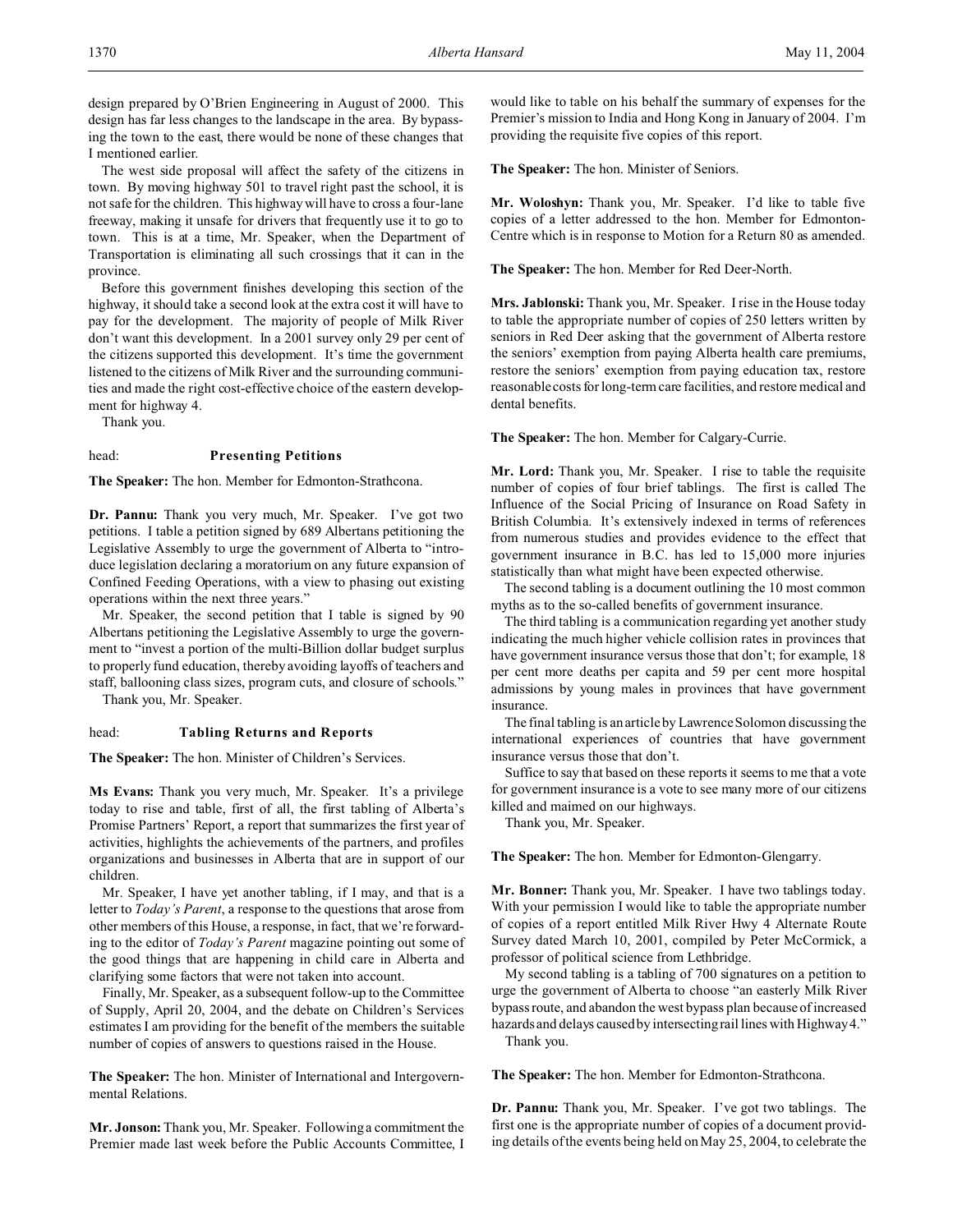National Day of Healing and Reconciliation at city hall, Edmonton.

The second tabling, Mr. Speaker, I'm doing on behalf of my colleague from Edmonton-Highlands, who has received letters from 18 students from a school in his constituency. Under the guidance of their teacher, Mr. Fekete, the students from Rundle school are becoming active citizens and taking part in the democratic process. Their goal is to have mandatory seat belts installed in school buses. It's with delight that I table these letters from these students for mandatory school bus seat belt legislation.

Thank you.

# head: **Tablings to the Clerk**

**The Clerk:** I wish to advise the House that the following documents were deposited with the office of the Clerk on behalf of the hon. Mrs. Nelson, Minister of Finance: Credit Union Deposit Guarantee Corporation 2003 annual report and a report entitled General Revenue Fund, Details of Grants, Supplies and Services, Capital Assets and Other, by Payee for the year ended March 31, 2003.

head: *3:00* **Orders of the Day**

#### head: **Government Motions**

#### **Alberta's Official Song**

17. Mr. Zwozdesky moved:

Be it resolved that pursuant to the Alberta Official Song Act, section 8(1), the Legislative Assembly concur in the report of the Alberta Official Song Committee, tabled by the Minister of Community Development in the Assembly May 6, 2004, and recommend to the Lieutenant Governor in Council that a composition entitled *Alberta* by Mary Kieftenbeld of Rivière Qui Barre, Alberta, be proclaimed as the official song for Alberta in conjunction with the province's celebration of its centennial year, 2005.

**Mr. Zwozdesky:** Before I proceed and actually play the song, Mr. Speaker, and make a few comments of my own, I would like to briefly introduce, if I might, some very special guests who are here in the gallery this afternoon. You've already met her, but I'd like you to meet her again. The composer of *Alberta*, Mary Kieftenbeld, is here with her husband, Ed, and their children Jeremy, Kagen, Haley, and Emma. Also joining us today are Mary's parents, Henry and Kay Colesar, from Calahoo, Alberta, and Mary's two brothers and sister-in-law, also from Calahoo. They are Paul Colesar and Perry Colesar and his wife, Lise.

They are joined today by some hard-working members of my staff who've had an integral role to play in the development of this particular process. I would like to introduce and thank the head of our communications, Kathy Telfer, who is here; Beryl Cullum, who is working specifically on the centennial aspect of our communications; and my ever-faithful and hard-working assistant, Pam Boutilier.

Now, Mary, if you and all of your guests would please rise one more time and accept our very sincere thanks and welcome to the Assembly, I would appreciate it. Thank you.

Mr. Speaker, Mary Kieftenbeld is a local singer/songwriter who was born and raised right here in Alberta; in fact, just about 20 minutes northwest of St. Albert toward Morinville, on the west side there, somewhere near Calahoo. She was born into a very musical family, and at the age of six she began her musical journey in the local church. By age 10 she had picked up a guitar and has been singing and playing ever since. She's become a very popular performer not only with her own family but at special graduations,

weddings, anniversaries, local festivals, and conferences. She's also performed live on CBC Radio, on A-Channel, and on stage for the CJCA-hosted Kids Kottage radiothon. She's also still involved in music at two churches in the area.

Last year Mary released her debut CD, *takin' time*, an eclectic mix of songs which she personally composed. It covers many genres, including folk, gospel, country, and easy listening, and I'm so pleased that she's continuing in that vein.

She, of course, does reside near Rivière Qui Barre, and I neglected to mention that she lives there on a farm and puts in her fair share of the family work, I'm sure. So thank you very much, Mary, to you, to your husband, Ed, and to your children, Jeremy, Kagen, Haley, and Emma, for allowing Mom to spend some time saluting this great province.

Mr. Speaker, I think it is fitting now for me to play the entire song so that everyone can hear what it is that they're expected to vote on, and I'll make some closing comments thereafter.

> Flatlands, rollin' plains Clear blue skies, prairie rains; A tapestry of colours in the fall. Snow covered mountain tops, Wheat fields, canola crops; Alberta has it all.

Alberta is calling me. Home sweet home, it's where I'm proud to be. Alberta is calling me. I'm livin' right and I'm feelin' free.

The fur trade and native men Started it all, way back when. We've come a long way since that. Agriculture, lumberjacks, Oil derricks, natural gas; There is no turnin' back.

Alberta is calling me. Home sweet home, it's where I'm proud to be. Alberta is calling me. I'm livin' right and I'm feelin' free.

A culture diverse as it can be. This is the land of opportunity. Welcoming friends, night and day. I pray that that's the way Alberta stays.

Alberta is calling me. Home sweet home, it's where I'm proud to be. Alberta is calling me. I'm livin' right and I'm feelin' free.

In Alberta.

[As recorded by Mary Kieftenbeld]

**Mr. Zwozdesky:** Well, Mr. Speaker, there you have it: *Alberta* by Mary Kieftenbeld.

I want to just point out a few things to all hon. members before we proceed to other speakers and the final vote, if I might very briefly. What we've just listened to, Mr. Speaker, is referred to as a demo version. There's nothing wrong with demo versions; some people spend a lot of time and a lot of money producing them. But I think it needs to be pointed out to everyone that this may or may not be one of the final versions of this song should the Assembly pass it. It's very well produced, and I know Mary spent a lot of time with her musicians doing that, but I wanted to point out that, assuming the Assembly concurs in the selection of the committee, this particular song would become available in several other formats and genres and styles, be it folk or ballad or set for choirs in the church or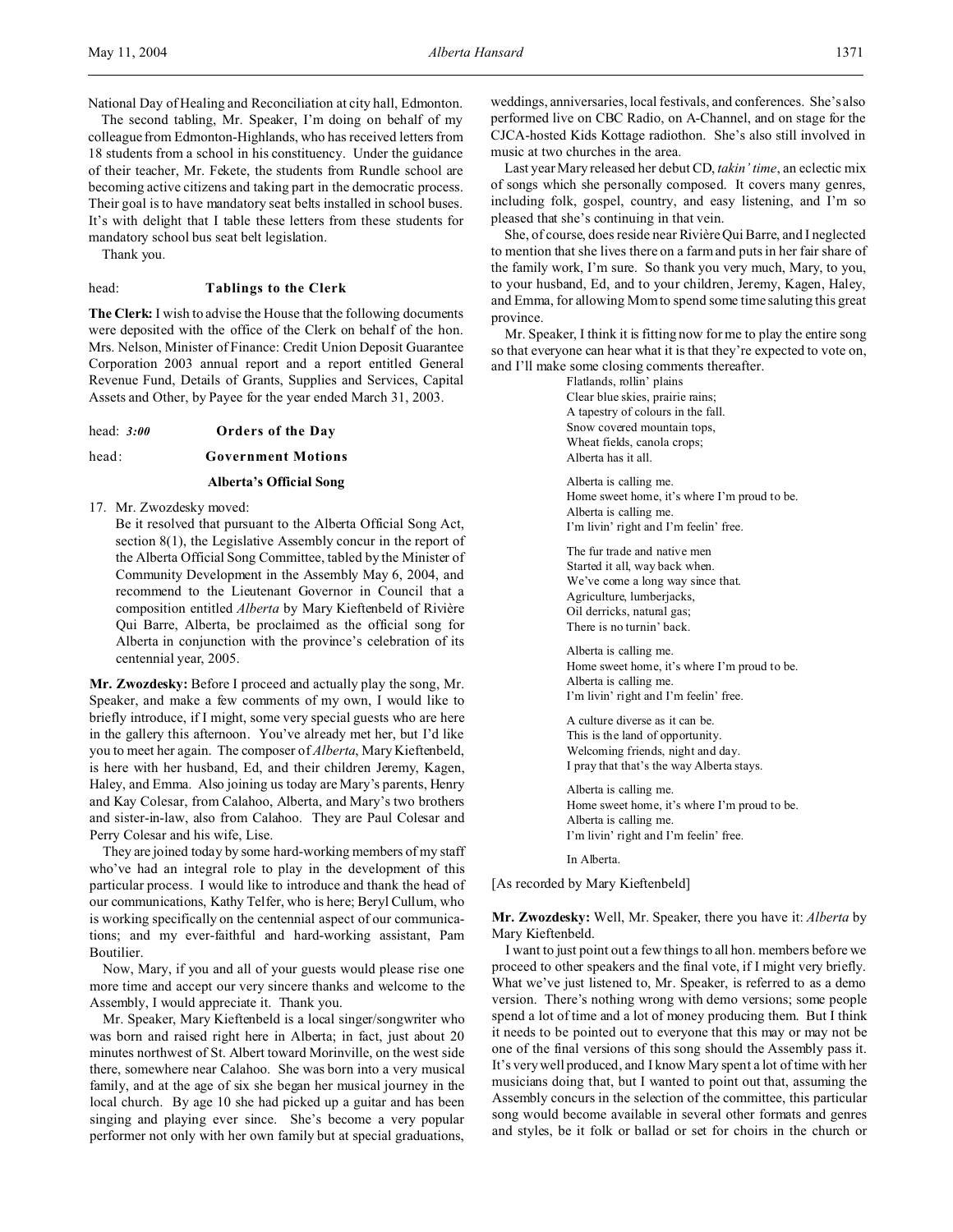school bands or whatever. So that's important to keep in mind.

Secondly, Mr. Speaker, we all know how difficult it must have been to have tried to encapsulate all of Alberta's wonders in the space of one page in the time frame of about three minutes. In my view, Mary has done that. I'm so glad that the committee that reviewed all of the entries concurred in a unanimous decision on this one particular song.

So I'd like to thank that committee, and I'd like to begin by thanking – I'd sure like to say his name, Mr. Speaker. I know the rules forbid it if I were to say Wayne Cao, the MLA from Calgary-Fort. This is a historic moment, and he's the fellow who introduced a private member's bill in the spring 2001 sitting of this Legislature. It was an idea he had to adopt some type of official song for Alberta in time for our centennial celebrations next year, which of course will mark Alberta's proud entry into the Canadian Confederation. The Alberta Official Song Act then was passed into law in November 2001 as sponsored by the hon. Member for Calgary-Fort. Thereafter, I was privileged to appoint a committee to oversee the process and to select the song that you have just heard and make a recommendation to me for an official song to be adopted.

I want to reiterate my thanks not only to the hon. Member for Calgary-Fort, who chaired that committee, but I'd also like to sincerely thank the members of his committee, beginning with yourself, Mr. Speaker. You sat as an ex officio member on this committee. The hon. Member for Edmonton-Centre was a member, the hon. Member for Calgary-Bow was a member, and the hon. Member for Edmonton-Meadowlark was a member. They were all joined by Barry Allen from the Alberta Recording Industries Association; Carol Dand of the Arts Touring Alliance of Alberta; Kelly Jerrott from Music Alberta; Neil MacGonigill from the Society of Composers, Authors and Music Publishers of Canada; Gary McDonall from the Alberta Recording Industries Association; Gladys Odegard from Music Alberta; Judy Reeds, Arts Touring Alliance of Alberta; and Wayne Saunders, Society of Composers, Authors and Music Publishers of Canada, more commonly known as SOCAN. They were of course enhanced in their work by many members of my staff.

In addition to the individuals I've just mentioned, I'd also like to sincerely thank Al Chapman from our Alberta arts area, who worked very diligently in the preparation and presentation of all of this material. To all the members who are working in the centennial office and elsewhere throughout the department and also with our Alberta Foundation for the Arts, thank you to each and every one of them for their support.

## *3:10*

In the end, Mr. Speaker, a contest was established. You've just heard the selection that came out of that. As Minister of Community Development I also offered a cash prize to the composer of the winning entry and committed to having this song, should it be accepted today, professionally recorded, professionallyarranged, and disseminated in a professional manner to many, many other groups and individuals to use throughout this province beginning in 2005.

In summary, Mr. Speaker, what we've just heard today came about after 335 total submissions were reviewed. Those submissions came to us from over 100 different communities in the province of Alberta. I think it tells you and tells me and everyone here how much pride individuals feel in this great province and how much time they were willing to spend to do whatever it took to reflect that in song. No easy task. I want to thank every single person who entered the contest. At another time the hon. Member for Calgary-Fort and I will be discussing some special commemorative way of thanking those particular entrants for their work.

Mr. Speaker, I'll conclude just by saying that this song in my view is a wonderful tribute. It's a tremendous way to show our love, our respect, and our real feelings about the greatest province in Canadian Confederation, one of the best places in the world you could ever be. Mary, you said it all.

Thank you.

**The Speaker:** The hon. Member for Calgary-Fort.

**Mr. Cao:** Thank you, Mr. Speaker. First of all, as the chair of the Alberta song committee and on behalf of the committee I want to thank each and every member of the Assembly for the honour that the Assembly entrusted in us to select an official song for Alberta. Most of all, our sincere thanks go to 335 song authors who submitted their creative musical work and over 4,000 Albertans who made inquiries and 12,000 hits on the Internet. My personal thanks go to every member of the Alberta Official Song Committee and the staff in Community Development who worked on this song selection project. Personally, I'd really like to thank the minister for tabling the report today and expressing his enthusiastic feelings for Alberta.

Credits are given to each and every enthusiastic entrant, the members of the Alberta Official Song Committee, the staff of Alberta Community Development, and the music industry representatives who were involved throughout the process. All have contributed to the success of this endeavour.

As I have just said, Mr. Speaker, the Alberta official song centennial selection initiative has drawn large interest from many communities across Alberta. Following the openly publicized process, all entries were adjudicated on the rigorous analysis of lyrics, theme, melody, originality, and composition. The selection process involved a committee that consisted of many highly qualified people from the music industry as well as a few opposition and government MLAs who also qualified.

It was not an easy task, but the Alberta Official Song Committee did its best. The Alberta official song contest presented a unique opportunity through a labour of love for our province to capture Albertans' affection for Alberta. We are grateful for the generosity of Albertans who shared their creations and for the help we received from the music industries, that enabled us to be part of this celebratory and historical effort. I hope to hear all Albertans, our children and our children's children, singing and whistling it one day. It will be delightful to hear Albertans singing Alberta's song outside Alberta as well.

Mr. Speaker and all hon. members, I also have another plan as the minister just mentioned. It's the Alberta centennial songbook. I'm working on a plan to publish in 2005 the Alberta centennial songbook to recognize all authors who have submitted their songs. But due to legal and confidentiality requirements any authors of songs, even already submitted to the contest or not taking part in the contest, need to contact me or their local MLA's office if they wish their song included in this proposed Alberta centennial songbook. I'm also looking for corporate sponsorship for such publication to commemorate and celebrate Alberta's 100th anniversary.

Mr. Speaker, I want to take this opportunity to congratulate Mary Kieftenbeld, whose song was selected. Last week outside this Chamber I briefly saw her happy family, a typical Albertan family of a caring mother, four beautiful young children, and a hard-working father. Like any other author she expresses her feeling for Alberta and Albertans in her song. Her song covers the magnificent, natural landscape of Alberta, its historical roots up to the present time, and the characteristics and feelings of its people.

Mr. Speaker, it is said that the proof of the pudding is in the eating, so with your permission the proof of a song is in the singing.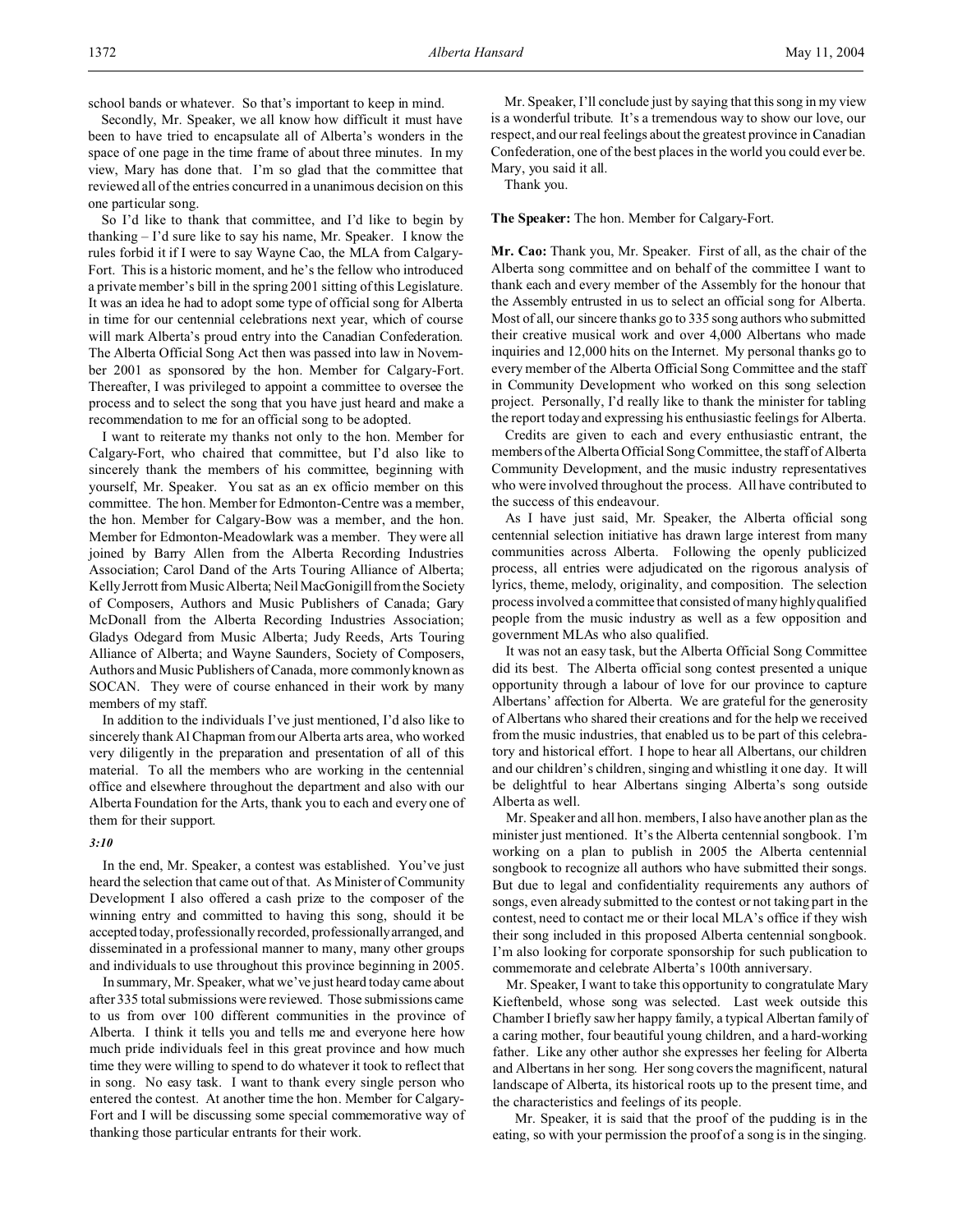I want to conclude this speech by trying to imitate Mary. My style of the song may be different. It goes – I'm trying to catch on a bit here:

Flatlands, rollin' plains Clear blue skies, prairie rains; A tapestry of colours in the fall. Snow covers mountain tops, Wheat fields, canola crops; Alberta has it all.

Alberta is calling me. Home sweet home, it's where I'm proud to be. Alberta is calling me. I'm livin' right and feelin' free. With that I conclude my speech. Thank you.

**The Speaker:** The hon. Member for Calgary-Bow.

**Ms DeLong:** Thank you very much, Mr. Speaker. I just wanted to say a few words of personal thanks for being involved in this committee. It was a very interesting experience to be involved. I also have to thank the Department of Community Development for the calibre of the private citizens that they got involved on this committee. It was a real honour to be able to work with them.

I also wanted to put in a word of support for the Member for Calgary-Fort in terms of a book of songs. There were fantastic songs that we looked at as part of this committee, and I would like to just give you an idea of the kinds of flavours that were presented to us. There was one that I really enjoyed that was a First World War-type style of song that was really a beautiful lyrical song. There was also another one that had a native motif which was really a fascinating song that had, you know, quite a breadth to it.

Most of all, I would like to thank Mary for her song. It is a song that expresses the incredible beauty of this land that's Alberta, and it also expresses the spirit of Albertans. I want to just thank her very much and encourage you all to support this song.

**The Speaker:** The hon. Member for Edmonton-Meadowlark.

#### *3:20*

**Mr. Maskell:** Thank you very much, Mr. Speaker, and no, hon. member, I'm not going to sing. I do want to rise today also and thank the hon. member for his great idea and the creation of an Alberta song. One of the most enjoyable activities I've experienced while in this Assembly is being on the committee that looked at and listened to all of those wonderful songs that we heard.

You know, this song is not an anthem. Somebody, when they heard it the first time – in fact it was the hon. Member for Medicine Hat – said to me: this isn't an anthem that we're looking at; this song is something that's supposed to be fun, that anybody can sing. Anybody that has ever been to Disneyland and has listened to *It's a Small World* knows that you were singing *It's a Small World* for days afterwards. Well, this is what this song is about. By the time the committee heard it the second time, we were all humming and singing, and it was quite a sound to hear, I can assure you, except for our hon. member here who has operatic training. It was a wonderful experience.

It's the kind of song that is so singable. It doesn't matter whether it's a children's choir or you're in the car with the family on a holiday or whatever. It's such wonderful music. It was an interesting decision we had to make, but I think we absolutely made the right decision.

The people who were on the committee, the people in the business of music, were a fantastic group. The hon. minister in his selection of this committee of people from the entertainment community

certainly made some good ones. For any of you who are a little longer in the tooth, when you have people like Barry Allan from The Rebels and The Nomads and people who are songwriters and producers and all the rest of it – this just wasn't a few private citizens who didn't know a whole lot about the music world. These are the professionals, the leaders in the Alberta arts community and still are very active in the entertainment business.

In the end we were absolutely unanimous in that choice of song. You know, in Alberta we tend to be so reluctant to brag and sing our praises and so on, so that's what this song is all about. I know we've worked on a tartan and flower and grass and a gemstone and all the rest of it, and those are all worthy, I'm sure, but for me the fun one was the Alberta song. You're all going to be humming it this summer when you're driving down that Alberta highway going to one of those great Alberta vacation spots like Barrhead. I'm sure you will be absolutely thrilled to death to sing this.

There are going to be some changes. I know the hon. minister told people that there's the odd bit in the lyrics that made some people a little anxious, but what you saw in the handout isn't the final bid in terms of the lyrics. There's going to be a little alteration, I think. Am I right, hon. minister? No. Okay. I thought I was.

**An Hon. Member:** Tell us about Barrhead.

**Mr. Maskell:** About Barrhead? Well, there are Maskells in Barrhead. So, I mean, sensible people there and in Sangudo and so on.

Anyway, I want to thank the hon. member again for his great idea. I'm proud to have been a part of it, and I know that you're all excited about it and are all going to be humming it. It has unanimous support in this Assembly, I'm sure.

Thank you very much, Mr. Speaker.

**The Speaker:** The hon. minister to conclude the debate.

**Mr. Zwozdesky:** Thank you. If there are no other speakers, I'd be happy to do that. I want to just reiterate a couple of things in the two- to three-minute wrap-up that I have.

First of all, thank you to the people who have just spoken, all of whom were members of the committee.

I just want to clarify the comments from the hon. Member for Edmonton-Meadowlark. What I indicated was that there would likely be different lengths and different versions available, some in a 30-second format, some in a one-minute format, and, of course, the main format, because there will be many different uses and applications. Some people will want one verse and one chorus for a certain type of function. All of that we're going to work out with the composer so that she's happy and we're happy, but the main item will be to create the full song in its entirety in many different genres. The others will be one-off applications on a one-off request, but we're not anywhere near that yet.

Mr. Speaker, I'll conclude by simply saying thank you to all the members of this Assembly for their anticipated support. In particular, I want to congratulate the Member for Spruce Grove-Sturgeon-St. Albert for representing the lovely constituency where Mary and her family live. I'm sure he's very thrilled and honoured as was evidenced when we all met together last week.

As a composer and professional musician myself for many, many years, Mr. Speaker, I know how difficult it is to compose to theme, to compose to a specific set of criteria, and to compose to certain length restrictions, but I know that in this particular case the committee couldn't have made a better choice in having found someone's song that suited all of those tight pressures.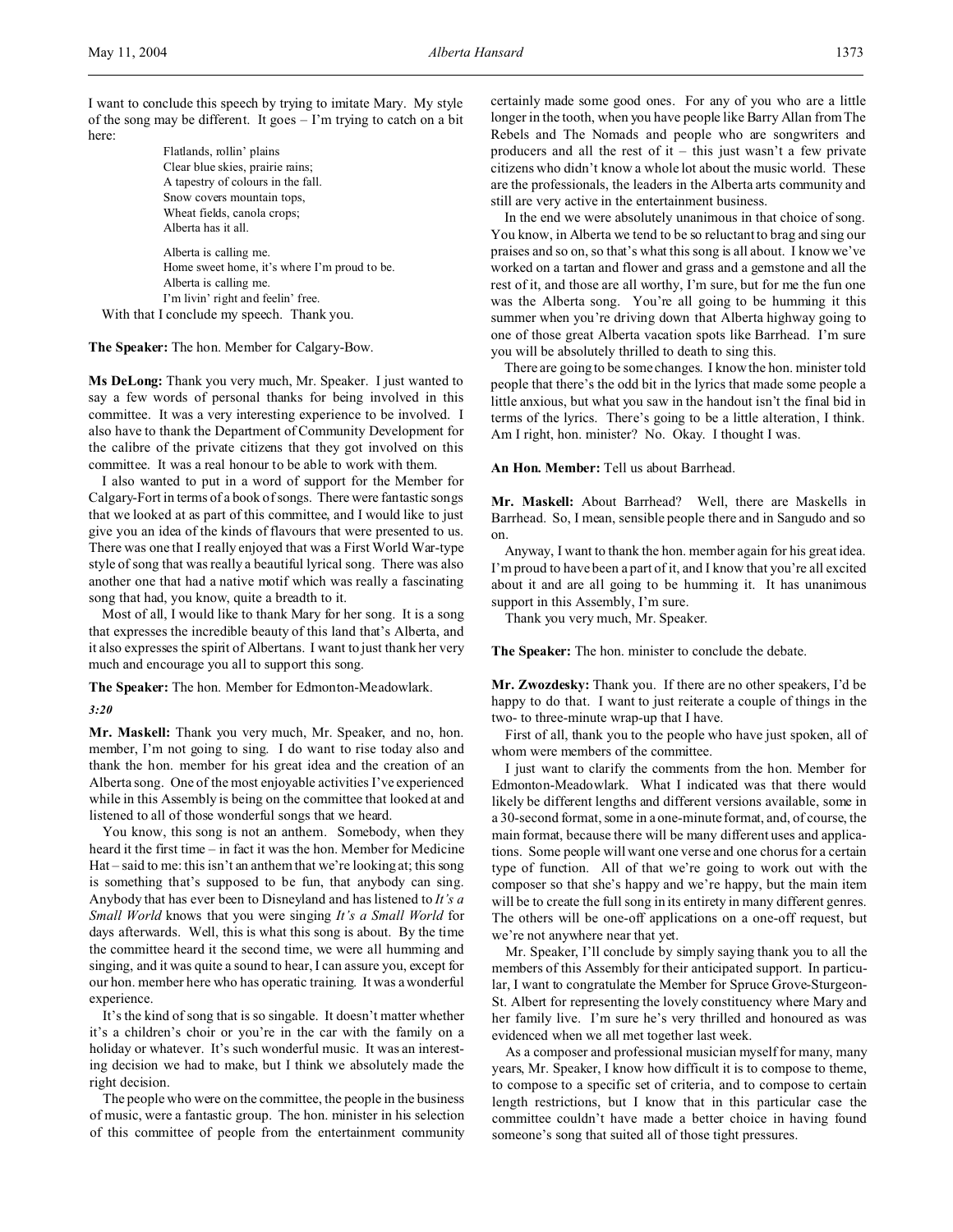In that regard, I hope that you will all support this historic motion and look forward to it coming out in the final produced professional versions very soon, all of which will be very much a centrepiece of our Alberta centennial celebrations.

With that, Mr. Speaker, assuming the support of the house, Alberta would become only the second province in Canada to have its very own official song, as penned by Mary Kieftenbeld of Rivière Qui Barre: *Alberta*.

Thank you again. I look forward to the vote of the House, Mr. Speaker.

[Government Motion 17 carried]

# head: **Government Bills and Orders Second Reading Bill 32 Appropriation Act, 2004**

**The Speaker:** The hon. Minister of Finance.

**Mrs. Nelson:** Thank you, Mr. Speaker. After listening to that wonderful song, I'd like to follow through with some of the business of the House and move second reading of Bill 32, the Appropriation Act, 2004.

**The Speaker:** The hon. Member for Edmonton-Ellerslie.

**Ms Carlson:** Yes, I'd like to speak on this. Mr. Speaker and members, I have some concerns about this particular bill. There are some funding areas that have not been taken care of, I don't think, in this particular budget. I think that we should have had more time to debate some of those issues and some of those particular budget areas where we ran out of time during debate. Particularly, I'd like to talk about seniors and seniors' funding.

As most members in this Assembly know, for the past month I've been door-knocking. Over that period of time I have knocked on just over 4,000 doors and I have visited 17 seniors' centres and lodges, and what I've heard from seniors is that they are mad, very angry, and they are scared about their future. They are very mad because they believed 10 years ago, when the cuts started on seniors' funding, that their funding would, too, be reinstated like many other program funding has for other organizations and people and groups, including MLAs, who had their salaries reinstated. But the group that has been completely abandoned by this government, as they feel, are seniors.

When we have heard repeatedly that seniors, including – the Member for Red Deer-North tabled this afternoon some documentation where seniors were asking for reinstatement of many of the funding costs that they used to get, such as eyeglasses, dentures, health care premiums, property tax. When all of that was cut, seniors believed it would be reinstated at some point when this province had the budget, and none of it has been. They have faithfullywaited, budget after budget, announcement after announcement, to see when they, too, were going to get their fair share of the wealth of this province only to find out that that hasn't been the case and won't be the case.

# *3:30*

We heard the Seniors minister speaking last week on the budget, when he talked about thresholds. Well, what seniors are most concerned about is that seniors will not be paying a higher cost and that the threshold for what they have to cover won't be lowered beyond what it is, because their incomes have not increased.

The minister talked about the catch-up jump for nursing home costs. Well, what about the catch-up jump for those seniors who are living on pensions that have not significantly increased over the years? He talked about things like incontinence supplies now being a necessary part of the funding for long-term care, but what about the funding for Aids to Daily Living, such as supplies that one senior pays for? Because his housing costs have increased and the Aids to Daily Living has not – he has had a colostomy, and he needs to buy the supplies for that – this fellow is rewashing his bags because he can't afford to buy new ones all the time.

**Dr. Massey:** It's shameful.

**Ms Carlson:** It's shameful; it is. As my colleague from Edmonton-Mill Woods says: it's shameful. It's absolutely reprehensible that we'd be treating seniors like this.

So what is the solution? I have two excellent solutions for this government, and this is my parting gift to this government, actually, these two excellent ideas. [some applause] I hear some clapping about that. Some of you will be glad to see that I'm gone. But these are two great ideas that I'm going to give you that you would be smart to follow up on, as you did with the stability fund that was a great idea that a few of my colleagues and I came up with some years ago.

Here's the first one. [interjection] Edmonton-Highlands, that was an excellent comment.

Here's the first of the great ideas, and that is to establish a seniors' cost-of-living index. Now, I know that this government likes to hide behind the skirts of the federal government whenever they can, whenever they have to make choices that they don't like, but this is a time when you could take the bull by the horns and actually move forward on an issue and take the credit for it, and it would be a very good idea. When you are putting together the Alberta seniors' supplements and the different benefit programs, instead of using the general cost-of-living index calculated by the feds, establish one that would be a seniors' cost-of-living index.

Seniors for the most part have different living expenses than the general population. They're buying one and two potatoes, not 10 pounds of potatoes. They're looking at different kinds of transportation costs. Instead of running their own vehicles, many of them are looking at using taxis, at using the bus service, at using transportation systems like DATS. They have a higher percentage of prescription costs that they have to cover than the general public. Their housing costs are not as flexible as what they are for the rest of the general public. They're fixed by government agencies when they go to live in nursing homes or other kinds of lodges. They buy their groceries in single-serving packages rather than in bulk. It's impossible for them to buy them in bulk because often they're physically incapable of packing those groceries home. So this is the kind of thing that we need to take a look at when we're calculating the cost increases to supplementary programs that this province pays for seniors.

I would respectfully request that they take a look at this, because instead of the very insulting cost-of-living increases that seniors have been given in the past 10 years in comparison to what their living costs have gone up, particularly in terms of housing and prescriptions, instead of thumbing our nose at a whole society who spent their lives working to build this province up, this government could take the initiative and develop a cost-of-living index that was reflective of what the actual costs were for seniors who are living in poverty or very close to poverty in this province right now.

If there is a community that we should be thanking, it is this community. That is the way that we can do this, by ensuring that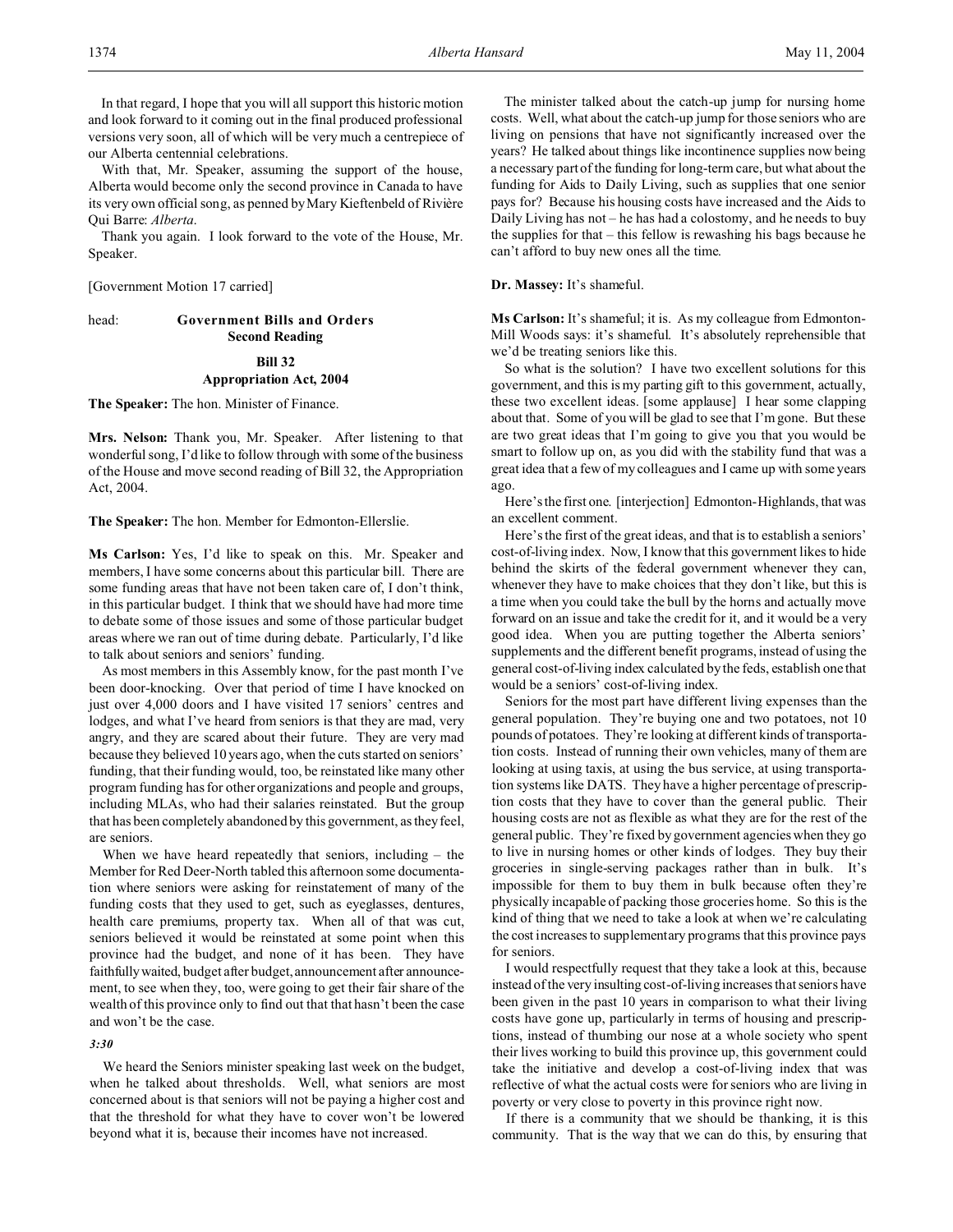they have adequate monies to live on, not at 40 per cent of what their former wages would have been, not a below-the-poverty-line kind of existence, not \$265 a month, which is all they have left over off their pension cheques, which one might think is a lot of money, but when you think about the small percentage that Blue Cross pays for their prescriptions and the pieces that they have to pick up after that – I'm talking to seniors who are never able to buy a present for a grandchild, who have to save for six months to buy a new pair of shoes, who sometimes can't even do that in six months if they have some kind of a chronic disease that requires massive prescriptions month after month, particularly if they're on some of these new drugs and are not covered by any kind of medical package. They are living in dire poverty. They cannot scrape two nickels together at the end of the month. It is abysmal that we as a province have allowed this to happen, and this government can make some changes in that regard.

That brings me to my second excellent suggestion that this government should take up. This is going to be a bonus year for this province. Forty-dollar-a-barrel oil means that you're going to be wallowing in cash very quickly, particularly when we saw the Finance minister come in with a budget that estimated oil revenues very, very low. You're going to have a huge injection of money that you weren't anticipating. Even above what you had coyly put aside to pay off the provincial debt, there's still going to be a huge injection of capital.

I suggest to this government that you take some of that money and set up an endowment fund for seniors so that you can start to pay out on an annual basis some of these costs that you've taken away over the years. If you want these very angry seniors to consider voting for you in the next election, then this is something that you must figure out how to do, how to get the money for those costs like prescription eyeglasses back in their hands. This would be a way to do it.

An endowment fund for seniors has a lot of cachet; it's very marketable. Instead of just one-off funding, which we have criticized so often in this government with the surpluses you have, establish a fund that would be perpetuated year after year to cover these kinds of costs. It would be a very smart way for this government to go, to recognize the importance that seniors have in our community and as a part of our history and to bring their level of living up to just a reasonable standard, not an excessive standard but above poverty lines. That would be a very small thing for this government to do.

I think they should seriously consider doing it because it's not just seniors who are worried about this. It's people my age who are taking care of aging parents. It's families with small children, some without children, who are taking care of aging parents. It's people who are worried about what's going to happen on this slippery slope of seniors' funding in the future for themselves as they age.

If this government doesn't stand up and take notice, the people who are talking to seniors and working with seniors and see the fear in their eyes on a daily basis in terms of trying to understand how they're going to pay for their next prescription or be able to buy their groceries until the end of the month – when they see that fear, they get angry. For the seniors who are angry now, those people are going to use their vote to record that anger, and this government is going to be the recipient of that.

While I don't like to give this government great ideas because I don't think they particularly deserve them, I think that good ideas that put forward the interests of the people of this province should be brought forward as soon as possible, and I think that those are two potential ideas that would go a long way to re-establishing some faith in government that seniors don't have now. And they're not blaming the feds for this. They're blaming this Conservative government and their actions over the past 10 years.

I say to you, "Ignore them at your peril," because they're angry. For the first time ever when I walk to their door, they talk about how mad they are with this level of government and how they will do anything to change this government because they have seen absolutely no payoff or return of any funding that they previously had as a result of actions over the past 10 years. They've had enough, they're completely fed up, and they're going to be voting unless they see some changes being made.

#### *3:40*

I was very surprised when we had the Seniors minister up here last Thursday that he talked four times for nearly 20 minutes each time and all during that whole discussion talked about how he wasn't responsible for any of these services being reinstated, that, you know, he did the best he could as the minister and it was not approved by cabinet.

Well, I say that that's not good enough. If that's the best you can do, then you shouldn't be the minister. You should be replaced. We need a minister there who will stand up for seniors and fight for what they need and fight for what they want and fight for them to have their rightful place in this society.

Mr. Speaker, thank you.

**The Speaker:** The hon. Member for Edmonton-Highlands.

**Mr. Mason:** Thank you very much, Mr. Speaker. I'm pleased to rise to speak to Bill 32, the Appropriation Act, 2004, and I want to start with a few general comments about the bill.

It is interesting that the total revenues are estimated at just below \$23 billion for 2004-05, which seems to be a serious underestimate. This is \$2.3 billion less than forecast revenues of \$25.3 billion in fiscal year '03-04.

Oil and gas revenues in fiscal year '04-05 are estimated to be \$2.7 billion below what they're forecast to be in '03-04. Given the upward movement on oil and gas prices, Mr. Speaker, this is completely misleading.

The government is reducing the general corporate tax rate from 12.5 to 11.5, which is a 9 per cent cut, permanently reducing government revenues by \$142 million. Alberta already has the lowest corporate taxes of any province, and this is a giveaway, Mr. Speaker, pure and simple.

Contrary to some media reports provincial revenue from school property taxes will go up by 5.7 per cent in '04-05. The 2.3 reduction in the mill rate will be more than offset by increases in the value of the assessment base. This is the third straight year that the Provincial Treasurer has broken her 2002 promise to freeze school property taxes at \$1.2 billion.

Surprisingly, Mr. Speaker, in a pre-election budget there are 25 new user fees for such things as outdoor recreation, parks programs, and the maintenance enforcement program; 11 other fees for parks activities; and insurance services are being significantly increased. While the new fees and fee hikes for things like cross-country skiing in Kananaskis Country and provincial parks programs most hit average Albertans, the insurance levies are puzzling given the concerns about the affordability of coverage.

There is mention of some royalty giveaway programs which may be reviewed in light of recent federal government changes, but no specific measures are announced in this budget.

Health care premiums are maintained at current levels for seniors and everyone else. In other words, corporations get tax breaks; seniors and middle-class families get nothing.

Mr. Speaker, I would like at this time to introduce an amendment to the budget, and I'll ask the pages to bring it to the table and distribute it to members.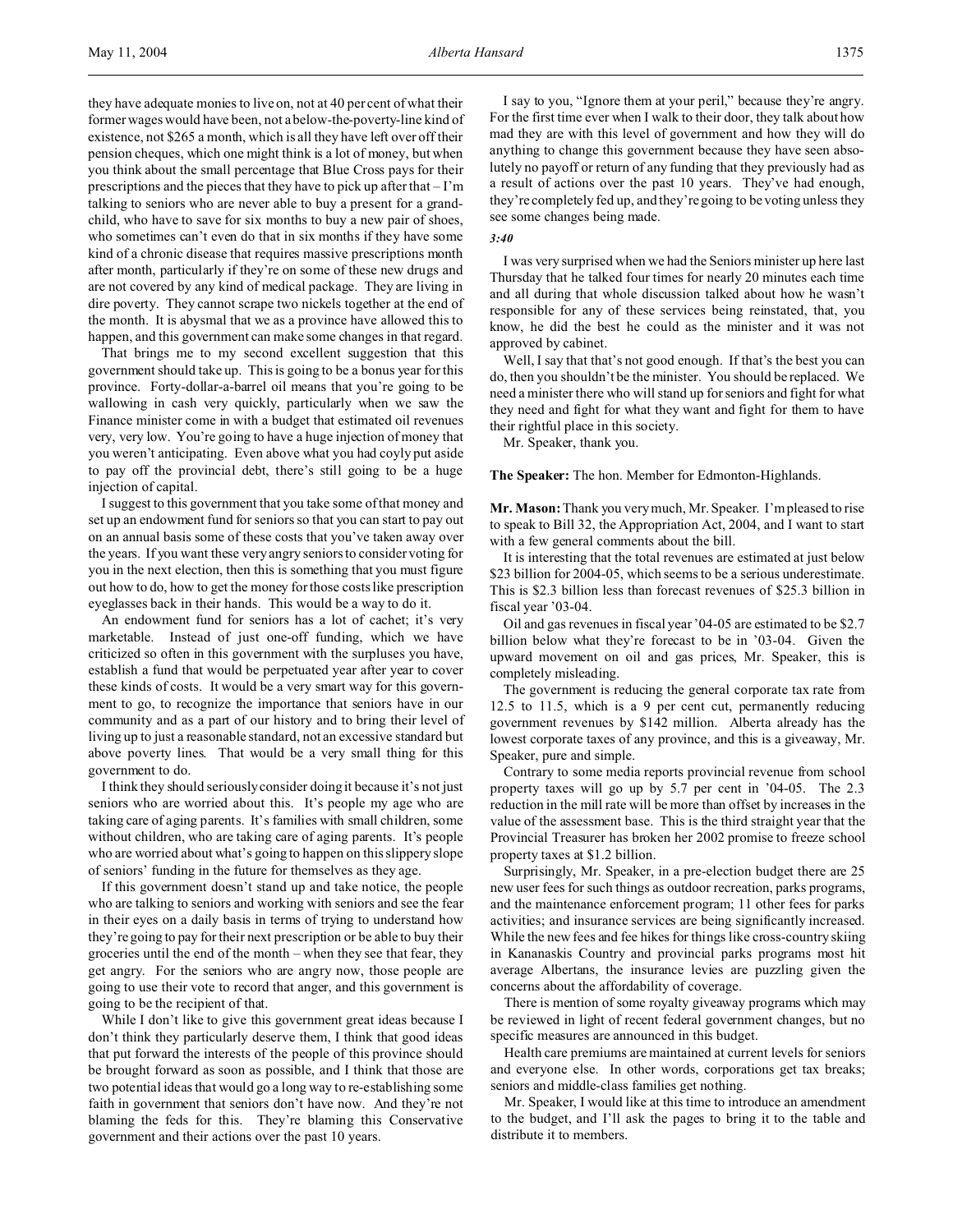**The Speaker:** The hon. member may sit down for a moment. I have not seen this amendment yet.

On the amendment, hon. member.

**Mr. Mason:** Thank you very much, Mr. Speaker. I move that the motion for second reading of Bill 32, Appropriation Act, 2004, be amended by striking out all of the words after "that" and substituting the following. "Bill 32, Appropriation Act, 2004, be not now read a second time because the bill does not adequately provide for the following: a reduction in classroom sizes, comprehensive health care benefits for seniors, and relief for utility consumers."

Mr. Speaker, this amendment, which would have the effect of defeating the budget that's been introduced by the Provincial Treasurer, is in effect a nonconfidence motion in the government. If this motion is passed, the government will fall.

Now, Mr. Speaker, hon. members may realize that given the government's massive majority at the present time, that is unlikely to happen. So, then, why bring forward a nonconfidence motion in the government? Well, based upon the budget and based upon the government's performance during this session, we felt that it was appropriate to at least put this forward so that even if it were not given adequate consideration by the government members, it would hopefully be considered by the citizens of this province, and the motives behind the amendment would be considered.

What the amendment says is that the bill does not provide for a reduction in classroom sizes, first of all. Now, we know, Mr. Speaker, that the government has committed to implement the commission on education recommendations and that these include adequate funding to bring down the size of classes in the province of Alberta. The Learning Commission document, I think, on balance, was a very well-thought-out and balanced document and could have provided a blueprint for the government to restore some of the damage that it has inflicted on our educational system. Unfortunately, this budget doesn't deal with that.

What the budget has resulted in is the imminent threat of strike action for the second time in two years by teachers in this province. Far from reducing classroom sizes, far from giving school boards an adequate amount of money to deal with teachers' issues, contract issues, as well as classroom sizes and to restore the programs that have been cut in the last few years as a result of the government's programs, the budget brings us back to the brink of labour unrest in the public school system of this province, Mr. Speaker. As such, it completely fails Albertans, and it fails to deliver on the promise of this government to implement the recommendations of the Learning Commission.

Secondly, the question of comprehensive health care benefits for seniors, which have been eliminated by the government. There's a need, Mr. Speaker, to not only restore those health care benefits which have been cut but to expand them. I note, as well, that the leader of the Conservative Party of Canada, Mr. Harper, has now weighed in to the federal campaign with a proposal for benefits for a national drug program. It's not exactly the kind of national drug program that we would like to see, but it does indicate a direction that ought to be followed.

There can be an improvement in the health benefits which we provide for all Albertans, but in particular seniors ought not to be singled out for cuts as they have been. I think the hon. Member for Edmonton-Ellerslie has talked quite eloquently this afternoon about the situation facing seniors and the anger among seniors, and much of that goes back to actions of the government, cutting comprehensive programs for dental and eyeglasses as well as their approval of increases for long-term care.

corporations that provide long-term care in this province are already showing improved bottom lines, and they are attributing that in their annual reports to the generosity of this government in increasing the amount that they can charge for long-term care by about 50 per cent. If the government would like seniors to believe or children of seniors in long-term care to believe that this was necessary in order to improve the care of their parents, they are whistling past the graveyard. Those people in long-term care and their children know that the money has primarily gone towards the bottom lines of the corporations that run nursing homes and other long-term care facilities.

#### *3:50*

This perhaps is a model of what the government intends for health care in general, Mr. Speaker, because they have certainly talked about the need to increase the role of private health care corporations in the delivery of general health care, and I think this gives a good example of what we can expect to see should they manage to get away with that particular direction.

Now, Mr. Speaker, I last want to come to the third point in the amendment, and that has to do with relief for utility consumers. We saw before the last election a massive series of programs allegedly to help people deal with the high natural gas and high electricity prices that they were facing. What it was in fact was a massive program to make very serious problems of the government's own making go away until the government was safely re-elected.

Now, the Premier and other ministers have floated the balloon that we might be looking at more rebate programs again as the election approaches, in this case probably primarily for gasoline. That's not what we're talking about. We're not talking about bribing the voters with their own money. We're not talking about implementing Bill 1, the first bill of this term that was passed, sponsored by the Premier, that gives the cabinet the authority to give utility rebates or energy rebates of any kind at any time without reference to the Legislature. This bill was in our view an abomination. It's a bill that we strongly disagree with. We're not talking about that kind of electoral use of taxpayers' money to ease the government back into yet another mandate. What we're talking about are actual steps that should be taken to reduce the prices of electricity and provide some protection for people on the natural gas side as well.

You know, Mr. Speaker, there are many failures of this government. The whole term can be judged a failure, in my view. It's a litany of broken promises. When electricity deregulation was brought in, the promise was that competition would actually bring down prices. In fact, we've seen that the opposite has happened, and the government has taken no steps to reverse that direction. They actually have deepened their commitment to electricity deregulation and have brought in disreputable companies like Direct Energy to replace existing Alberta companies under the guise of providing more choice. Consumers know that it's not more choice; it's just a different same choice. Electricity deregulation is one.

The government has failed to bring in anything reasonable in terms of car insurance reductions. In fact, they've postponed the freeze until after the projected time for the next provincial election, so Albertans may not know until the election is out of the way that the government is unable to deliver comparable rates to those provinces that have public auto insurance. According to our calculations, by capping personal injury claims at \$4,000, they are able to save about 8 per cent of the cost of insurance, whereas eliminating the profits of private companies would allow savings of up to 35 per cent. So public auto insurance can produce savings.

Now, Mr. Speaker, members might be interested to know that the

**The Speaker:** Hon. member, I really am reluctant to do this, but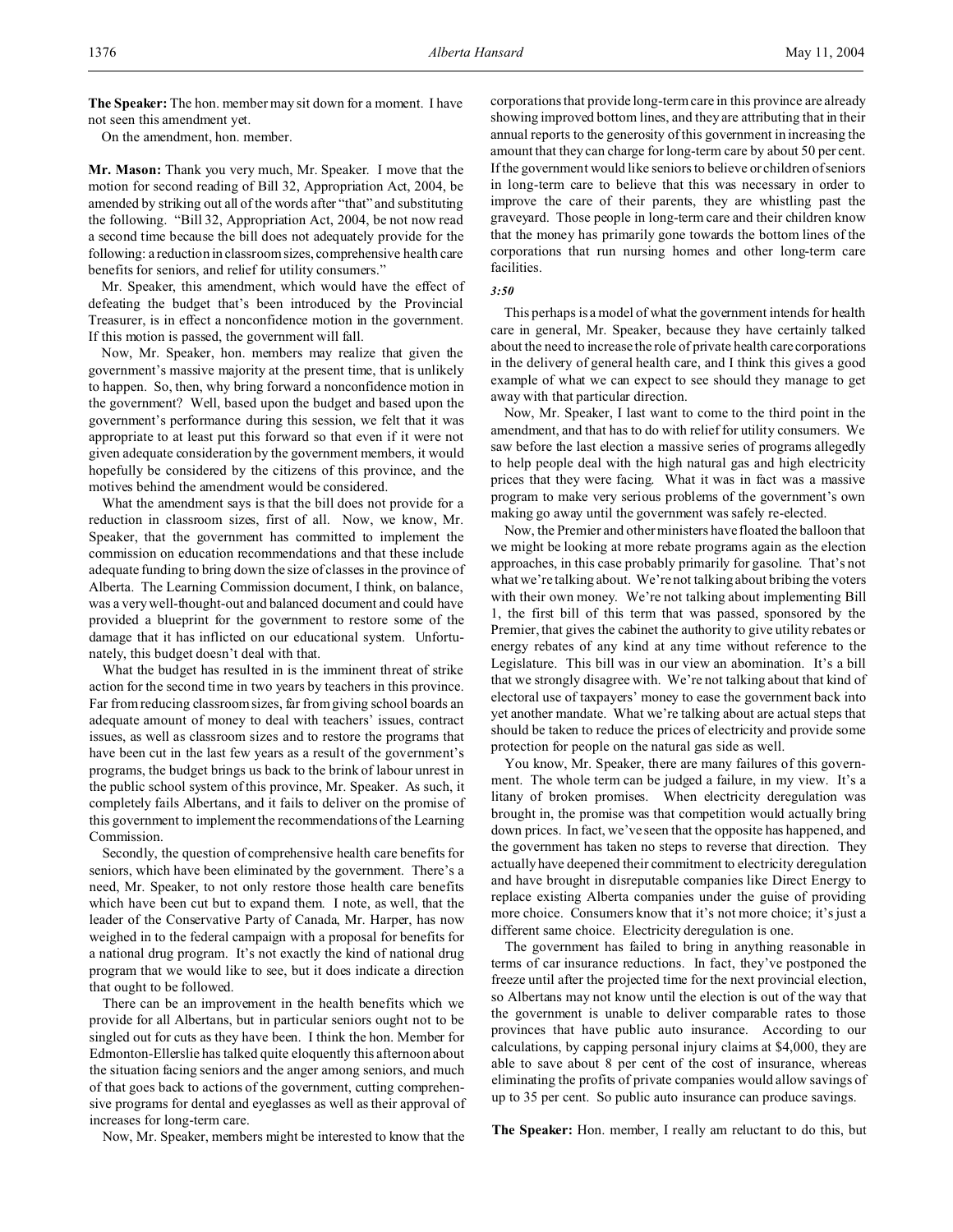relevancy is very important with respect to amendments. There's nothing in here about automobile insurance. Let's move on.

**Mr. Mason:** Thank you very much, Mr. Speaker. I was trying to generalize about broken promises of the government. I accept your advice and will restrict myself to these particular broken promises of the government. There are many.

In conclusion, Mr. Speaker, I just want to indicate that it's very clear that the government has failed, and failed miserably, to meet many of the obligations that it itself has undertaken in a broad range of policy areas. I can't think of one major accomplishment of this government that affects the lives of Albertans broadly during this entire term. This budget reflects that. This budget reflects a lack of vision, it reflects a lack of accomplishment, and it represents broken promises on one area of policy after another.

I believe that this government has been here too long. It's time that this government was thrown out, was defeated. I think that even if members opposite aren't going to be persuaded of that at this particular time, the voters will be. The citizens of Alberta are eventually going to say, "Enough is enough. We've had far too much personality. We've had far too many zany antics from the Premier, but we haven't had any real results," and they'll throw the government out.

Thank you, Mr. Speaker.

**The Speaker:** Hon. members, Standing Order 29(2)(a) is available, a five-minutes question and comment period, should they wish to be directed toward anything said by the hon. Member for Edmonton-Highlands. None?

Then the hon. Member for Edmonton-Mill Woods on the amendment, please.

**Dr. Massey:** Thank you, Mr. Speaker. Speaking in favour of the amendment and with respect to not having adequately provided the reduction in classroom sizes, this is a particularly sore point with parent groups in this city and I suspect with parent groups across the province.

#### [Mr. Shariff in the chair]

There was a sequence of events that I think really had parents encouraged. The outcome of the strike resulted in the Learning Commission being appointed. The commission listened to parents, sent out workbooks, and I think parents were generally encouraged that if they took the time to deliberate and to put their ideas down on paper, to appear before the commission, to fill out the commission's workbook, they would get the kinds of recommendations out of the commission that they thought were in the best interests of their children. I think most of them were pleasantly surprised that the document that was produced by the government did reflect their wishes, and in one area in particular that's been a bother to parents and that's with respect to class size.

If you go back to the commission, Mr. Speaker – and this is speaking directly to not adequately providing for a reduction in class size – when the commission report came out, one of the recommendations was that they implement class size guidelines for kindergarten to grade 3. The estimated cost for that over the first three-year phase of the Learning Commission was to be \$111.4 million, and there was to be an estimated one-time cost of \$47 million.

There was a sequence of recommendations: establishing parenting centres, \$10.5 million; implement full-day junior kindergarten programs for children at risk, \$42 million, and that would have implications for class size and what goes on in classrooms; implement full-day regular kindergarten programs for children at risk, \$21 million; and then there were further recommendations with respect to First Nations and Métis and home liaison workers for them. Again, the program was to provide opportunities for students to learn second languages. The phase-in implementation of technology standards was to be another \$20 million. The total for phase 1 was to be \$224.4 million. The expectation, I think, roughly was that we would see in this budget \$70 million dedicated to putting the recommendations from phase 1 into practice.

# *4:00*

The day that the budget was released, Mr. Speaker, there were a number of parents here in the building, and to say that they were disappointed would be an understatement. They expected that they would be able to go to this budget and look at the business plan and there on the business plan would be the itemization of these items from the Learning Commission's report with a commitment alongside each item as to how far the government was going to go towards implementing those specific items. We talked to a number of those groups, and I can't tell you how disappointed they were at that time that that didn't happen. They were looking for the money, and they were looking for the money to be earmarked for the recommendations from the Learning Commission.

Now, since that has happened, the government's response by the Minister of Learning to the criticism that that didn't happen has been that there has been an increase of \$289 million. If you go through the budget, Mr. Speaker, you can't find an increase of \$289 million because, in fact, \$60 million of that was money that had already previously been announced. So parents who were scrambling through the budget looking for the \$289 million won't and can't find it because it's not there.

More importantly, then, if you take away the \$60 million and end up with a \$230 million increase, they would like to see, because the minister says that the money is there, that \$70 million that was to be earmarked for implementing the Learning Commission's recommendations.

In fact, there isn't \$70 million in that budget. As the allocations to specific boards were put out last week, we saw that there just isn't that kind of money there. For the large urban boards and the large suburban boards, in fact, when you take into account the money that they need for salary grid increases, when you take into account the money that they need because of increased costs, there is very, very little left to implement the recommendations of the Learning Commission. For a number of those boards who had to release teachers last year, class sizes this coming September are going to be the same, or in some cases – and this is particularly true of the large boards – there's going to be an increase in class sizes.

So the budget, I think, has literally failed those parents who were looking and looking hopefully, Mr. Speaker, for a September when there would not only have been the number of teachers hired back that they had been forced to lay off in the previous year, but there would also be a number of extra teachers hired to work towards the reduction of class sizes, as outlined in the Learning Commission's recommendations.

The budget as an instrument of progress with respect to the Learning Commission is a great disappointment, Mr. Speaker, and it's for that reason that I think the amendment has to be supported. Thank you.

**The Acting Speaker:** The hon. Member for Airdrie-Rocky View.

**Ms Haley:** Thank you very much, Mr. Speaker. I'm glad to have a few minutes to get up and address this amendment to our appropria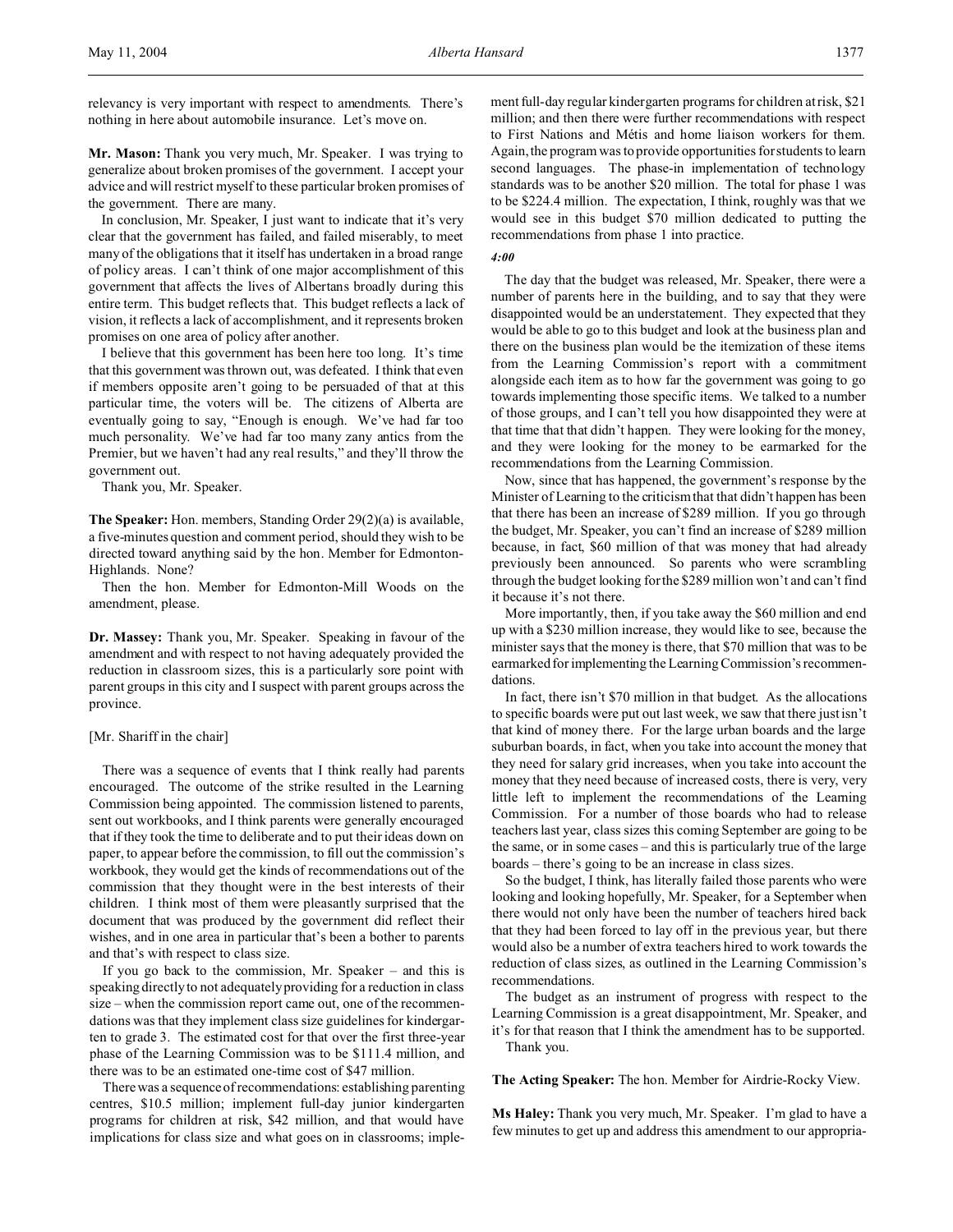tion bill. I don't know; I can't begin to express the level of disappointment I have that you've brought in this ridiculous amendment on what is in fact a really great budget in a really incredibly great place to live. We have absolutely everything in this province, and I despair sometimes that no matter how much we do, it's never enough, it's never right, and everybody can sit back and just take shots at it. I'm just stunned by it.

When you talk about the Learning Commission, which we've really just completed in the last – what? – six or eight months, they came forward with a massive number of recommendations. It's a great study. It's the first time that education had been studied that way in 30 years. I think it was an incredible report that told us that a lot of things are really very good in this system and that there are areas we need to improve on. They suggested – and it was their suggestion, hon. member – that we in fact have five years to try and deal with the implementation of their recommendations, and that is what is happening. Yet here you are saying: well, it didn't all happen at once; it didn't happen fast enough.

You know what? In my riding, through the Speaker, you couldn't even implement this. You cannot because I do not have enough physical infrastructure to deal with the growth that is occurring. In my constituency we have between 7 and 18 per cent growth, and I'm talking about actual population growth. In areas like Langdon, for example, in many portions of Airdrie they've tried very hard to bring in starter homes. We have many, many young families coming in. When you go through some of these neighbourhoods, as I do, I'm just constantly astounded at the number of really tiny little children that aren't even in school yet, let alone that my schools are absolutely packed to the rafters. We opened a brand new school with 12 portables already attached.

I do believe that this is a really important recommendation from the Learning Commission, that we get to a point where the classrooms are smaller. Right now I'm just really happy to have a classroom, you know, and I'm very grateful to my colleagues that I was able to have some funding allocated to my constituency for new schools because we desperately need them. We can't build them fast enough to keep up with the kind of growth rates we're dealing with.

Why do we have growth like this? We have growth like this because we have the single best, most vibrant place in this country to live. That is not a negative. It's just a reality of the fact that we have a booming economy. We're blessed with oil and gas. We're blessed with coal. We're blessed with forest reserves. We've got great farmers. We've struggled with drought and BSE, but we've got all of these other things, the gifts that we've been given in this province, and we cannot just squander them all because we have a surplus. People talk about a surplus like it's a bad thing. A surplus is a gift. It's just a gift.

We have the best health care in Canada. We have the best-paid nurses in Canada. We have the best education system anywhere in the world, and stats bear that out. We have the best-paid teachers anywhere in this country. In Ontario right now the new Ontario Liberal government is in fact trying to figure out how to break all of the campaign promises that they just made a few months ago, the Liberal Party in Ontario that made all these great, grandiose, sweeping promises on how they were just going to show everybody that you can actually spend money you don't have. Well, you can't.

**Dr. Massey:** It sounds like insurance here.

**Ms Haley:** You know what? If you want to get up and talk again, you do it, but you don't interrupt me.

Moving right along. [interjections] Yeah? Really? Free insurance?

**The Acting Speaker:** Hon. members, the hon. Member for Airdrie-Rocky View has the floor. When she finishes, Standing Order 29 prevails, and you will have an opportunity to ask questions of her. She has the floor, and the chair recognizes her.

The hon. member.

**Ms Haley:** Thank you. You know, when we talk about everything that we have in Alberta, not only do we no longer have a deficit – and I'm grateful for that – but our debt is almost paid off. We are no longer squandering billions of dollars on interest, which doesn't create any jobs or do anything good for anybody anywhere.

We have the best programs, including the best programs for our seniors. Would I like to see whether we can raise the thresholds for our seniors? Yes, ultimately I would like to see that, but I am also not reluctant to say to you, Mr. Speaker, that I believe that our seniors' programs are pre-eminent anywhere in Canada.

When I talk to my mother, who is 76, and prior to my step-father's death last year – he was a very proud, very right-wing, very strong Albertan who believed that they had been given great opportunities in their life. They didn't have much. They had a small house, you know, that my mom still lives in today. It's a 50-year-old house, and she's happy in this house. She believes that she's never had it so good in her whole life. She is grateful that there is a thing like a copay with a \$25 cap on a prescription for the prescriptions that she needs. She and her husband, Bob, needed the health care system in the last couple of years in a big way, and it was there for them. So you will not find a person like my mom talking about how seniors have been taken advantage of or brutalized in some way. She's very proud of this province, living in this province, being a strong member of her community. She volunteers everywhere that she is physically and mentally capable of doing so.

#### *4:10*

I cannot believe that I have to sit here, knowing that my mother lives on a very small pension, and listen to how I would somehow abuse my own mother because I'm a government member, that I don't care about senior citizens, that I don't care about children. I mean, it's absolutely ludicrous. You do not have a market on compassion just because you're in a left-wing party, and just because you're in a right-wing party doesn't mean that you don't care about people. It's just ludicrous, the innuendo and the insulting comment that you make about things like that.

Utility relief. Let's talk about utility relief. Please name one other jurisdiction in North America that even has a rebate on anything – on anything – on any kind of gas or oil or coal or wood product.

# **Ms Carlson:** You're gouging our seniors.

#### **Ms Haley:** Nobody's gouging anybody.

These resources belong to the people of this province, and they capture all of the royalties on it. It is why we have the lowest income taxes anywhere in this country, and compared to most U.S. states, we're better off. We do not have a sales tax, which most places in North America do in fact have. We have a natural gas rebate that kicks in at \$5.50, which takes some of the pain out of it. Is it perfect? No. But, then, who knew 10 years ago that natural gas would be this high? I think a lot of these things are incredibly important.

We have the best economy in Canada. We have the highest growth rate. We have the lowest unemployment rate. We have the lowest overall taxes. We have in fact an enormous advantage in living here, yet all I hear is the negative, the doom and gloom, the sky is falling. You know, it's like, wow, I must be living in a whole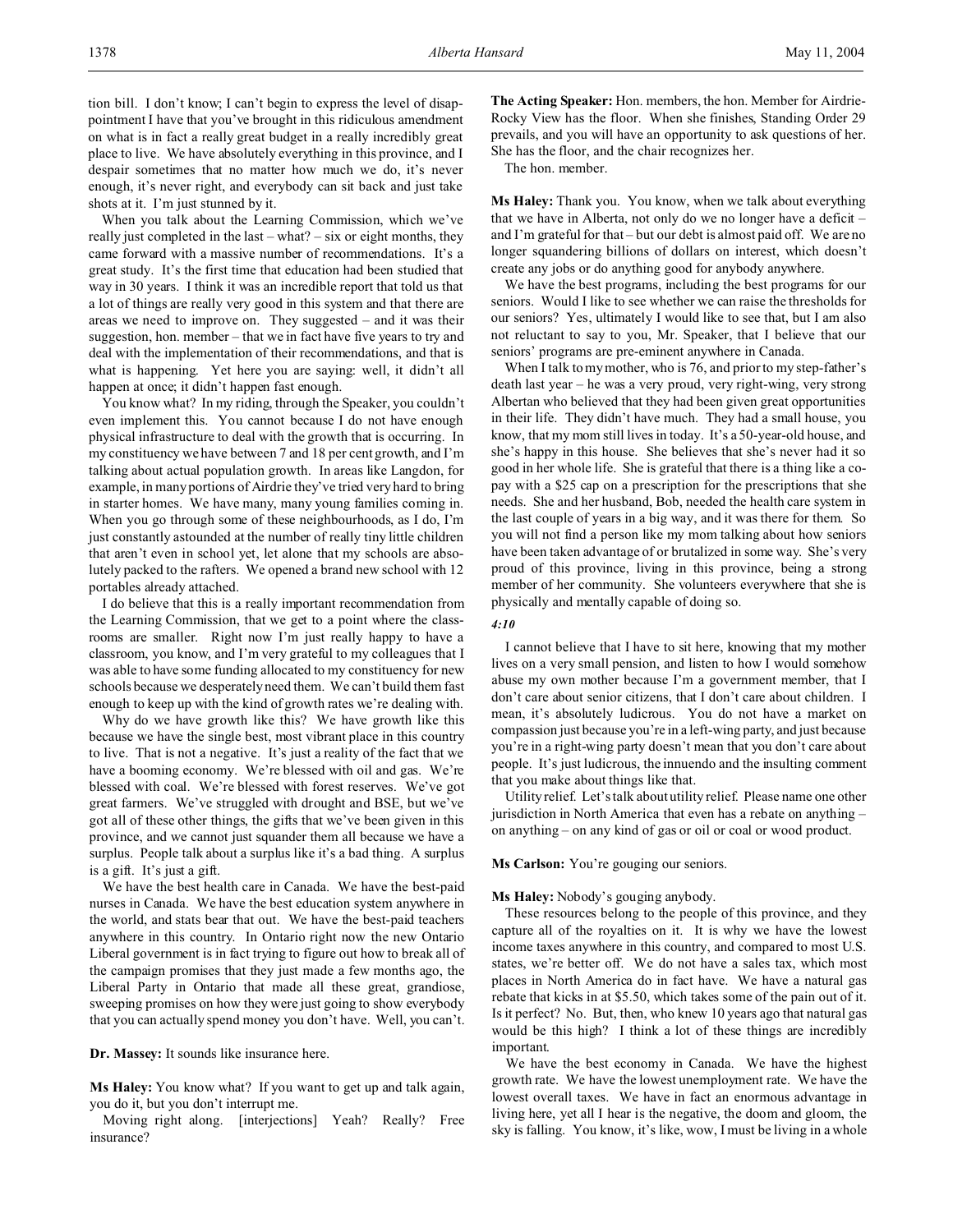other place. I leave this place; I go to Airdrie where people are happy. They're working; they've got jobs. Their kids are in school. They can drive on the road. They can go shopping. They've got iobs.

Eleven years ago we had 11.75 per cent unemployment in this province. Airdrie at 16,000 people had over 500 empty homes just sitting there that nobody wanted to buy. That's over. People have moved back to Alberta. They're moving in. We have the highest growth rate of any province in this country. We netted an extra 12,000 people from other provinces across this country last year, yet here we are in the doom and gloom scenario of the opposition. I'm staggered by it. I can't believe it, and I would urge my colleagues to please vote against this ridiculous amendment.

**The Acting Speaker:** The hon. Member for Edmonton-Strathcona.

**Mr. Mason:** I have a question, Mr. Speaker.

**The Acting Speaker:** Hon. member, the chair did make reference to Standing Order 29, but that applies to the debate. We are dealing with a reasoned amendment, and there is no provision in our Standing Orders right now for your questions.

The chair recognizes the hon. Member for Edmonton-Strathcona.

**Dr. Pannu:** Thank you, Mr. Speaker. There was some confusion on this. The Speaker, before you came in, in fact said that there was room to ask questions.

I would like to speak, Mr. Speaker, in favour of the amendment. We're not naive to think that an amendment like this would pass this House. We were very clear when we debated among ourselves the appropriateness of bringing forward this amendment. We aren't doing it based on the premise that somehow the amendment will be passed and, therefore, the government will be defeated and we will have an election. We knew all that wouldn't happen.

Nevertheless, Mr. Speaker, on the issue of a budget, a budget that in fact is a statement about the commitments of a government in power with respect to its vision, with respect to its policies, with respect to its commitments to the people of Alberta, it is exceedingly important that this budget be taken seriously, that the government be held to account for . . .

# **Speaker's Ruling Decorum**

**The Acting Speaker:** I regret to interject. Hon. members, we are currently in the Assembly and not in committee stage. Members who wish to have a conversation may leave the Assembly and have a conversation outside or take their seats, please. Sorry for the interruption.

The hon. Member for Edmonton-Strathcona.

#### **Debate Continued**

**Dr. Pannu:** Thank you very much, Mr. Speaker. I was speaking to the reason for this reasoned amendment. It's an opportunity to hold this government to account for what this budget contains, what this budget reveals to Albertans about the failure of this government to keep its commitments, to respect its own promises, and to deliver on its own undertakings.

The Minister of Finance has failed the third time in her term as minister by bringing in a budget which fails to deliver to Albertans, Alberta's children first and foremost in this case, class sizes which are affordable, smaller class sizes. This government fully accepted the vast majority of the recommendations of the Learning Commission, which itself, I must say, was the result of a crisis in education that had been created by this government's own policies previous to

the establishment of that commission. But once the commission came up with the recommendation to reduce the class size and start doing that right away, forthwith, the government said: yes, we agree. What do we see in the budget? No money for following down that road.

It's outrageous that a government on the one hand accepts the recommendations of a commission that it appointed itself to reduce class size and then turns around and gives \$142 million in tax cuts to big corporations and says that there's no money to start reducing class size. It's says that we need to wait for another year or two or three. We have another four years before we can begin to implement that particular commitment on the part of the government. It's shameful, Mr. Speaker, that the government should be reneging on its own commitments, on its promises to the children of this province.

Similarly, Mr. Speaker, the motion draws attention to the failure of this government to restore to Alberta seniors the benefits that they have earned through their hard work, through lifelong commitment to building this province, to continuing to pay their taxes. Seniors are not people who don't pay their taxes – they pay taxes even now – yet when it comes to the benefits that they so strongly deserve, this government has failed them.

I raised this question during the debate on the estimates, both when we were talking about the Department of Learning estimates and the Department of Seniors estimates, and I was quite astounded to hear the reactions from the government side on this. The minister responsible for Seniors, the minister responsible for Learning, the minister responsible for Government Services, and the minister responsible for utility rates and deregulation of utilities have all failed and failed our seniors, failed our businesses, failed our householders, failed our renters.

When you deregulate and the result is an increase in utility costs for heating, for electricity, you know, it affects everybody. It affects businesses negatively, it affects homeowners, it affects the seniors who live in their own homes and live on stagnant incomes, and it hurts renters. The vast majority of Albertans live in rented accommodations. Their rents are going up thanks to the failed deregulation policies on utilities in this province.

So this government boasts about making this province the best place in the country to live. Yes, Albertans work hard. They are proud to have built this province the way it has been built. What this government is doing is failing them in their expectations. It spends more time in dampening expectations of Albertans rather than meeting those expectations, delivering on those expectations of Albertans. By setting the bar low, any government can of course boast that they've done these things, but this government is guilty of setting the bar so low in a province where people work so hard, where they're so proud of their accomplishments.

It tells them that you've got to live at a level which our neighbouring provinces, who don't have these resources, who don't have the opportunities, have had to accept because they didn't have the choices. We do have choices, Mr. Speaker, and this bill denies those choices to Albertans. That's why this amendment is one that I support, that's why we in the New Democrat caucus brought this amendment forward, and that's why we ask my colleagues in the House to support this amendment.

Thank you, Mr. Speaker.

*4:20*

**The Acting Speaker:** Hon. members, before I recognize the hon. Member for Edmonton-Centre, may we briefly revert to Introduction of Guests.

[Unanimous consent granted]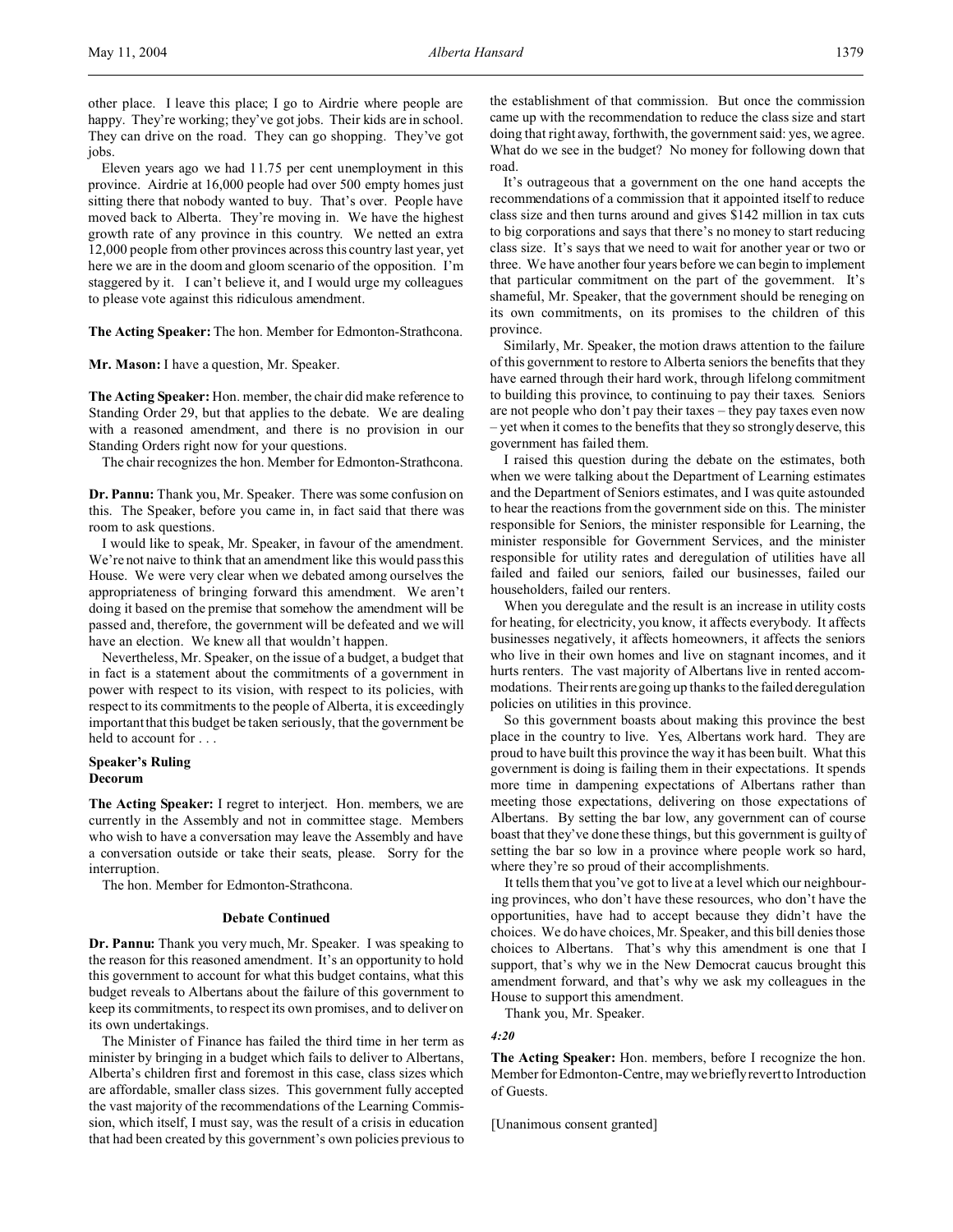#### head: **Introduction of Guests** *(reversion)*

**The Acting Speaker:** The hon. Minister of Government Services.

**Mr. Coutts:** Thank you very much, Mr. Speaker. It's indeed an honour today to look up in the gallery and see a very good friend of mine. This gentleman participates in actually two southern Alberta constituencies. His MLA is the hon. Member for Highwood, and this gentleman has a business in my constituency of Livingstone-Macleod. Soon the two constituencies will come together, so George Gaschler, who actually lives in Nanton and has a business in Fort Macleod, will all be in Livingstone-Macleod.

In both of these southern Alberta communities, Mr. Speaker, this gentleman is a community leader, very much involved in chamber of commerce. He's had a successful law practice for over 28 years. He is the chair of the Head-Smashed-In Buffalo Jump advisory committee under the Minister of Community Development. He's a proud father of three wonderful children all still in university and a family that really, really enjoys and appreciates the Alberta advantage.

Mr. Gaschler is seated in the members' gallery, and I would have him please rise and receive the traditional warm welcome of this Assembly.

head: **Government Bills and Orders Second Reading Bill 32**

**Appropriation Act, 2004** *(continued)*

**The Acting Speaker:** The hon. Member for Edmonton-Centre.

**Ms Blakeman:** Thank you very much, Mr. Speaker. I can depend on the third party in the House to come up occasionally with these Hail Mary passes, so to speak, and I think with a 74-seat majority, that's certainly what this motion is in trying to bring down the government or give a nonconfidence vote in the budget, but it did generate some back and forth discussion, which is very unusual in this House. I always greatly enjoy it when we're able to engage members of the government in debate.

She raised some interesting points, but I would counter some of the attitudes raised by the Member for Airdrie-Rocky View in that her attitude seems to be: well, in Alberta because everything's so great, you should never strive for anything better. I would think that's exactly what we're supposed to do, is strive for better.

It is about a political ideology that comes underneath and shapes the government's policy. Of course that's what it does. The government has a particular ideology, they're going to follow through on it, and it's going to show up in their policies, including things like the budget. So we're going to have choices made there and priorities placed on things that we in the opposition parties disagree with. That's exactly why you have these kinds of debate in the House.

Do I think it's wrong to bring forward an amendment like this in trying to strive to create conditions that we know Albertans are asking for? No, I don't think there's anything wrong with that. I think that's exactly what should be happening, and for that I commend the Member for Edmonton-Highlands for bringing forward this reasoned amendment.

I think that for my constituents there are certainly two out of three of the issues that are raised in this motion that are of intense interest to them. One is what has happened around utility costs. Of course, with a lot of renters and a lot of low-income renters that's of very immediate assistance to my constituents. Essentially what we did was go from the most stable, reliable, and cost-effective, cheapest in other words, electricity prices in Alberta through the government's plan for electrical deregulation to some form of ongoing chaos.

The Member for Airdrie-Rocky View said, you know: isn't the province wonderful for offering rebates? I guess that I have to say: why do we have to have rebates? Well, we have to have them because the government got into electrical deregulation and also started to mess around with what was happening with the gas prices. That's why we have to have rebates, and frankly they've got enough money that they can give the rebates.

Now, I would question whether that in the long run is effective wealth management. Are these good management choices in the long run for the future of Albertans?

I note that the Member for Innisfail-Sylvan Lake is getting engaged behind me here and I'm sure will be joining in the discussion soon, aside from just heckling me from two rows back there. That's what's exciting about an amendment like this: it does generate that kind of discussion.

I think some of the other issues and the reason that I would support this amendment is the comprehensive health care benefits for seniors. I have to say that if there were one thing that seniors from all the seniors' groups that I've met with and talked to in the last year have said most consistently – and as the Official Opposition critic for Seniors I've certainly been to a lot of meetings on this – it is the loss of the extended health care benefits, particularly the original loss of the universal benefit program, that is most consistently brought up by seniors as really getting under their skin and irking them these days.

Again, you know, with the choices that the government has made, the seniors feel that they are not coming forward as a priority of the government. The Member for Edmonton-Ellerslie spoke eloquently about that, and she's been most recently of all of us in here on the doors. I think we could say that a lot of us after three month or four months in here are getting dome disease, but she's actually been on the doors, and that's what they're saying, and I believe her.

So for my constituents in Edmonton-Centre I have to say that two of the three things that are listed in here are of immediate, pressing, and ongoing concern. That is the comprehensive health care benefits for seniors and the relief for utility customers.

The classroom sizes is a different issue for me. My schools are covered under the city centre school program. That was a special program that Edmonton public and Catholic got together on in recognizing what was happening to those inner-city schools and the kind of work that we had to do if we were going to have those kids enjoy the Alberta advantage, let me put it that way. So in many ways my schools have had the advantage of smaller classrooms because so many of the kids that are attending these schools are in need of very specialized individual attention and very small classes. We have been able, through reaching out into the community and partnerships with businesses and a variety of grant programs available through the government, to patch together a fairly extensive program. I don't want to see the day when these grants are all withdrawn.

That in itself is indicative of choices that this government has made, where you have the school system and the hospital system, two public institutions, I'll note, as the biggest competitors in the fundraising sector, competing for dollars against all of those other organizations that were traditionally fundraising for dollars to support their endeavours. The social service agencies and the youth agencies and the sports and recreation agencies and the arts and cultural agencies: all of those were the traditional entrants, and religious and charitable groups as well were all there before. Now our biggest competitors are schools and hospitals, all competing for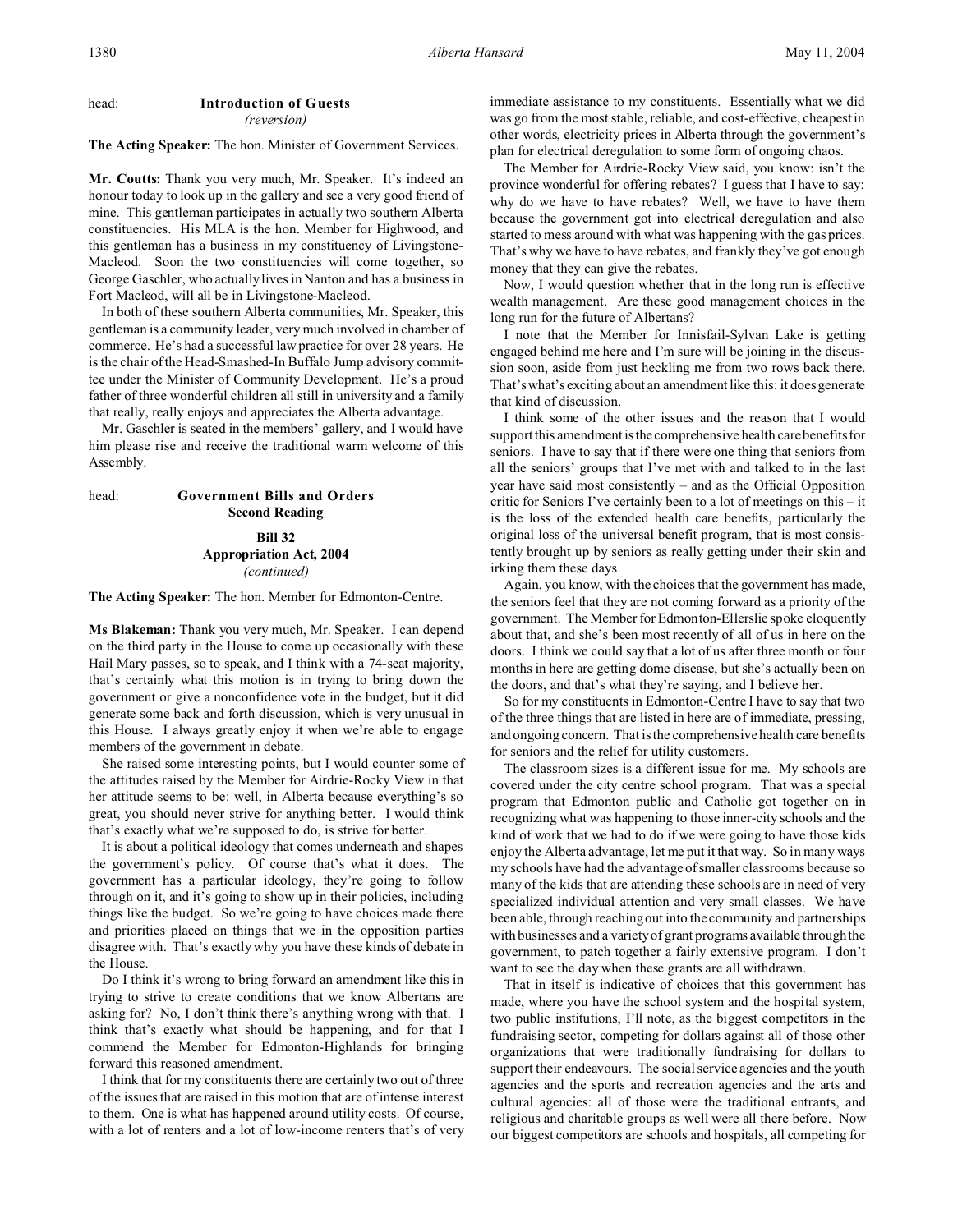that fundraising dollar from the private sector and from individuals' pockets.

#### *4:30*

You know, budgets are about choices and priorities, and this government brings forward a budget that very much reflects their priorities. We have things like an emphasis on income trusts, which is very clearly going to allow corporations to pay less corporate income tax. One assumes that there's supposed to be a shift to individual income tax, but when you look at the numbers, you don't see a dollar-for-dollar replacement there.

Choices like a flat tax, a choice of the government. I would argue again that that benefits those that are in the \$80,000-plus range and not those that are middle and lower income. It's a choice the government has made. I would argue that I would make different choices, and I think that they should make different choices. Part of those choices that I would like to see are not reflected in what the government has done and are reflected in this motion that we're talking about.

This budget had no increase for people that are on assured income for the severely handicapped, known as AISH, or on SFI, which I think is now being reworked to be called Alberta Works. No increases there. So no increases for the very low income but much benefit accruing to those with very high income.

One of the other notes I quickly jotted down here was: no restoration of services and programs to the seniors, and I've already talked about the comprehensive health care benefits there.

You know, should we simply stay mum in the opposition because there's a lot of wealth in Alberta? Should we not push forward and push for the things that we hear people telling us they want? And I know that members in the government are hearing it from people. I'm not the only one that these people are speaking to. I see members out at other public rallies that I'm at. I know that they're hearing it from other people.

So I disagree with the Member for Airdrie-Rocky View. I think that's exactly what our job is, to continue to press for improvement in those areas. In doing so, I am willing to support this amendment brought forward by the Member for Edmonton-Highlands because it makes those points and because it pushes that envelope, as it should.

Thank you for the opportunity to speak.

**Mr. Hancock:** Mr. Speaker, I won't be long, but I did want to speak briefly to the amendment because the hon. Member for Edmonton-Highlands, by bringing this amendment in, has specifically addressed items such as the reduction in class sizes, comprehensive health care benefits, and relief for utility consumers. I'm just going to speak to the first, the reduction in class sizes, because in talking about that, there was comment about the Learning Commission report and I think also from Edmonton-Mill Woods extensive comments about the Learning Commission report.

The Learning Commission was one of the best things that we've done in a long time. The learning system hadn't been looked at comprehensively for some 20 years, since the Walter Worth report, I believe. There weren't a lot of surprises in there. There were lots of things that came up in the Learning Commission report that we had talked about with our constituents over time. What was beneficial about the Learning Commission report was the comprehensive look and bringing in experts and that.

There were some 98 recommendations in that report, and they were very good recommendations. Not everybody agreed with all of those recommendations, but I think the speed with which this

government moved to accept most of the recommendations, to only reject two recommendations – and then the hon. Member for Edmonton-Centre says without money. She obviously can't read, because as I read the budget and the three-year business plan, there's some \$650 million more in the education budget over the next three years. Six hundred and fifty million dollars. Now, that's a lot of money.

The Learning Commission did not say that class sizes should be changed in one year. They recognized that every time you make a significant change in the education system, given the size that it is, that costs money and it costs a lot of money, so they suggested phasing those changes in.

We started before this budget phasing those changes in with money put into the learning system back in November, and those changes in November – and school boards will acknowledge this – allowed schools to move this January to put people in classrooms, either more teachers or more aides or more help, and the money in this budget will sustain that change.

Now, will it improve that in a significant amount? Probably not, because there are other issues that have to be addressed. There are issues of negotiations for salaries and things still to be addressed, but the change that was made in January will be sustained by this budget. That change in January was very significant, Mr. Speaker, in my view. We need to move forward with the Learning Commission, and we need to move forward with the funding of the Learning Commission, but it has to be done in a manner which is consistent with sustainability and consistent with balancing the budget.

Six hundred and fifty million dollars over three years for learning is no small change. It's a very significant indication of the priority that has been put on learning in this province, the priority that was stated in our strategic plan, the priority that was stated by our Premier last fall in the Legislature in answer to a question, saying that learning is our number one priority. I'm very proud of that statement. I'm very proud of that statement in our strategic plan that leading in learning is the number one priority because in every study that we've done and every time we've consulted Albertans, they have said that in order to move to the future economy, to build stability in the economy of this province, we need to have all of our children have the opportunity to get an education to build the tools that they will need to seize the opportunities of the future.

This government is committed to that. The budget reflects that. The business plans out three years reflect that in spades. The amount of money that's being put into the plan now is not insignificant. It's a major contribution towards that step forward. What I would ask members to do is don't build unrealistic expectations about what can be done overnight but help build the future by building on the commitments that this government has made to make learning our number one priority and to commit the resources to do so.

**The Acting Speaker:** The hon. Member for Edmonton-Highlands is gesturing to me hoping that there is a provision to close debate. Unfortunately, according to Standing Order 25(2), there is no such provision.

Anybody else wish to speak on the amendment?

[Motion on amendment lost]

**The Acting Speaker:** Anybody else wish to participate in the debate?

[Motion carried; Bill 32 read a second time]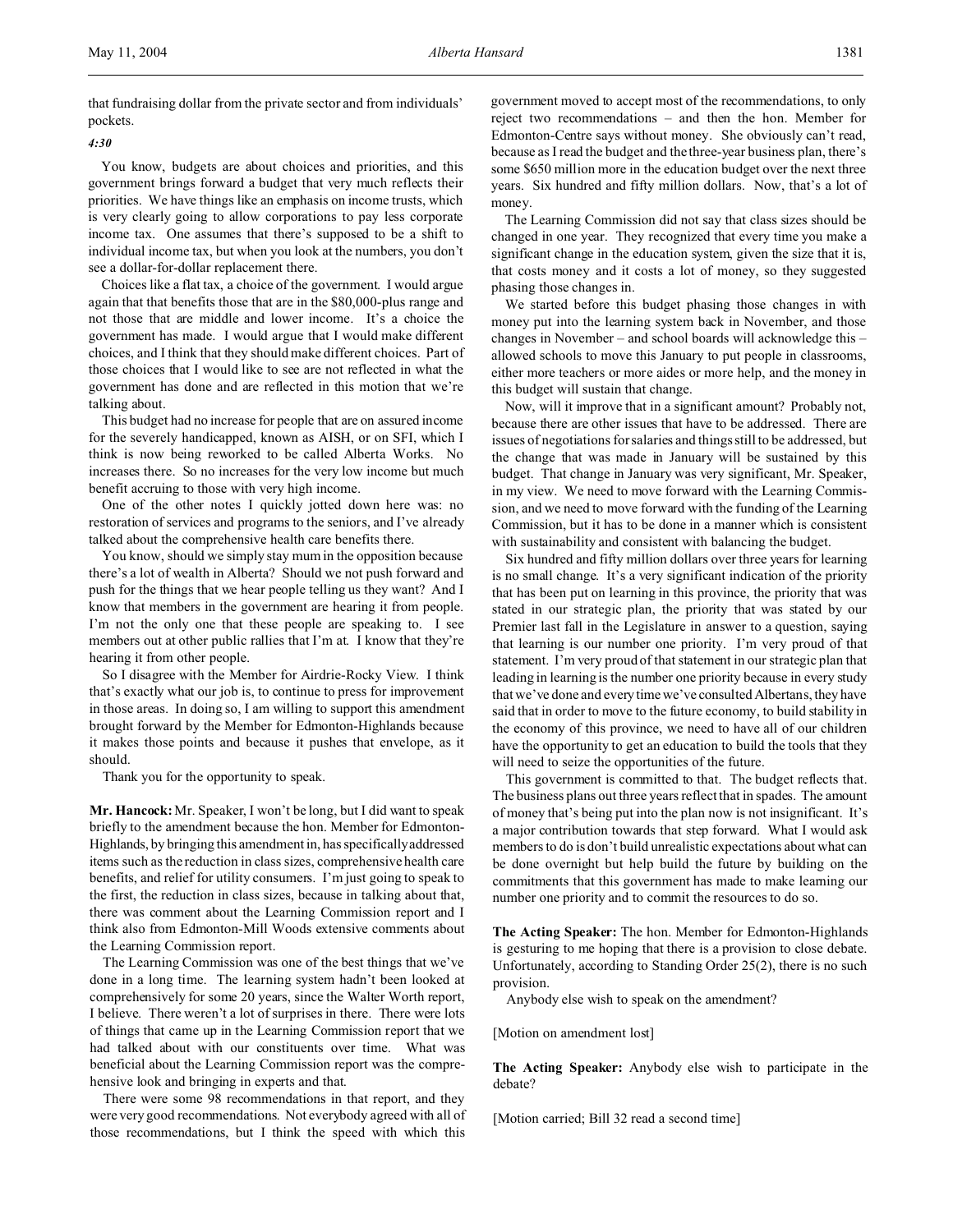## head: **Government Bills and Orders Committee of the Whole**

[Mr. Shariff in the chair]

**The Deputy Chair:** Hon. members, we'll call the committee to order.

# **Bill 31 Highways Development and Protection Act**

**The Deputy Chair:** Are there any comments, questions, or amendments to be offered with respect to this bill? The hon. Member for Edmonton-Centre.

**Ms Blakeman:** Thanks very much, Mr. Chairman. I read *Hansard* for second reading of Bill 31. Obviously, the minister was very generous in offering briefings to members of the opposition, and my colleague took advantage of that. He makes it clear from his comments that he doesn't have any concerns.

One of the things that's bothering me about this – and maybe I could just get the minister to respond – is that it is allowing the province to take ownership of a number of different roadways in different ways and at different times. Part of what is coming back to me is this sort of ongoing discussion that has been happening between the municipalities and the government around funding of infrastructure.

#### *4:40*

Certainly, we've seen in the past – I'm going to have to generalize on some of these statements because I just don't have the backup documentation in front of me here, Mr. Chairman. You know, I can remember things like the mayor of Calgary making quite a stink about infrastructure money and then being successful in prying some additional funds, probably one-time only surplus dollars, out of the government to work on some of the ring roads around the province, which seems to be particularly where the province and the municipalities intersect, if you will, on shared routes.

Here's my worst-case scenario. Let me put it that way. Do we get to a position with the new authorities that are being granted to the minister here to take control or have control or be allocated new control over various roadways and highway systems for the minister to be taking over some of these ring roads and then be denying funding to the cities? So we could end up with a situation where Deerfoot Trail in Calgary, for example, or Anthony Henday here or the Whitemud or the Yellowhead Trail in Edmonton end up being under the control of the government, and they then refuse to allocate money and the municipalities can't do it either because they've lost control over it.

I guess that's my fear because I'm sensing increasing agitation happening between the municipalities and the province. As I follow this in the media, which is where it tends to turn up, the municipalities continue to press the province, saying: "There has been an infrastructure deficit created. We need the money from you the province to help address this." The province is reluctant to allocate the money to that. Then we get into a discussion about who gave up what to get rid of the deficit or contribute to the surplus, and on it goes. There are various sorts of name-calling and downloading accusations on both sides here.

As a city of Edmonton MLA I'm more concerned that we could end up with a situation in my city where my own municipality doesn't have enough money right now and could continue to not have enough money to make sure that its roadways are in good repair. That affects not only people moving around the city but also things like transportation routes in and out of the city to supply the city, the manufacturing sector, and others that have their goods and services leaving through the transportation routes and coming back in through those routes. That's part of what occurred to me as I looked at what was being anticipated here.

There are other things that don't seem to be any issue at all. They're allowing the telecommunications poles or the underground lines to be laid closer to the roadways. I don't think that that's an issue, and certainly my colleague has made it clear that it wasn't an issue.

The minister is given the right to remove the access road. Bylaws from city council are sent to the minister, and the minister may approve the bylaw in whole or in part. The province can take ownership of any road plans that it cancels within the municipalities that connect with the highways. That's part of what piqued my interest in all of this.

Regulations on highway use for exploration of the Mines and Minerals Act. Changes control of pipelines and other infrastructure surrounding highways into the Minister of Transportation's hands.

That's what I'm seeing here, and that's the question that I put to the Minister of Transportation. I'd like to hear something back from him before I can support the Committee of the Whole or third reading passage of this bill. So if he can speak to that, that would be very helpful.

Thank you.

**Ms Evans:** Mr. Chairman, I cannot resist responding in part to the concerns raised by the hon. member opposite. In the absence of the legislation in front of me, under the terms of the Municipal Government Act, passed in 1995, the control of the infrastructure within the boundaries of a municipality are at the discretion of the municipality and could not be interfered with. In terms of accountability for a ring road that is, for example, in this capital region, that is shared jurisdictionally between many members.

At one point in 1998 we provided the sum of \$10 million, voted on by every member of the ring road municipalities. Over 20 municipalities, I believe 24, voted the allocation of those funds to that at that time. Albeit the province has been involved in the design of major roads, highways, et cetera, at this point within that context there is a recognition that local authorities clearly have jurisdictional support with the legislation.

So I do not fear any municipal authority having the encroachment of any other level of government on the planning or the direction, if you will, of resources allocated to roads within those boundaries.

#### **The Deputy Chair:** The hon. Member for Edmonton-Strathcona.

**Dr. Pannu:** Thank you, Mr. Chairman. I rise to speak on Bill 31, the Highways Development and Protection Act, in its study in Committee of the Whole. It's a comprehensive bill. It came toward the end of the session, and I was hoping that it would be circulated after it was introduced so that it would provide enough time for careful study of the bill by all parties concerned. That being said, we're proceeding with debate on it in committee. I just wanted to make a few observations, Mr. Chairman.

This bill, Mr. Chairman, Bill 31, really combines two acts, the Public Highways Development Act and the City Transportation Act, into a single framework. This fusion of the two bills into one is I think perhaps guided by considerations with respect to planning, development, and protection of provincial highways and rationalizing, I guess, transportation routes in the province. It makes sense to perhaps bring these acts together in general if it assists in planning.

The concerns that have been expressed – and I think the previous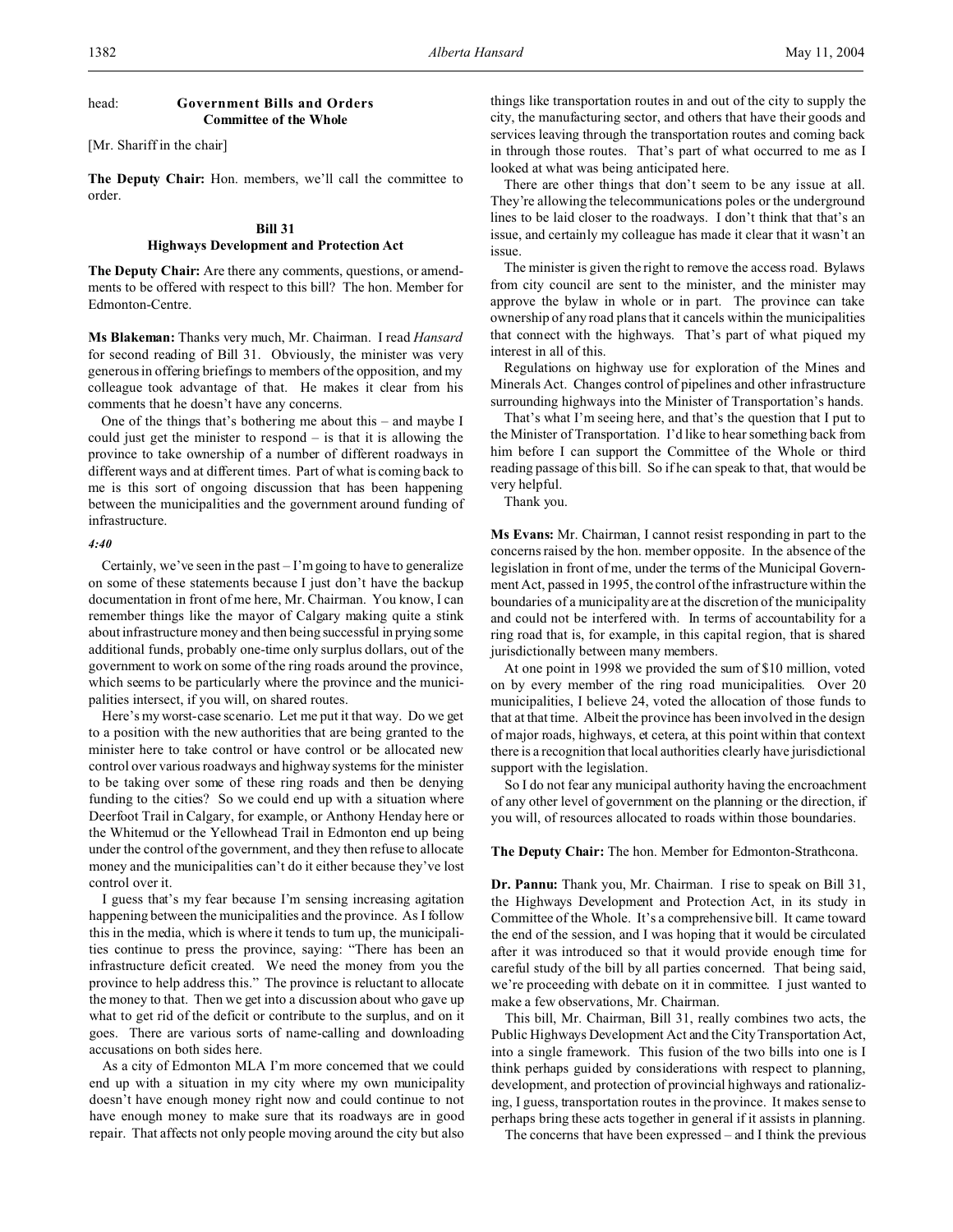speakers have spoken to the concerns on both sides of the issue, particularly how the provisions of this act will encroach upon the powers of municipalities and AMDs and whether or not full consultation has been undertaken to ensure that there is a broadbased consensus with respect to the changes that are incorporated in this act. I'm not aware of the extent of those consultations, Mr. Chairman, but I trust that some of those have taken place and that due attention has been paid to the concerns of other levels of government whose decisions may be impacted and affected or encroached upon by the provisions of this bill.

#### *4:50*

This bill is certainly quite ambitious. It will probably increase the kilometres of highway that are under the Minister of Transportation in the province. Already I think that we have 32,000 kilometres of highways for which the provincial government is responsible. The question that I have is: what amount if any in terms of kilometres will be added to the provincial responsibility for roads as a result of this bill being passed?

One of the provisions of the bill gives the government the ability to designate highways in urban areas as provincial highways. So I guess the net effect of that would be an increase in the total number of kilometres which become the responsibility of the provincial government. Does that mean, therefore, that once certain highways in urban areas are designated as provincial highways, the total cost of building them and maintaining them and operating them also then becomes the responsibility of the government? It's not clear to me from my reading of the bill that that is the case. So that's a question that I have.

Some other questions. It looks like some new fees may be introduced as a result of the legislation. If so, what might those fees be; what might they be about? What will be the effect of this bill on agreements with municipalities under which some ring roads or other highways and portions thereof are already under construction? I presume that they won't be affected but, again, a question.

How would this bill affect the completion of the Canamex highway? I understand that progress on that particular highway is presently stalled around Milk River. Would this bill have any direct impact on that impasse, on that stalled construction?

What kind of impact would it have on the proposed Fort McMurray rail link? Is that going to be covered under this act, or does it fall outside?

Those are some of the questions that I have, Mr. Chairman.

Another provision which has caught my attention is that any commercial site that ceases to be used as such for one year must apply to the minister for a permit to resume operation. The bill gives the minister the authority to demolish and/or dispose of unsightly, unsafe structures within a certain distance of a controlled highway. Likewise, the minister may remove unauthorized developments. The provisions and the powers that this bill will give the minister all seem to be interesting and in some ways perhaps justifiable, but they also raise questions about the degree to which the parties that are likely to be affected by these new powers being sought by way of this bill by the minister are onside with the changes or not.

Those are some of the questions that I have, Mr. Chairman, and that said, I'll take my seat.

[The clauses of Bill 31 agreed to]

[Title and preamble agreed to]

**The Deputy Chair:** Shall the bill be reported? Are you agreed?

**Hon. Members:** Agreed.

**The Deputy Chair:** Opposed? Carried.

# **Bill 33**

**Miscellaneous Statutes Amendment Act, 2004**

**The Deputy Chair:** Are there any comments, questions, or amendments to be offered with respect to this bill?

**Some Hon. Members:** Question.

[The clauses of Bill 33 agreed to]

[Title and preamble agreed to]

**The Deputy Chair:** Shall the bill be reported? Are you agreed?

**Hon. Members:** Agreed.

**The Deputy Chair:** Opposed? Carried.

# **Bill 34 Income Trusts Liability Act**

**The Deputy Chair:** Are there any comments, questions, or amendments to be offered with respect to this bill? The hon. Member for Little Bow.

**Mr. McFarland:** Mr. Chairman, on behalf of my colleague the Member for Calgary-Mountain View I would like to offer a few comments on the questions that were brought forward at second reading of Bill 34, the Income Trusts Liability Act. If any of the opposition members have any questions that they'd like followed up, I have a written copy that I'd be happy to provide them with if it would help speed up the debate.

Thank you.

**The Deputy Chair:** The hon. Member for Edmonton-Ellerslie.

**Ms Carlson:** Thank you, Mr. Chairman. I'm happy to have an opportunity to speak to Bill 34, the Income Trusts Liability Act. We've seen this legislation come forward in other provinces. I think that for the most part it's a good idea to start to look at limiting liability for unit holders in income trusts.

We're seeing the income trust sector growing throughout Canada. There are now more than 150 listed on the TSX, and they've got a huge market value, over \$90 billion. They're a significant part of Alberta's business sector, particularly the resource sector, and by companies transforming themselves into income trusts, they can significantly reduce or eliminate their corporate income taxes. They flow through the income directly to the investor, who then pays personal income taxes on that income.

So why is that good? Well, it enables companies to grow their asset base so that they can do more research and development; they can take on larger projects. The benefit for the individual is that as a small individual, a small investor, or as a large investor you have the ability to invest in these companies that you might not otherwise have access to.

Personally, as an investor what do I want to know? I want to know that my liability is limited in that company. So I could buy shares or I could buy a piece of an income trust, and I want to know that if something goes wrong in that company, the liability isn't going to follow me as an investor. That's exactly what happens here.

It doesn't matter to me if the company is paying taxes as long as I'm getting my share of the income, and it comes much faster in an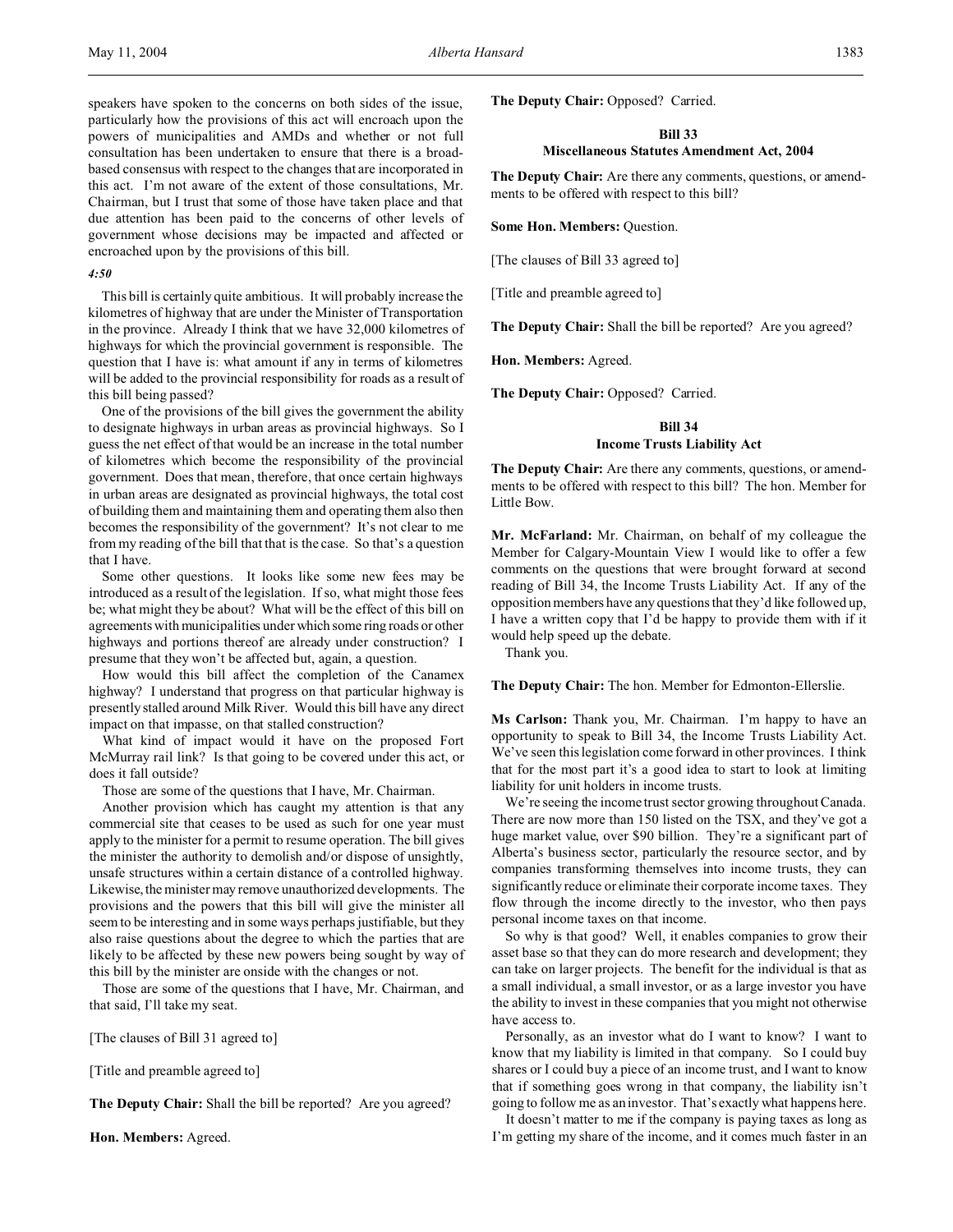income trust than it would as a shareholder in a company. The income flows right to you in the year that it's earned as opposed to you having to wait for an asset increase as a shareholder in a company and then you have to sell your shares in order to gain any benefits. This way the money flows right through.

We've seen that this industry has grown, but the regulations haven't kept pace with it. So the need to protect investors is real, and I think it's appropriate for us to see this legislation.

Certainly, the income trust sector has been asking provincial governments to pass legislation confirming that the limited liability flows through to the investors, and that will happen here. The legislation removes the concern that investors could be liable to cover the debts of an insolvent corporation in which they owned income trust units. It puts the income trust unit holders on an equal footing with common share holders, whose liability is limited. So we think that this is a positive place to be, where we strengthen investor protection in Alberta and work toward a more open and accountable reporting mechanism for publicly traded income trusts.

# *5:00*

We support the legislation, but we do have a few questions, Mr. Chairman. This bill is being pushed through the Legislative Assembly before the government consults with stakeholders over the summer. They've made the commitment that they're going to consult, so why wouldn't you hold the legislation over in case we need some changes to be made to it that fall in line with what people are asking for? I would like that question answered before we vote on this bill. Why aren't you having that consultation as you have done in many other cases? Just hold it over the summer, and let's see what falls out of the consultations so that we can do the amendments prior to the bill becoming law. That would be I think a very good idea.

We've seen that the income trust sector has called for this type of legislation. What have investors' rights groups been saying? I haven't seen any documentation from people. We need to know who the government consulted with on the investor side. I would also like to know who has been meeting with the government on this legislation. Have you been meeting with income trust companies, and if so, who are those? What does the Revenue minister expect his participation to be in income trusts over the next 10 to 20 years, and what impact does he believe income trusts will have in this province over that same time period? What could we imagine the future to be with income trusts here in Alberta?

At the very least, I would like to know what the outcomes of the consultations will be. There must be some protocol you've established for getting more information. Are you going to have meetings? Are you just going to put out notices and ask for input? Will the information be available on-line? Will people be able to give their feedback and express their concerns and questions? I think that that would be very good.

This is a move, I think, overall, after those questions are answered, to improve openness and transparency in the stock market in Alberta. It's a good move for the government to make. Let's hope that they can include openness and transparency in more of their actions. That would be good.

Mostly what we're seeing here is investor protection, I think, so unless any concerns fall out from the consultations, we're prepared to support it. Once again the consultations happen after the bill passes, but generally speaking I don't think that there are going to be any huge concerns falling out of this. Of course, this government will change everything by regulation if there are, so it doesn't really matter what we have to say about it.

This is one area where we have to start thinking about other

investment opportunities for Alberta companies who want to build and grow. Income trusts are one option. Venture capital is another option and one that so far the government has stalled on. So I would like to take this opportunity to talk about the other ways that we can look beyond providing income to Albertans that is simply based on raw resources. This is the kind of thing we need to think about doing for the future and long-term viability of this province if we want to stay as a leader in Canada and for our part in the global economy.

Mostly it's a step in the right direction. Of course, this government always does things in terms of putting the cart before the horse. We see that here. It would have been really nice to see it after the stakeholder consultations, but having said that, Mr. Chairman, I will be voting for this bill.

[The clauses of Bill 34 agreed to]

[Title and preamble agreed to]

**The Deputy Chair:** Shall the bill be reported? Are you agreed?

**Hon. Members:** Agreed.

**The Deputy Chair:** Opposed? Carried.

# **Bill 35 Companies Amendment Act, 2004**

**The Deputy Chair:** Are there any comments, questions, or amendments to be offered with respect to this bill? The hon. Member for Edmonton-Glenora.

**Mr. Hutton:** Thank you, Mr. Chairman. I just wanted to get up and say a few words about the amendment that we are making. I'm assuming that the members across the way did not allow us to put this through in miscellaneous statutes because they want to open the act and support the Minister of Government Services now and in the future with regard to having an amendment that allows increased research and increased global participation with regard to part 9 of the Companies Act.

There is one other thing. Last night the Member for Edmonton-Gold Bar said: well, this will mean, perhaps, that a lot more companies will come forward. But it's through the discretion of Executive Council. I would assume it would be an order in council. This minister, I know, would use great discretion, but I'm sure any minister of the Crown would. It would be brought to cabinet and reviewed on its merit. In this case, this company was prepared to leave the province, and it would have meant a number of jobs lost, and anybody who knows the research community knows that this has a tendency to have a snowball effect.

By CIRG staying here, other scientists and other researchers, particularly in the cancer area, will come to where the great research is happening and where the money is. In the case of this company, we certainly didn't want to lose them in Edmonton. To have to open an act to do this, so be it. We've done it, and I'm sure that in the future Executive Council and the minister of the Crown, whichever portfolio it falls under at this present time, the hon. Member for Livingstone-Macleod, the Minister of Government Services, will use discretion.

I encourage all members to support this bill. Thank you.

**The Deputy Chair:** The hon. Member for Edmonton-Centre.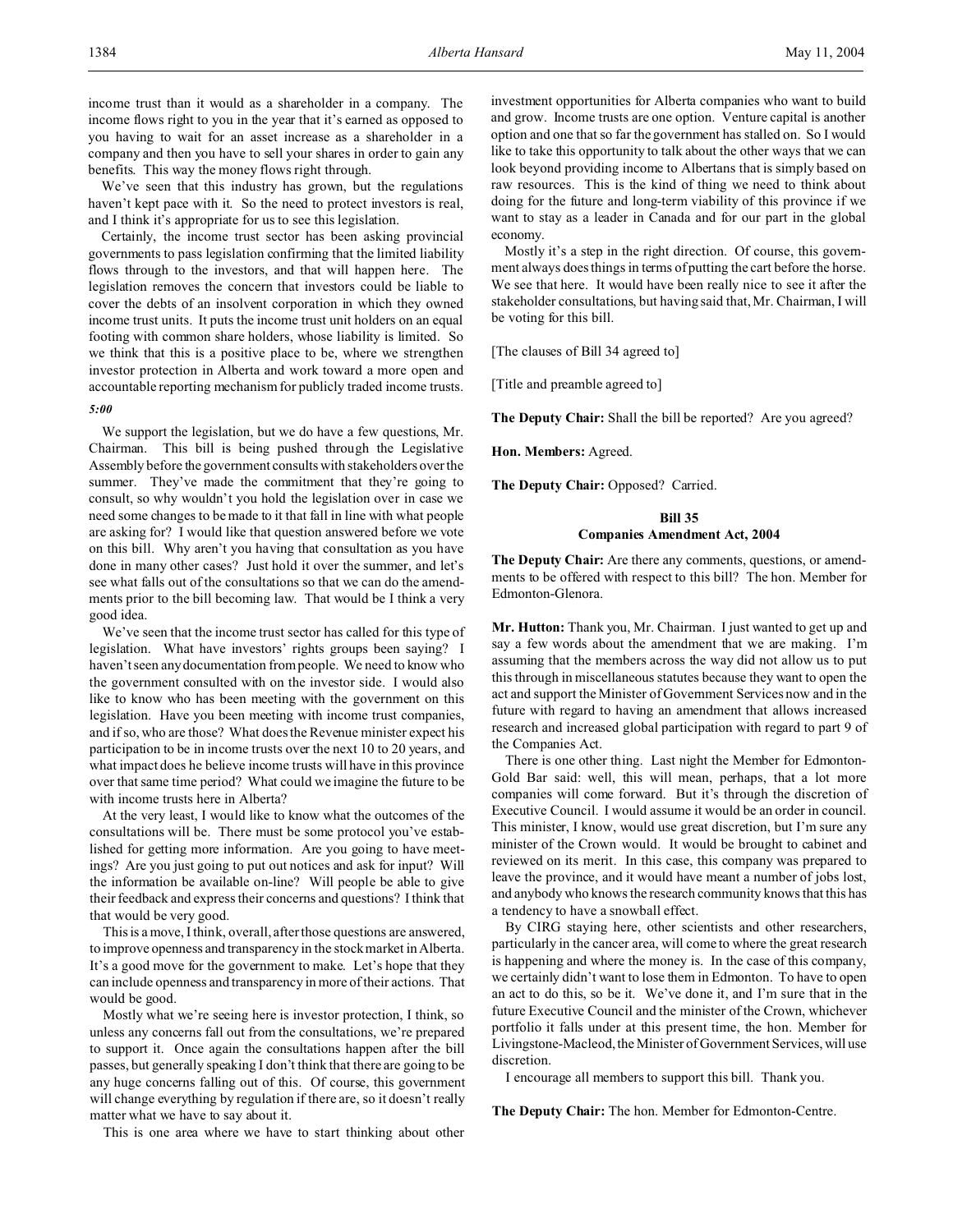**Ms Blakeman:** Thanks very much, Mr. Chairman. In response to the Member for Edmonton-Glenora, yeah, I'm one of the people that objected to this being in miscellaneous statutes and asked that it be pulled out. He's right. There is a situation that occurred with a company, the Cancer International Research Group. I think that all members involved and on both sides of the House recognized the importance of that group to Edmonton, to the world in fact, and certainly to the area, the sector of cancer research. We all wanted to make sure that this company was able to stay in Edmonton and in Alberta and wanted to work to facilitate that.

My concern was that what the government was proposing to do and in fact is continuing to propose to do wasn't to open a window briefly to allow this company to come through and change the requirements so that it could stay in Alberta, but in fact this is constructing a door through which nonprofit companies that are established under part 9 of the Companies Act can continue to walk. That was my concern.

I went back to both the sponsoring minister and the Minister of Justice and said: okay; what this really needed to have been was a private bill, because that's the parliamentary process that's available to us in this Assembly in Alberta to deal with one-offs. If the issue is a one-off, a special case that we really need to deal with, private bills is the process that's available to us. The problem was that by the time the company realized what it needed to do, it had missed the deadline for the private bills process. It's got a shopping list of criteria that you have to meet in order to bring that private bill before the Assembly, and they had missed the deadlines on that.

I said: no problem. The Official Opposition – we had the agreement of the third party as well – are more than willing to give unanimous consent to facilitate the private bill process for this company. If this one company was what we were trying to do and we were all agreed that we wanted to keep them here, then that was the parliamentary process that was appropriate. I didn't feel that it was appropriate to open the door for everybody else to come if we were really just trying to deal with one company, so I asked that it be pulled out of the miscellaneous statues.

## *5:10*

In fact, I was very surprised to see exactly the same wording that was in miscellaneous statutes now turn up as the bill. What that signalled to me was in fact that this wasn't about that one company. This wasn't about Cancer International Research Group. It wasn't, because the government did not take advantage of the offer from the Official Opposition to assist it in using the parliamentary process that was available.

What this is really about is that the government wants to have that doorway built forever to allow it to continue behind closed doors through the Lieutenant Governor in Council to make those decisions about what other part 9 companies they will exempt from meeting the residency requirements. That's what it's really about. So I'm glad that I insisted that the bill come forward separately, which, in fact, it has as Bill 35, the Companies Amendment Act, 2004, because it allows us to put all of this on the record here.

I was more than willing to bend over backwards to facilitate the Cancer International Research Group, but that's not what this bill's about. This bill is about making sure that the Lieutenant Governor in Council, which is cabinet, without it bringing it before the Legislative Assembly ever again can continue behind closed doors to make those decisions about exempting residency requirements.

I question that. I've been told, "Oh, everybody's doing it, and residency requirements are a thing of the past, and we're a global community now, and nobody's interested in that any more; we're all changing." Well, I haven't seen the all. I haven't seen the hundreds

of other provinces and states and countries that are supposedly getting involved in this. I'm just looking at Alberta and going: well, as an Alberta MLA am I safeguarding the assets and our processes and structures for other Albertans and for other Alberta companies that are nonprofits incorporated under section 9 here? I think that's not happening.

I'm aware that my colleague from Edmonton-Strathcona wants to speak to this, and I will give way for him to get some comments on the record, but my ultimate concern was that this government was being disingenuous about this. It wasn't about this one group. This is about changing things forevermore, and that was my concern with what was being proposed here.

Thank you very much, Mr. Chairman.

#### **The Deputy Chair:** The hon. Member for Edmonton-Strathcona.

**Dr. Pannu:** Thank you, Mr. Chairman. I rise to speak on Bill 35 in this meeting of the Committee of the Whole. I want to I guess reiterate what's just been said by the hon. Member for Edmonton-Centre.

I'm a member of the Private Bills Committee, and I was called by the Member for Edmonton-Centre to seek my consent to waive the time conditions on a party being able to bring a private bill before that committee. I said, "No problem; we'll go out of our way to make it possible for this particular company, this being a nonprofit company doing some important work in the area of research on cancer drugs." I said that we'd do this. Yet that route was not chosen by the government. That would've been the appropriate route.

The act now, it seems to me, will give the government broad powers, without consulting the Legislature, to bring about a major change in the existing legislation, which will now make it possible for companies not to have to meet the 50 per cent condition for membership on its board of directors and residency condition.

So I am not happy for this bill to come forward this way. The appropriate route would have been the Private Bills Committee, and that would have certainly helped this company to come into Alberta to do the research that it needs to do without us opening up the floodgates.

But it seems that the intention behind the request from the government to put itthrough the Miscellaneous Statutes Amendment Act, 2004, was quite different. It was in fact to amend the existing legislation in quite dramatic form but do it through the Miscellaneous Statutes Amendment Act. That's not what we've been asked to do, and that's why we turned that particular request down. This bill, in my view, really raises all kinds of questions with respect to general direction change in policy, and therefore I'm going to have to vote against it, Mr. Chairman.

Thank you.

[The clauses of Bill 35 agreed to]

[Title and preamble agreed to]

**The Deputy Chair:** Shall the bill be reported? Are you agreed?

**Hon. Members:** Agreed.

**The Deputy Chair:** Opposed? Carried. The hon. Government House Leader.

**Mr. Hancock:** Thank you, Mr. Chairman. I move that the committee rise and report bills 31, 33, 34, and 35.